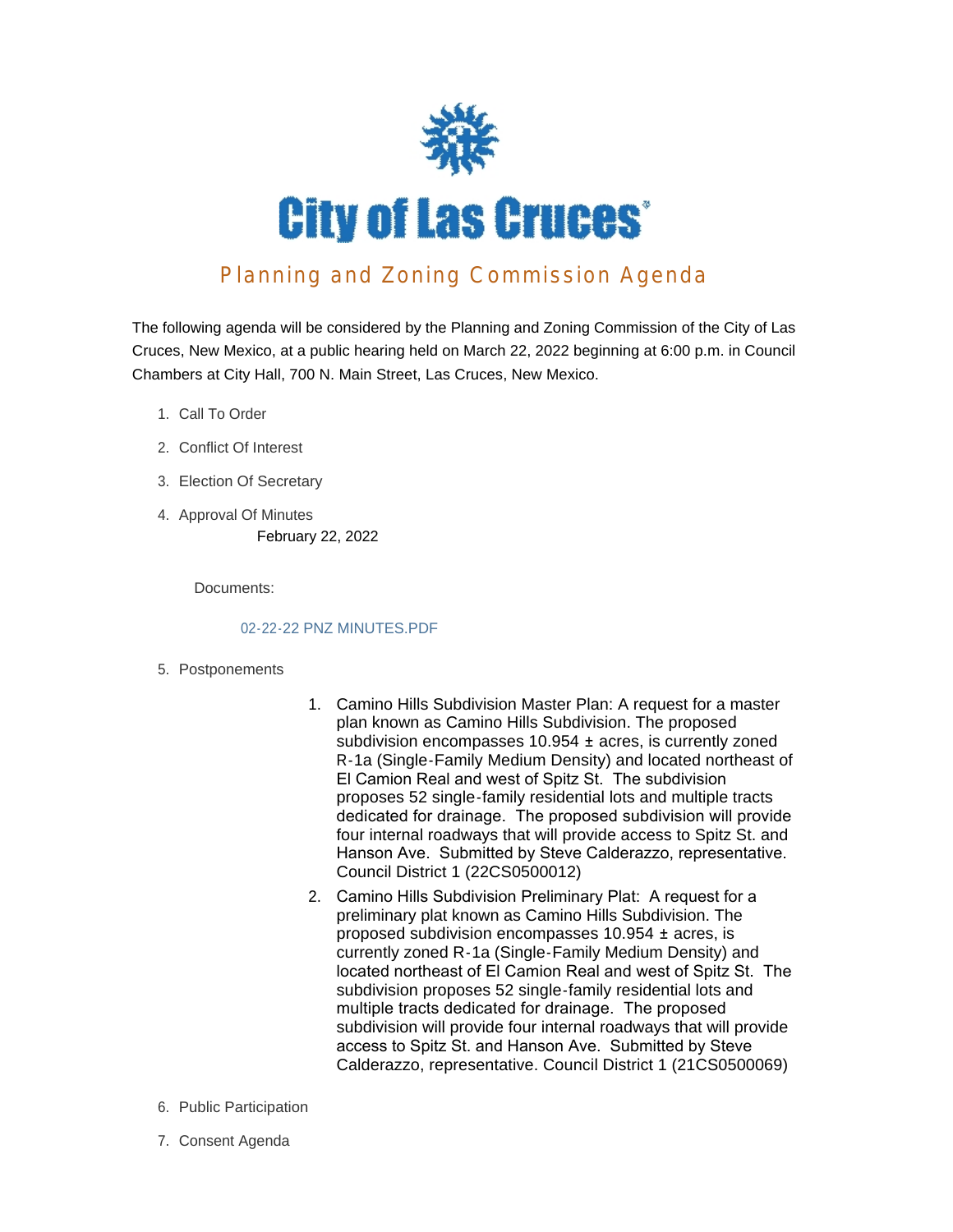- 1. 725 McClure Road Non-Administrative Replat: A non-administrative replat known as October Sky Subdivision to replat the one existing lot, zoned R-1a (Single-Family Medium Density), into 2 new lots, 1 for residential purposes and the other will be purchased by the City of Las Cruces to utilize for drainage. Council District 1 (21CS0500128)
- 2. 1225 Chiquita Ave Infill Development Request: An infill development request for a construction storage yard and warehouse on two vacant parcels zoned C-2 (Commercial Medium Intensity). The infill request will be seeking deviations from landscaping, paving, replatting, minimum lot area and lot width for the C-2 zone, and a rear yard setback deviation. The combined property is  $\pm$  0.158 acres in size, and generally located along the north side of Chiquita Avenue between North Solano Drive and North Santa Fe Street. Submitted by Obed Molina, property owner. Council District 1 (22ZO5000001)

#### Old Business 8.

- 1. **510 S Telshor Sign Variance:** A request for a variance to Chapter 36 of the City of Las Cruces Municipal Code, as amended, for a freestanding sign to allow one freestanding sign along a controlled access street and apply the applicable height and size standards associated with a principal arterial, E. Lohman. The applicant is also requesting a variance of  $\pm$  5'-3" to the required 15-foot front setback for a freestanding sign. Direct access to business is off Mesilla Valley Mall Drive, a private roadway. Submitted by PDG Prestige Inc, property owner. Council District 3 (21VO0500131)
- 2. **3999 Bataan Memorial West Zone Change Request:** A zone change request for a multi-zoned 28-acre parcel from R-2 (Multi-Dwelling Low Density, C-2 (Commercial Medium Intensity) and M-1/M-2 (Industrial Standard) to R-2 (Multi-Dwelling Low Density, C-3 (Commercial High Intensity) and M-1/M-2/C-3 (Industrial Standard/Commercial High Intensity). The property is generally located on the north side of Bataan Memorial West between McGuffy Street and Monte Sol Street. Submitted by Kent Thurston, property owner. Council District 5 (21ZO0500141)

### 9. New Business

- 1. 550 S Telshor Sign Variance: A request for a variance to Chapter 36 of the City of Las Cruces Municipal Code, as amended, for a freestanding sign. The request is for a variance of  $\pm$  3 feet 10 inches to the required 5-foot side setback for a freestanding sign along a local roadway. Submitted by PDG Prestige Inc, property owner. Council District 3 (21VO0500132)
- 10. Commission Commentary
- 11. Staff Announcements
- 12. Adjournment

The City of Las Cruces does not discriminate on the basis of race, religion, sex, sexual orientation, gender identity, color, ancestry, serious medical condition, national origin, age, or disability in the provision of services. The City of Las Cruces will make reasonable accommodations for a qualified individual who wishes to attend this meeting. Please notify the City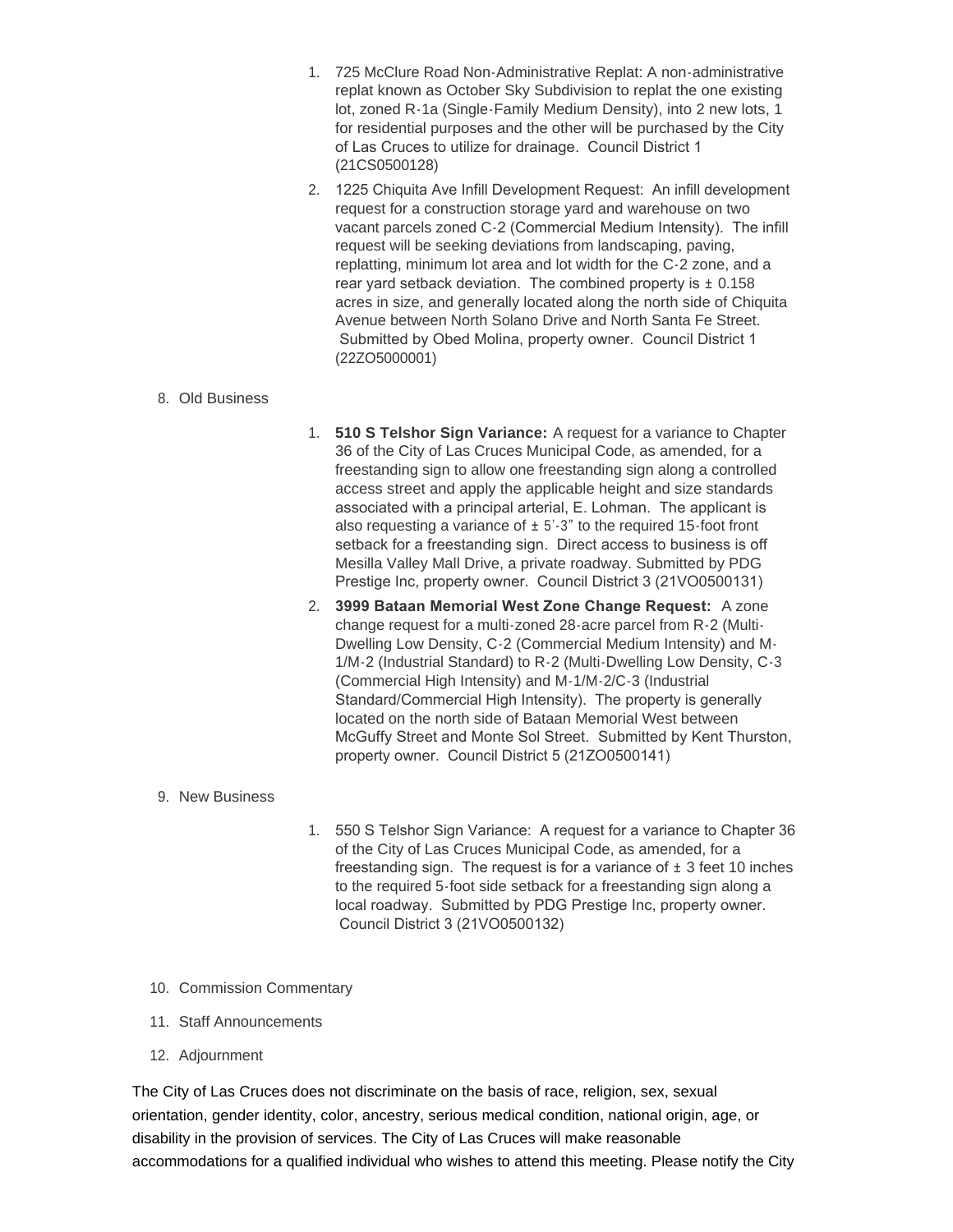Community Development Department at least 48 hours before the meeting by calling 528-3043 (voice) or 1-800-659-8331 (TTY) if accommodations are necessary. This document can be made available in alternative formats by calling the same numbers listed above.

accommodations for a qualified individual who wishes to attend this meeting. Please notify the City

Posted: March 7, 2022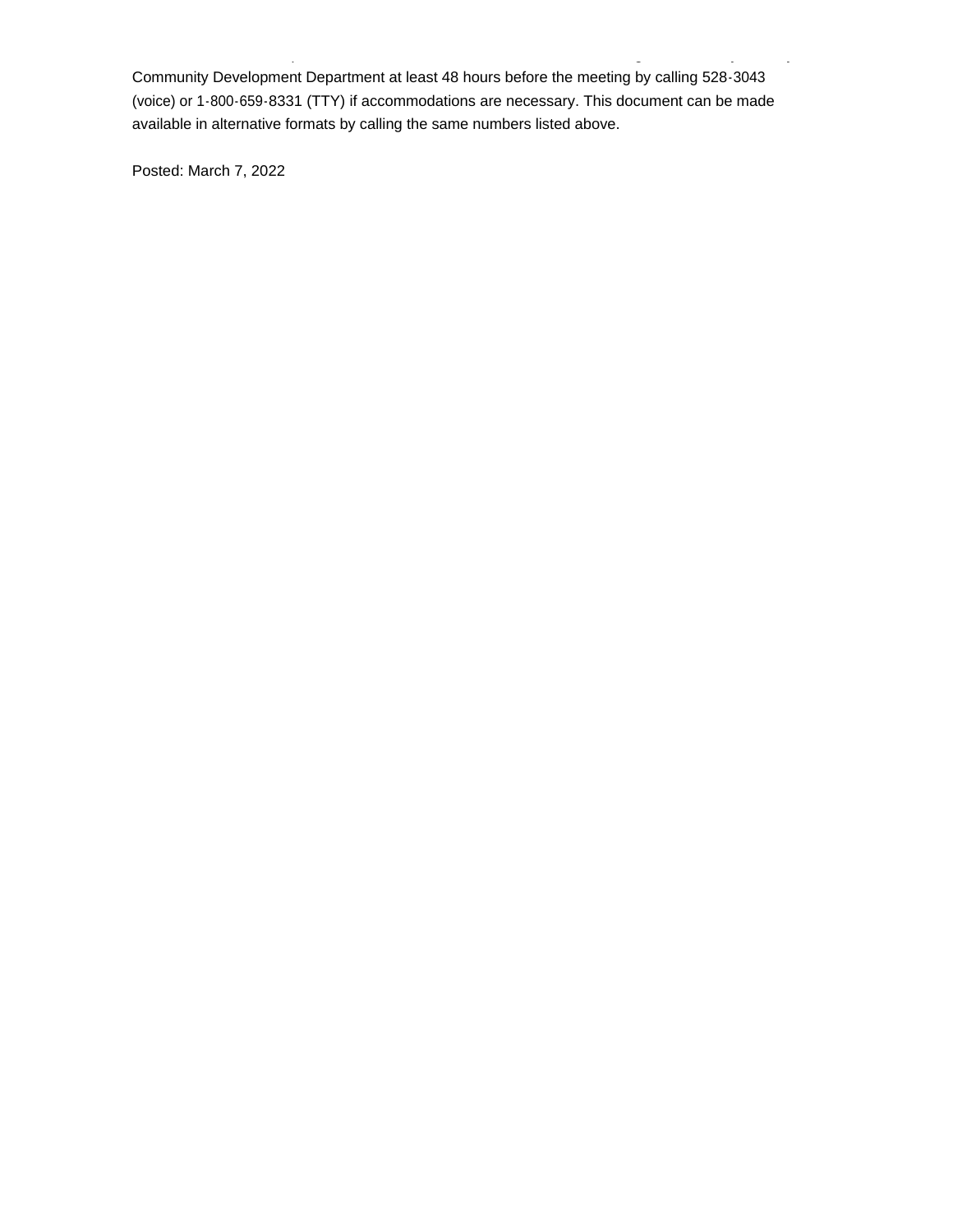| 1                   |                                            |  | <b>PLANNING AND ZONING COMMISSION</b>                                                  |
|---------------------|--------------------------------------------|--|----------------------------------------------------------------------------------------|
| 2                   |                                            |  | <b>FOR THE</b>                                                                         |
| 3                   |                                            |  | <b>CITY OF LAS CRUCES</b><br><b>City Council Chambers</b>                              |
| $\overline{4}$<br>5 |                                            |  | February 22, 2022 at 6:00 p.m.                                                         |
| 6                   |                                            |  |                                                                                        |
| $\tau$              |                                            |  | <b>BOARD MEMBERS PRESENT:</b>                                                          |
| $8\,$               |                                            |  | Harvey Gordon, Vice-Chair                                                              |
| 9                   |                                            |  | Luis Armando Guerrero, Member                                                          |
| 10                  |                                            |  | Scott Kaiser, Member                                                                   |
| 11                  |                                            |  | <b>Enrico Smith, Member</b>                                                            |
| 12                  |                                            |  | Vanessa Vega, Member                                                                   |
| 13                  |                                            |  |                                                                                        |
| 14                  |                                            |  | <b>BOARD MEMBERS ABSENT:</b>                                                           |
| 15                  |                                            |  | James Bennett, Member                                                                  |
| 16                  |                                            |  | LaVonne Muniz, Member                                                                  |
| 17                  |                                            |  |                                                                                        |
| 18                  |                                            |  | <b>STAFF PRESENT:</b><br>Larry Nichols, Director Community Development Department, CLC |
| 19<br>20            |                                            |  | David Weir, Deputy Director Community Planning                                         |
| 21                  |                                            |  | Katherine Harrison-Rogers, Senior Planner                                              |
| 22                  | Vincent Banegas, Interim Planner           |  |                                                                                        |
| 23                  | John Castillo, CLC Planner                 |  |                                                                                        |
| 24                  | Roberto Cabrillo, CLC Deputy City Attorney |  |                                                                                        |
| 25                  | Adrian Guzman, CLC Communications          |  |                                                                                        |
| 26                  |                                            |  | Becky Baum, Recording Secretary, RC Creations, LLC                                     |
| 27                  |                                            |  |                                                                                        |
| 28                  | 1.                                         |  | <b>CALL TO ORDER (6:00)</b>                                                            |
| 29                  |                                            |  |                                                                                        |
| 30                  | Gordon:                                    |  | Good evening and welcome to the Planning and Zoning Commission                         |
| 31                  |                                            |  | meeting. Today is February 22nd. The time is 6:00 p.m. I'd like to call                |
| 32                  |                                            |  | this commission meeting to order. But before I do, after that rather I want            |
| 33<br>34            |                                            |  | to get, if I can get a motion to                                                       |
| 35                  | Guzman:                                    |  | You're live.                                                                           |
| 36                  |                                            |  |                                                                                        |
| 37                  | Gordon:                                    |  | I thought I was on. Okay. Did you hear what I said already? Okay. Can I                |
| 38                  |                                            |  | get a motion to approve the agenda, please?                                            |
| 39                  |                                            |  |                                                                                        |
| 40                  | Guerrero:                                  |  | Motion to approve the agenda.                                                          |
| 41                  |                                            |  |                                                                                        |
| 42                  | Gordon:                                    |  | A second.                                                                              |
| 43                  |                                            |  |                                                                                        |
| 44                  | Smith:                                     |  | I second.                                                                              |
| 45                  |                                            |  |                                                                                        |
| 46                  | Gordon:                                    |  | Becky.                                                                                 |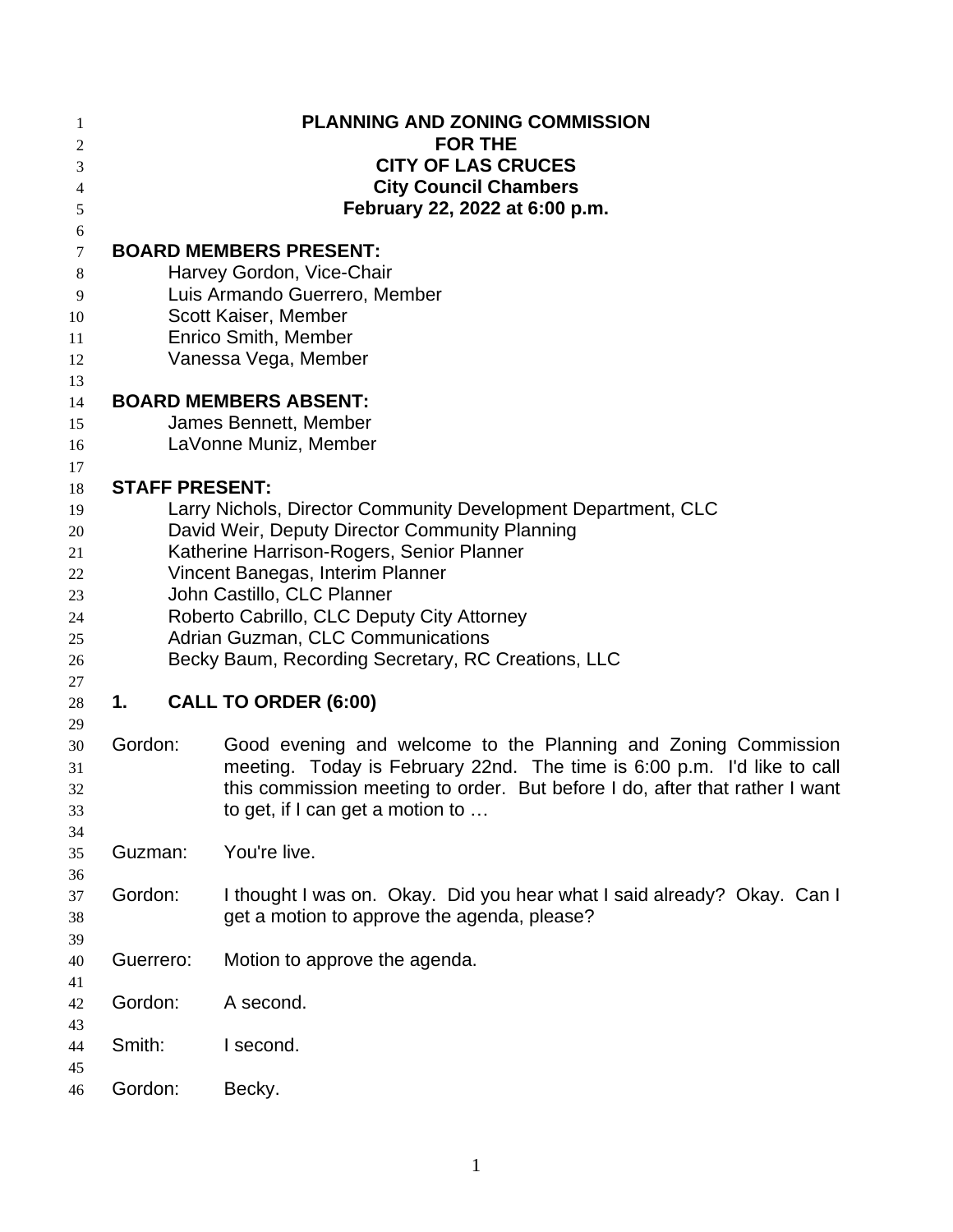| 1<br>2                           | Baum:     | Board Member Smith.                                                                                                                                                                                                                                                          |
|----------------------------------|-----------|------------------------------------------------------------------------------------------------------------------------------------------------------------------------------------------------------------------------------------------------------------------------------|
| 3<br>4                           | Smith:    | Yes.                                                                                                                                                                                                                                                                         |
| 5<br>6                           | Baum:     | Board Member Vega.                                                                                                                                                                                                                                                           |
| 7<br>8                           | Vega:     | Yes.                                                                                                                                                                                                                                                                         |
| 9<br>10                          | Baum:     | Board Member Guerrero.                                                                                                                                                                                                                                                       |
| 11<br>12                         | Guerrero: | Yes.                                                                                                                                                                                                                                                                         |
| 13<br>14                         | Baum:     | Board Member Kaiser.                                                                                                                                                                                                                                                         |
| 15<br>16                         | Kaiser:   | Yes.                                                                                                                                                                                                                                                                         |
| 17<br>18                         | Baum:     | Chair Gordon.                                                                                                                                                                                                                                                                |
| 19<br>20                         | Gordon:   | Yes.                                                                                                                                                                                                                                                                         |
| 21<br>22                         | 2.        | <b>CONFLICT OF INTEREST</b>                                                                                                                                                                                                                                                  |
| 23<br>24<br>25                   | Gordon:   | All right. Is there anyone who has a conflict of interest for tonight? If not,<br>okay.                                                                                                                                                                                      |
| 26<br>27                         | 3.        | <b>APPROVAL OF MINUTES - January 25, 2022</b>                                                                                                                                                                                                                                |
| 28<br>29                         | Gordon:   | I need a motion to approve the agenda, I'm sorry, the minutes.                                                                                                                                                                                                               |
| 30<br>31                         | Vega      | Make a motion to approve the minutes.                                                                                                                                                                                                                                        |
| 32<br>33                         | Gordon:   | I need a second.                                                                                                                                                                                                                                                             |
| 34<br>35                         | Guerrero: | I'll second it.                                                                                                                                                                                                                                                              |
| 36<br>37<br>38<br>39<br>40<br>41 | Gordon:   | But before we do that, is there any corrections? If not, I have one. At the<br>top of the minutes they have the date Becky of December 28th, should be<br>January. You'll correct that. Okay. Are there any other corrections? All<br>right, seeing none. Can I vote please? |
| 42                               | Baum:     | Board Member Guerrero.                                                                                                                                                                                                                                                       |
| 43<br>44                         | Guerrero: | Yes.                                                                                                                                                                                                                                                                         |
| 45<br>46                         | Baum:     | Board Member Vega.                                                                                                                                                                                                                                                           |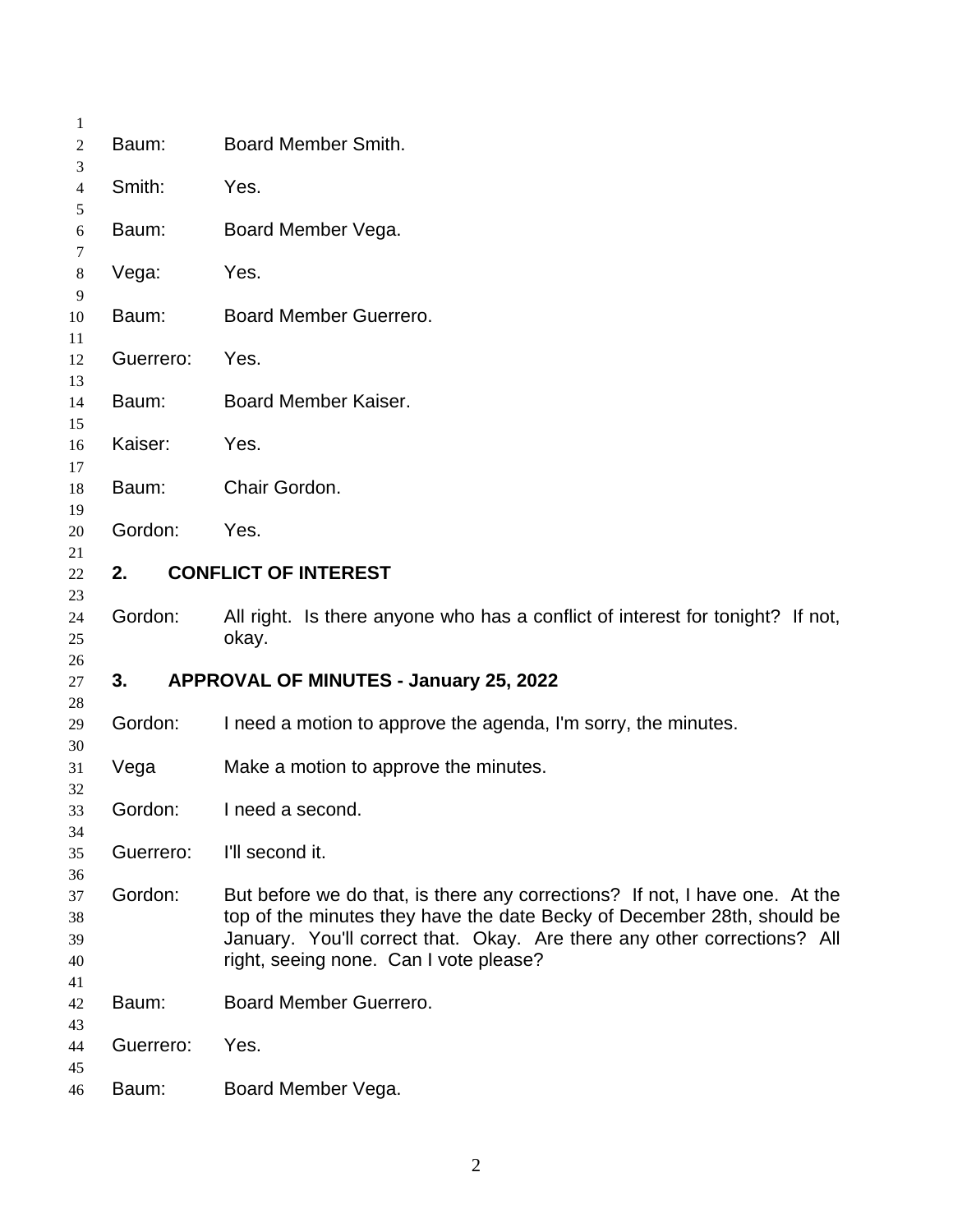| 1                                                  |         |                                                                                                                                                                                                                                                                                                                                                                                                                                                                                                                                                                                   |
|----------------------------------------------------|---------|-----------------------------------------------------------------------------------------------------------------------------------------------------------------------------------------------------------------------------------------------------------------------------------------------------------------------------------------------------------------------------------------------------------------------------------------------------------------------------------------------------------------------------------------------------------------------------------|
| $\overline{c}$                                     | Vega:   | Yes.                                                                                                                                                                                                                                                                                                                                                                                                                                                                                                                                                                              |
| 3<br>$\overline{4}$                                | Baum:   | Board Member Smith.                                                                                                                                                                                                                                                                                                                                                                                                                                                                                                                                                               |
| 5<br>6                                             | Smith:  | Yes.                                                                                                                                                                                                                                                                                                                                                                                                                                                                                                                                                                              |
| 7<br>8                                             | Baum:   | Board Member Kaiser.                                                                                                                                                                                                                                                                                                                                                                                                                                                                                                                                                              |
| 9<br>10                                            | Kaiser: | Yes.                                                                                                                                                                                                                                                                                                                                                                                                                                                                                                                                                                              |
| 11<br>12                                           | Baum:   | Chairman Gordon.                                                                                                                                                                                                                                                                                                                                                                                                                                                                                                                                                                  |
| 13<br>14                                           | Gordon: | Yes.                                                                                                                                                                                                                                                                                                                                                                                                                                                                                                                                                                              |
| 15<br>16                                           | Baum:   | Thank you.                                                                                                                                                                                                                                                                                                                                                                                                                                                                                                                                                                        |
| 17<br>18                                           | Gordon: | Okay. Thank you.                                                                                                                                                                                                                                                                                                                                                                                                                                                                                                                                                                  |
| 19<br>20                                           | 4.      | <b>PUBLIC PARTICIPATION</b>                                                                                                                                                                                                                                                                                                                                                                                                                                                                                                                                                       |
| 21<br>22<br>23<br>24<br>25                         | Gordon: | All right, now is there anyone here this evening who wishes to address an<br>item that is not on the agenda this evening? You may have the<br>opportunity to speak, please raise your hand if you do. All right. Seeing<br>none. Then we'll move on.                                                                                                                                                                                                                                                                                                                              |
| 26<br>27                                           | 5.      | <b>POSTPONEMENTS</b>                                                                                                                                                                                                                                                                                                                                                                                                                                                                                                                                                              |
| 28<br>29<br>30<br>31<br>32<br>33<br>34<br>35<br>36 | 5.1     | 3999 Bataan Memorial West Zone Change Request: A zone change<br>request for a multi-zoned 28-acre parcel from R-2 (Multi-Dwelling Low<br>Density, C-2 (Commercial Medium Intensity) and M-1/M-2 (Industrial<br>Standard) to R-2 (Multi-Dwelling Low Density, C-2 (Commercial Medium<br>Intensity) and M-1/M-2/C-3 (Industrial Standard/Commercial High<br>Intensity). The property is generally located on the north side of Bataan<br>Memorial West between McGuffy Street and Monte Sol Street. Submitted<br>by Kent Thurston, property owner. Council District 5 (21ZO0500141) |
| 37<br>38<br>39<br>40<br>41<br>42<br>43<br>44<br>45 | 5.2     | 510 S Telshor Sign Variance: A request for a variance to Chapter 36 of<br>the 2001 Zoning Code, as amended, to allow 1 freestanding sign on a<br>controlled access street, E Lohman Ave. The variance would allow the<br>sign to utilize the location, size, and height for signs located on a principal<br>arterial roadway in a commercial zoning district. The property is located at<br>510 S Telshor with frontage along E Lohman. Submitted by PDG Prestige<br>Inc, property owner. Council District 3 (21VO0500131)                                                        |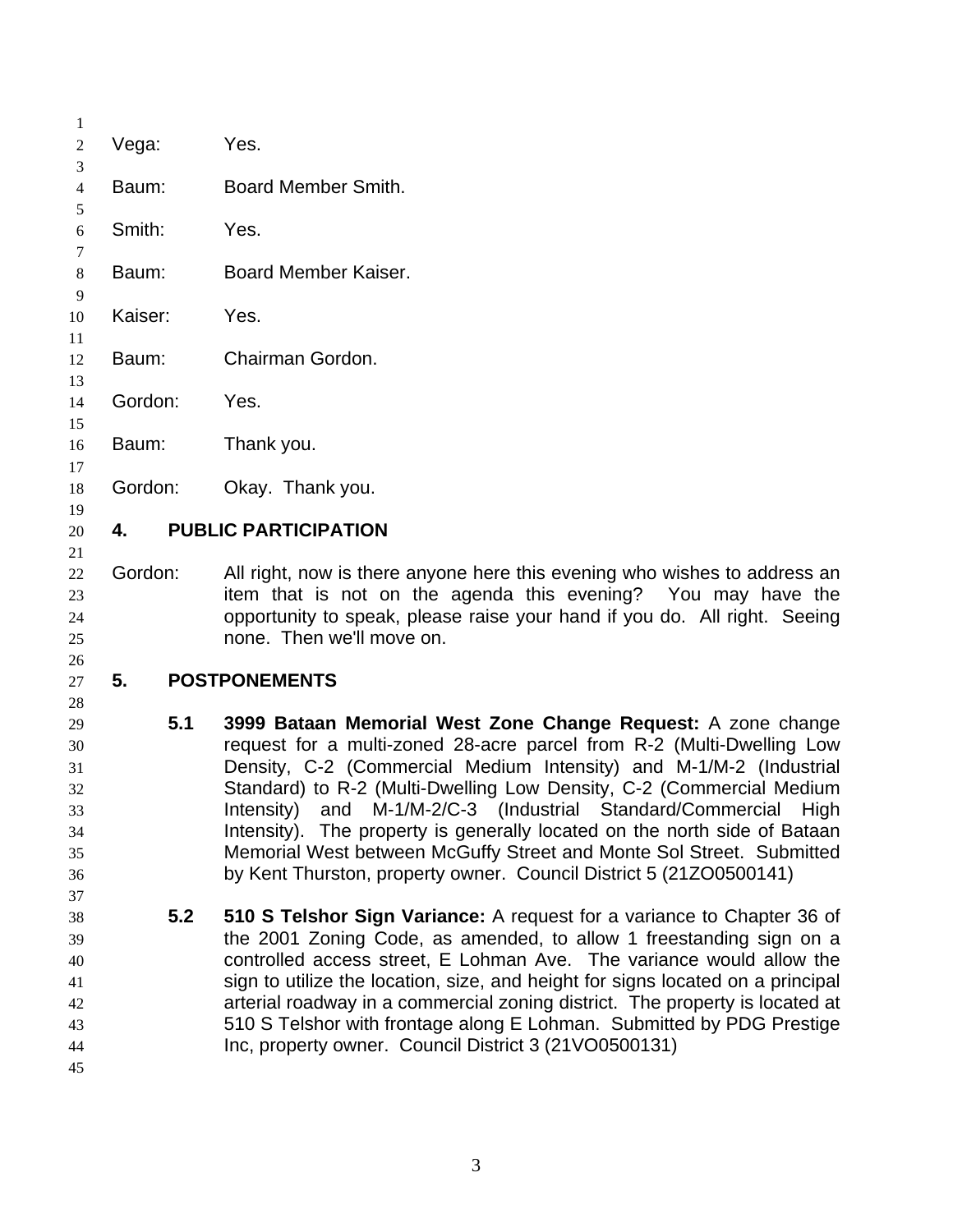| 1<br>$\overline{c}$<br>3<br>4<br>5<br>6<br>7    | 5.3       | 1390 Monte Vista Infill Development Request: An infill development<br>request for an 8-unit apartment complex (4 units on lot 12 and 4 on lot 13)<br>and associated development standard waivers. The combined property is<br>± .315 acres in size, zoned R-2 (Multi-Dwelling Low Density), and<br>generally located on the south side of Monte Vista between Solano Drive<br>and Kent Road. Submitted by Azzam Askar, property owner. Council<br>District 2 (21ZO5000139) |
|-------------------------------------------------|-----------|----------------------------------------------------------------------------------------------------------------------------------------------------------------------------------------------------------------------------------------------------------------------------------------------------------------------------------------------------------------------------------------------------------------------------------------------------------------------------|
| 8<br>$\mathbf{9}$<br>10<br>11<br>12<br>13<br>14 | Gordon:   | On the agenda we have three postponements. The reason that they are<br>there is there is additional information that staff requires, and because<br>these items have been advertised, they have been brought to the agenda,<br>but going to have to figure out what is going to be best in order to<br>postpone this. What I'd like to do is to get a motion if it's agreeable to staff<br>that we postpone this to make a date of your approval. Katherine.               |
| 15<br>16<br>17<br>18<br>19<br>20                | H-Rogers: | Commissioner, members of the Commission. That would be fine. We<br>could state it that way and be more generalistic or we could actually<br>postpone these to a date certain. And I would recommend for next<br>month's meeting, which is March, I actually don't have that in front of me.<br>Let me look at a calendar.                                                                                                                                                  |
| 21<br>$22\,$                                    | Gordon:   | I just don't want to make it a date certain if we still have the same problem.                                                                                                                                                                                                                                                                                                                                                                                             |
| 23<br>24<br>25                                  | H-Rogers: | Yes, I mean we always run into that. It is possible that we would advertise<br>and then have to postpone again.                                                                                                                                                                                                                                                                                                                                                            |
| 26<br>27                                        | Gordon:   | So you want to make it a date certain.                                                                                                                                                                                                                                                                                                                                                                                                                                     |
| 28<br>29<br>30                                  | H-Rogers: | I would prefer to make it a date certain. If we do it indefinitely you could<br>kill the project.                                                                                                                                                                                                                                                                                                                                                                          |
| 31<br>32<br>33                                  | Gordon:   | Okay. So could you tell me what that date is in March.                                                                                                                                                                                                                                                                                                                                                                                                                     |
| 34<br>35                                        | H-Rogers: | Let me look on my calendar. Bear with me one moment.                                                                                                                                                                                                                                                                                                                                                                                                                       |
| 36<br>37                                        | Baum:     | That would be the 22nd.                                                                                                                                                                                                                                                                                                                                                                                                                                                    |
| 38<br>39                                        | H-Rogers: | Thank you.                                                                                                                                                                                                                                                                                                                                                                                                                                                                 |
| 40<br>41                                        | Baum:     | You're welcome.                                                                                                                                                                                                                                                                                                                                                                                                                                                            |
| 42<br>43                                        | Gordon:   | Okay, thank you. Thank you. All right then can I get a motion to postpone<br>these items till the March 22nd Planning and Zoning meeting?                                                                                                                                                                                                                                                                                                                                  |
| 44<br>45<br>46                                  | Baum:     | Mr. Gordon. What exactly are we postponing?                                                                                                                                                                                                                                                                                                                                                                                                                                |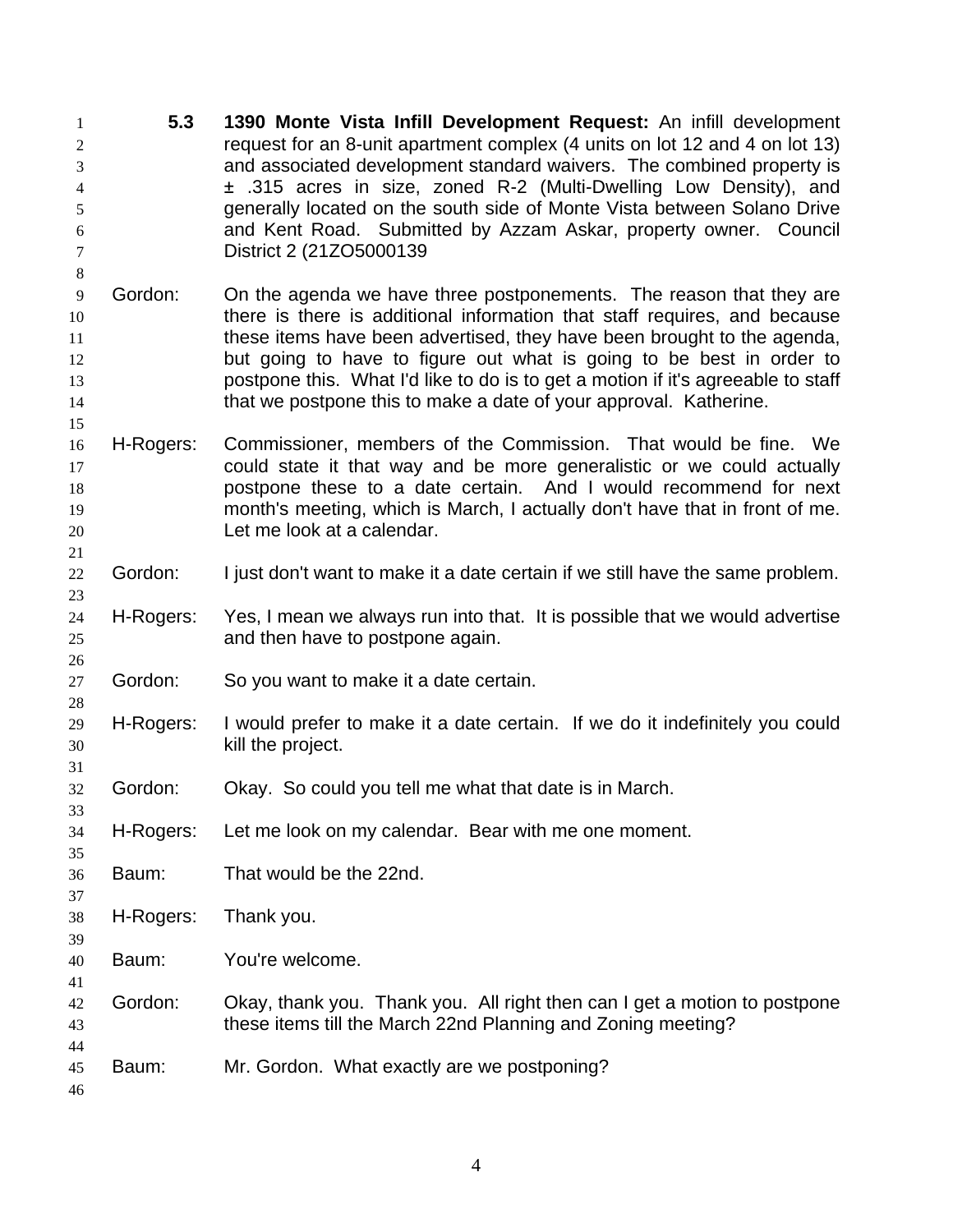| 1<br>2                     | Gordon:   | I'm sorry items 5.1, 5.2, and 5.3. All right can I get a motion  All right<br>Becky? Can I get a motion please?                                                                                                                                                                                                                                                                          |
|----------------------------|-----------|------------------------------------------------------------------------------------------------------------------------------------------------------------------------------------------------------------------------------------------------------------------------------------------------------------------------------------------------------------------------------------------|
| 3<br>4<br>5                | Kaiser:   | Can we briefly clarify which three items? You said 5.1, 5.2, and then<br>I'm looking at I guess an old agenda that would be                                                                                                                                                                                                                                                              |
| 6<br>7<br>$8\,$            | Gordon:   | All right but there's been an amended agenda. So it would be 5.3. 5.1,<br>5.2, and 5.3.                                                                                                                                                                                                                                                                                                  |
| 9<br>10<br>11              | Kaiser:   | I'll make a motion to postpone items 5.1, 5.2, 5.3 until the meeting March<br>22nd.                                                                                                                                                                                                                                                                                                      |
| 12<br>13                   | Gordon:   | Yes. I need a second please.                                                                                                                                                                                                                                                                                                                                                             |
| 14<br>15                   | Guerrero: | I'll second it.                                                                                                                                                                                                                                                                                                                                                                          |
| 16<br>17                   | Baum:     | Board Member Guerrero.                                                                                                                                                                                                                                                                                                                                                                   |
| 18<br>19                   | Guerrero: | Yes.                                                                                                                                                                                                                                                                                                                                                                                     |
| 20<br>21                   | Baum:     | Board Member Vega.                                                                                                                                                                                                                                                                                                                                                                       |
| 22<br>23                   | Vega:     | Yes.                                                                                                                                                                                                                                                                                                                                                                                     |
| 24<br>25                   | Baum:     | Board Member Smith.                                                                                                                                                                                                                                                                                                                                                                      |
| 26<br>27                   | Smith:    | Yes.                                                                                                                                                                                                                                                                                                                                                                                     |
| 28<br>29                   | Baum:     | Board Member Kaiser.                                                                                                                                                                                                                                                                                                                                                                     |
| 30<br>31                   | Kaiser:   | Yes.                                                                                                                                                                                                                                                                                                                                                                                     |
| 32<br>33                   | Baum:     | Chair Gordon.                                                                                                                                                                                                                                                                                                                                                                            |
| 34<br>35                   | Gordon:   | Yes.                                                                                                                                                                                                                                                                                                                                                                                     |
| 36<br>37                   | Baum:     | Thank you.                                                                                                                                                                                                                                                                                                                                                                               |
| 38<br>39                   | 6.        | <b>CONSENT AGENDA</b>                                                                                                                                                                                                                                                                                                                                                                    |
| 40<br>41<br>42<br>43<br>44 | 8.1       | 2225 Griggs Avenue Zone Change: A proposed zone change request<br>from R-1a (Single Family Medium Density) to O-2 (Office, Professional-<br>Limited Retail) on a property encompassing $1.33 \pm \text{ acres}$ . The subject<br>property is located on northeast corner of Griggs Avenue and Walnut<br>$P$ treat (2225 $E$ $P$ riage $A$ ue) The zene ebenge request eaglie to inercese |

 Street (2225 E Griggs Ave). The zone change request seeks to increase development of commercial office land use and bring the property into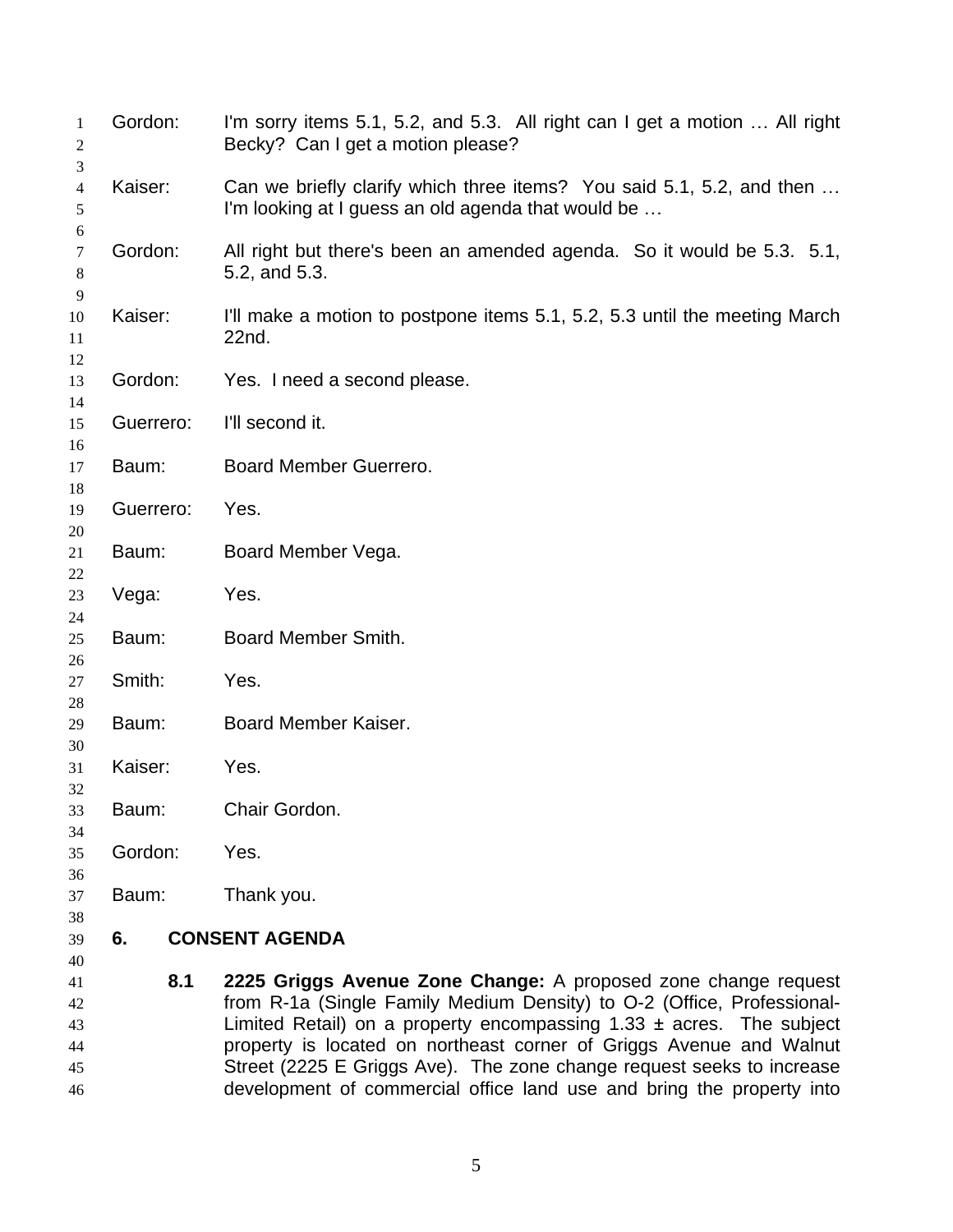| 1<br>$\overline{c}$   |           | compliance with the 2001 Zoning Code as, amended. Submitted by JAL<br>Properties, Owner. Council District 5 (21ZO0500020)                                                                                                          |
|-----------------------|-----------|------------------------------------------------------------------------------------------------------------------------------------------------------------------------------------------------------------------------------------|
| 3<br>4<br>5<br>6<br>7 | Gordon:   | All right. Then we can move on to the consent agenda. We have one<br>item on the consent agenda. Is there anyone here who wishes to speak<br>on this item? If not, can I get a motion to approve the consent agenda<br>item $6.1/$ |
| 8<br>9                | Guerrero: | I'll make a motion to approve consent agenda.                                                                                                                                                                                      |
| 10<br>11<br>12        | Vega      | I second.                                                                                                                                                                                                                          |
| 13<br>14              | Baum:     | Board Member Guerrero.                                                                                                                                                                                                             |
| 15<br>16              | Guerrero: | Yes.                                                                                                                                                                                                                               |
| 17<br>18              | Baum:     | Board Member Vega.                                                                                                                                                                                                                 |
| 19<br>20              | Vega:     | Yes.                                                                                                                                                                                                                               |
| 21<br>22              | Baum:     | Board Member Smith.                                                                                                                                                                                                                |
| 23<br>24              | Smith:    | Yes.                                                                                                                                                                                                                               |
| 25<br>26              | Baum:     | Board Member Kaiser.                                                                                                                                                                                                               |
| 27<br>28              | Kaiser:   | Yes.                                                                                                                                                                                                                               |
| 29<br>30              | Baum:     | Chair Gordon.                                                                                                                                                                                                                      |
| 31<br>32              | Gordon:   | Yes.                                                                                                                                                                                                                               |
| 33<br>34              | Baum:     | Thank you.                                                                                                                                                                                                                         |
| 35<br>36              | Gordon:   | All right. Thank you.                                                                                                                                                                                                              |
| 37<br>38              | 7.        | <b>OLD BUSINESS</b>                                                                                                                                                                                                                |

 **7.1 Bumble Bee Learning Center Master Plan:** A request for approval of a master plan known as Bumble Bee Learning Center. The master plan proposes the development of one (1) Commercial area with and one (1) multi-family residential area that will be developed in phases and/or through the Alternate Subdivision Summary Process for future commercial and residential uses. The subject properties encompass 5.64 ± acres, is currently zoned R-2 (Multi-Dwelling Low Density) and is located west of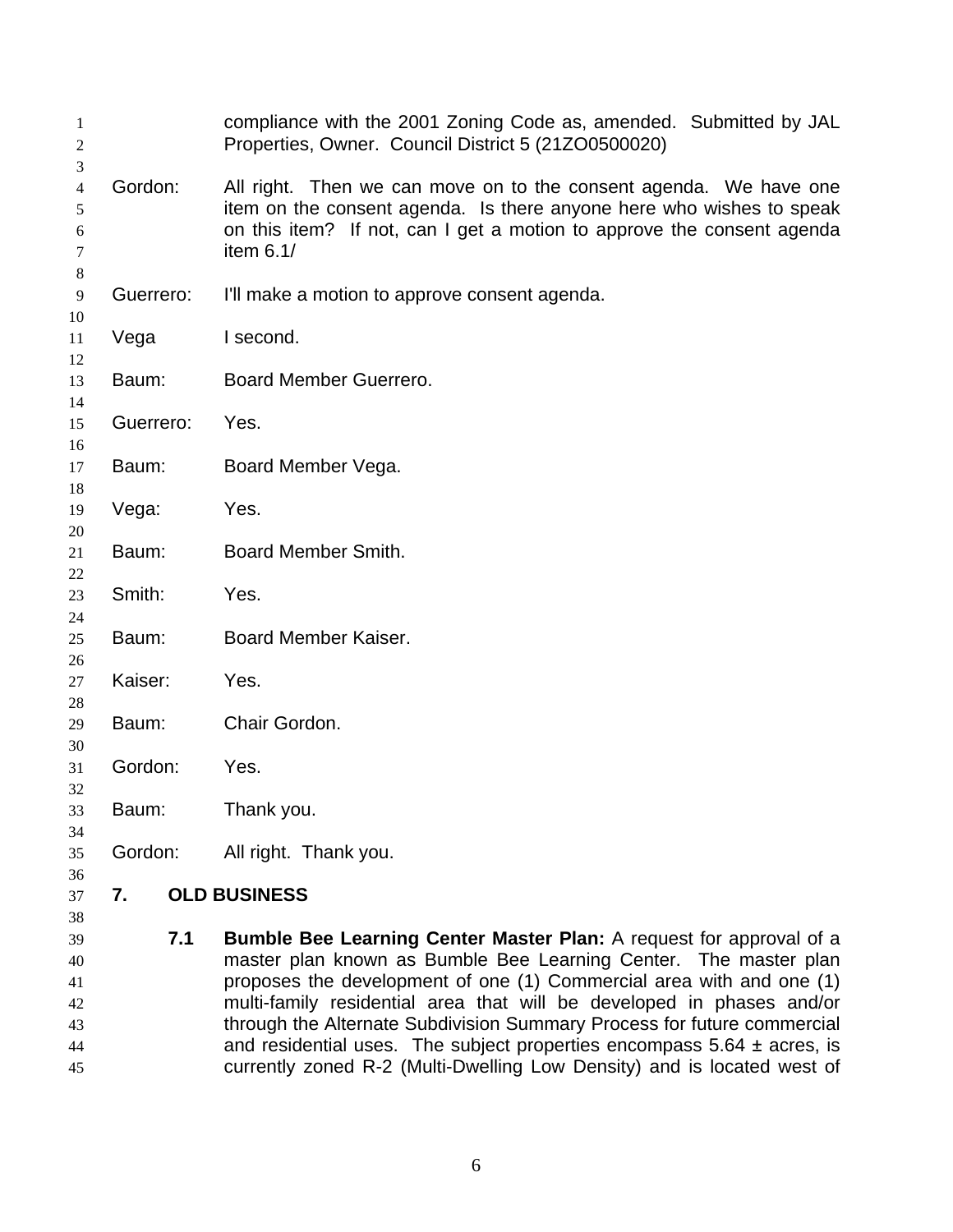| -1<br>$\overline{2}$                         |           | Holman Road and north of Bataan Memorial West. Submitted by Souder<br>Miller and Associates, representatives. (21CS0500125)                                                                                                                                                                                                                                                                                                                                                                     |
|----------------------------------------------|-----------|-------------------------------------------------------------------------------------------------------------------------------------------------------------------------------------------------------------------------------------------------------------------------------------------------------------------------------------------------------------------------------------------------------------------------------------------------------------------------------------------------|
| 3<br>$\overline{4}$<br>5<br>6<br>7<br>8<br>9 | Gordon:   | All right, next we move to old business. There are items 7.1, 7.2, and 7.3,<br>are under old business. What I'd like to do is to discuss but vote<br>separately, on items 7.1 and 7.2. So I need a motion to do that. If we can<br>make a motion to combine 7.1 and 7.2 to discuss them together but we<br>can vote on them separately.                                                                                                                                                         |
| 10<br>11                                     | Vega      | I make a motion to combine 7.1 and 7.2 and vote on them separately.                                                                                                                                                                                                                                                                                                                                                                                                                             |
| 12<br>13                                     | Smith:    | I second.                                                                                                                                                                                                                                                                                                                                                                                                                                                                                       |
| 14<br>15                                     | Baum:     | Board Member Guerrero.                                                                                                                                                                                                                                                                                                                                                                                                                                                                          |
| 16<br>17                                     | Guerrero: | Yes.                                                                                                                                                                                                                                                                                                                                                                                                                                                                                            |
| 18<br>19                                     | Baum:     | Board Member Vega.                                                                                                                                                                                                                                                                                                                                                                                                                                                                              |
| 20<br>21                                     | Vega:     | Yes.                                                                                                                                                                                                                                                                                                                                                                                                                                                                                            |
| 22<br>23                                     | Baum:     | Board Member Smith.                                                                                                                                                                                                                                                                                                                                                                                                                                                                             |
| 24<br>25                                     | Smith:    | Yes.                                                                                                                                                                                                                                                                                                                                                                                                                                                                                            |
| 26<br>27                                     | Baum:     | Board Member Kaiser.                                                                                                                                                                                                                                                                                                                                                                                                                                                                            |
| 28<br>29                                     | Kaiser:   | Yes.                                                                                                                                                                                                                                                                                                                                                                                                                                                                                            |
| 30<br>31                                     | Baum:     | Chair Gordon.                                                                                                                                                                                                                                                                                                                                                                                                                                                                                   |
| 32<br>33                                     | Gordon:   | Yes.                                                                                                                                                                                                                                                                                                                                                                                                                                                                                            |
| 34<br>35                                     | Baum:     | Thank you.                                                                                                                                                                                                                                                                                                                                                                                                                                                                                      |
| 36<br>37                                     | Gordon:   | All right, we have a presentation from staff.                                                                                                                                                                                                                                                                                                                                                                                                                                                   |
| 38<br>39<br>40<br>41<br>42<br>43<br>44<br>45 | H-Rogers: | Katherine Harrison Rogers with staff. I'm going to go ahead and talk<br>about the Bumble Bee Learning Center master plan and corresponding<br>zone changes. This particular property is vacant and undeveloped. It's<br>about five and a half acres. It's located just west of Holman road and<br>north of Bataan Memorial West, with direct access off of Bataan Memorial<br>West. It's currently zoned R-2.<br>Here is a map indicating, it's a little hard to see with that tan, but there's |
| 46<br>47                                     |           | the yellow line surrounding that. It's an odd shape. And that's the parcel                                                                                                                                                                                                                                                                                                                                                                                                                      |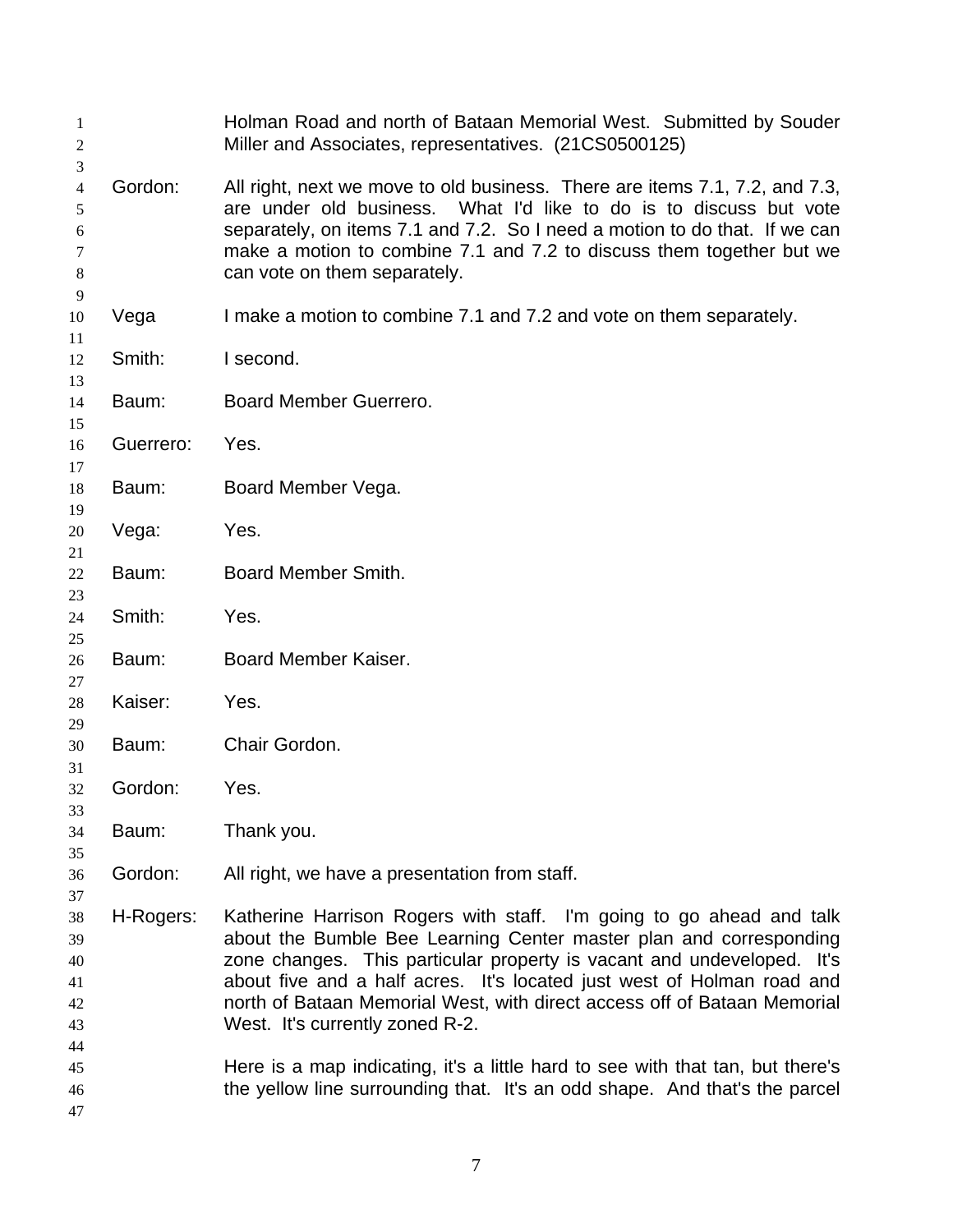that we're discussing today. Here's an aerial. It's a little bit more clear about where the parcel lies. What they're proposing is both a master plan and then corresponding zone changes to align with that master plan. 4.12 or there abouts is the acreage that's proposed to be modified from R-2 to C-3. Commercial zoning districts would ultimately front Bataan Memorial West with the multifamily dwelling residential land uses closer to that Holman Road side.

- There are some conditions that have been proposed by the applicant, one 10 10 of which is new. One is that the uses are limited to the uses specified in 11 attachment number three, and that's specifically for the C-3 properties. You also received a handout this evening indicating what those uses are. Additionally, there are limits to the building heights that require that the buildings can't be higher than 35 feet. This is phased, ultimately, if these are to be approved. This will be developed in individual lots via the alternate summary subdivision process, which is an administrative process. They're proposing no more than three parcels.
- Ultimately during staff review this met the requirements of the Subdivision Code, the Design Standards and the Zoning Code as amended. Just so you have a clear picture of what's going on, the proposed C-3 uses, which are those high intensity commercial uses, would be located essentially in this area. And then the existing R-2 would remain, that's the multifamily uses in this area.
- Staff did send out public notice and there were also some other methods of public notice that occurred during this process. Notice was sent to surrounding properties prior to the P&Z meeting of December, this was heard before. And then of course of this meeting tonight. Early notification was also sent by the applicant. And I'll let the applicant speak to what occurred at that meeting if you would like input regarding that. And City staff did receive input from the public via phone as well as e-mail, speaking about any future commercial development, and ultimately any nuisances or impacts that could occur as part of that. I would like to point out that the DRC, the Development Review Committee, also did review this plan December 8, 2021, specifically, the master plan, not necessarily the zoning, and that was recommended for approval.
- I do want to speak to what occurred during the December 28, 2021 P&Z. meeting. During that time, there was a lot of input both from the Commission as well as from the public. Ultimately, some of the biggest Commission concerns were in regard to access easements leading to any future lots. And then the lack of the details in terms of site development. There was an interest in really seeing sort of the fine details. And I'm going to speak a little bit to where we are in the process and why perhaps those details aren't provided. The public also spoke at length regarding
	-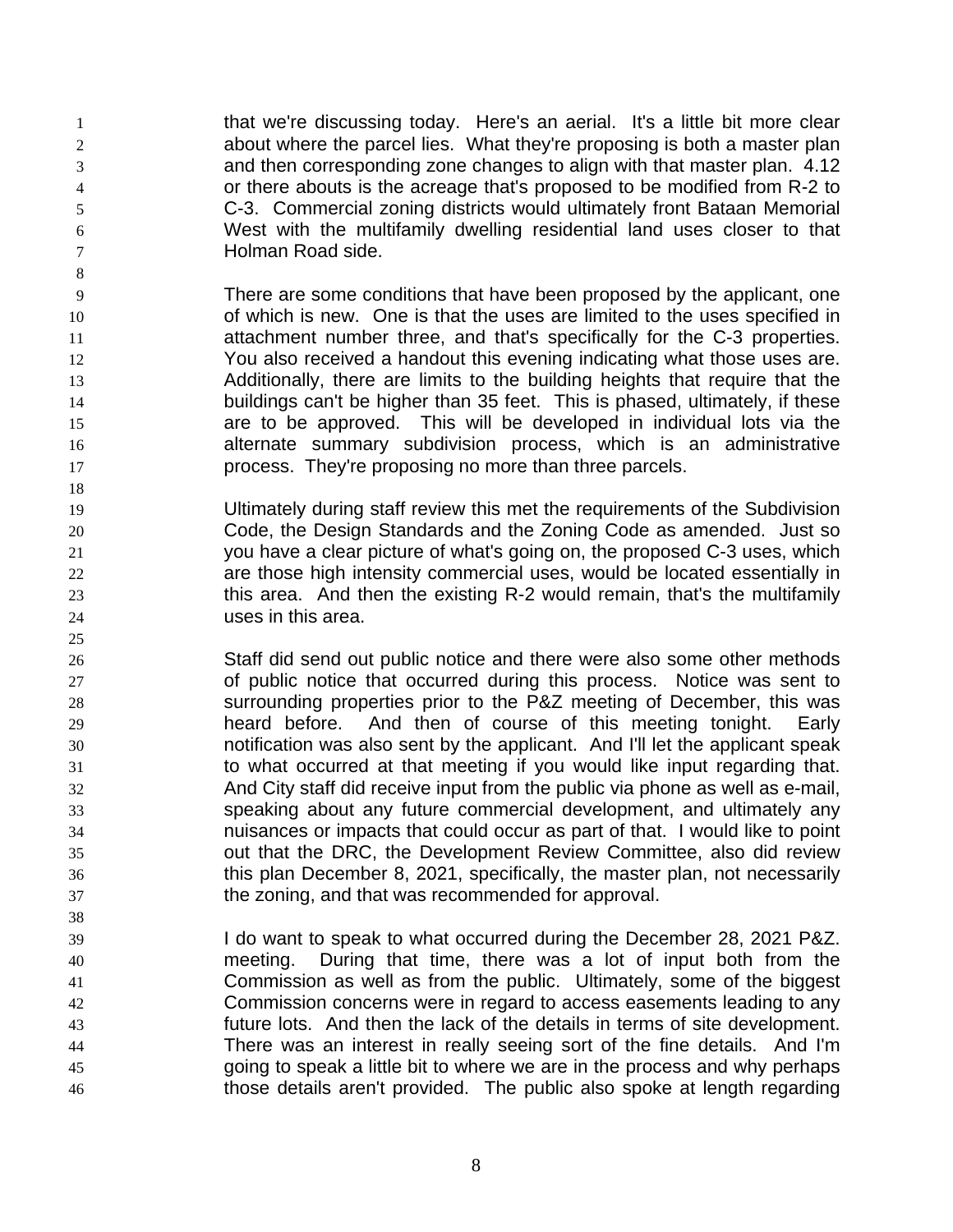their concerns about increase in traffic, the potential for increased crime, building heights being too high for the area, issues regarding solid waste pickup, and ultimately nuisances that could come along with that. Concerns about new lighting that may be problematic, noise, land values, and then buffering. There were a couple of other comments, of course, but those were the highlights.

- Some of the modifications that came about as part of that were to the master plan in particular, and as well as a proposed condition. Hearing 10 that there were some concerns about maybe having some buildings that were too large, blocking views, things of that nature, the applicant did **propose a condition upon themselves to limit heights to 35 feet.** That would be in keeping with the same height limits that all of the other surrounding properties currently have. Additionally, there was some added language on the master plan regarding both internal and external access, as well as some detailed information regarding the traffic assumptions at that location.
- **I** do want to speak a little bit about the development process and kind of where we are or where the applicant is in terms of the process right now. We're just at the beginning of the process. The applicant is essentially here, master plan and zoning. There are a lot more steps that lead to those specific site details that I know people had a lot of questions about which is way over here at the very, very end when building permits ultimately come in for site specific development. And so I did want to outline what we're considering tonight are only the master plan and the zoning and not site specific development, just because of where we are in the process. And we're not quite at that stage in terms of having either the engineering or the architecture available to view.
- Ultimately, master plans are really intended to be conceptual. Basically, could what's being proposed work at this location, would it work. And then zoning of course establishes a range of uses and the standards that go along with that. And ultimately, what we need to ask ourselves are the range of uses appropriate at this location based on Elevate Las Cruces, adjacent roadway classifications, the character of the area, as well as other considerations. Some other things that I do want to point out is again site specific development comes at the end of the process. And right now they can't even design the site without having those established regulations from which to design from.
- Staff, of course, is not the final authority. We're just a recommending entity. P&Z is the final authority on the master plan. And ultimately you're a recommending body to City Council for the rezoning. The City Council will determine whether or not the rezoning is appropriate at this location. I'm requesting, and as should happen because these are two separate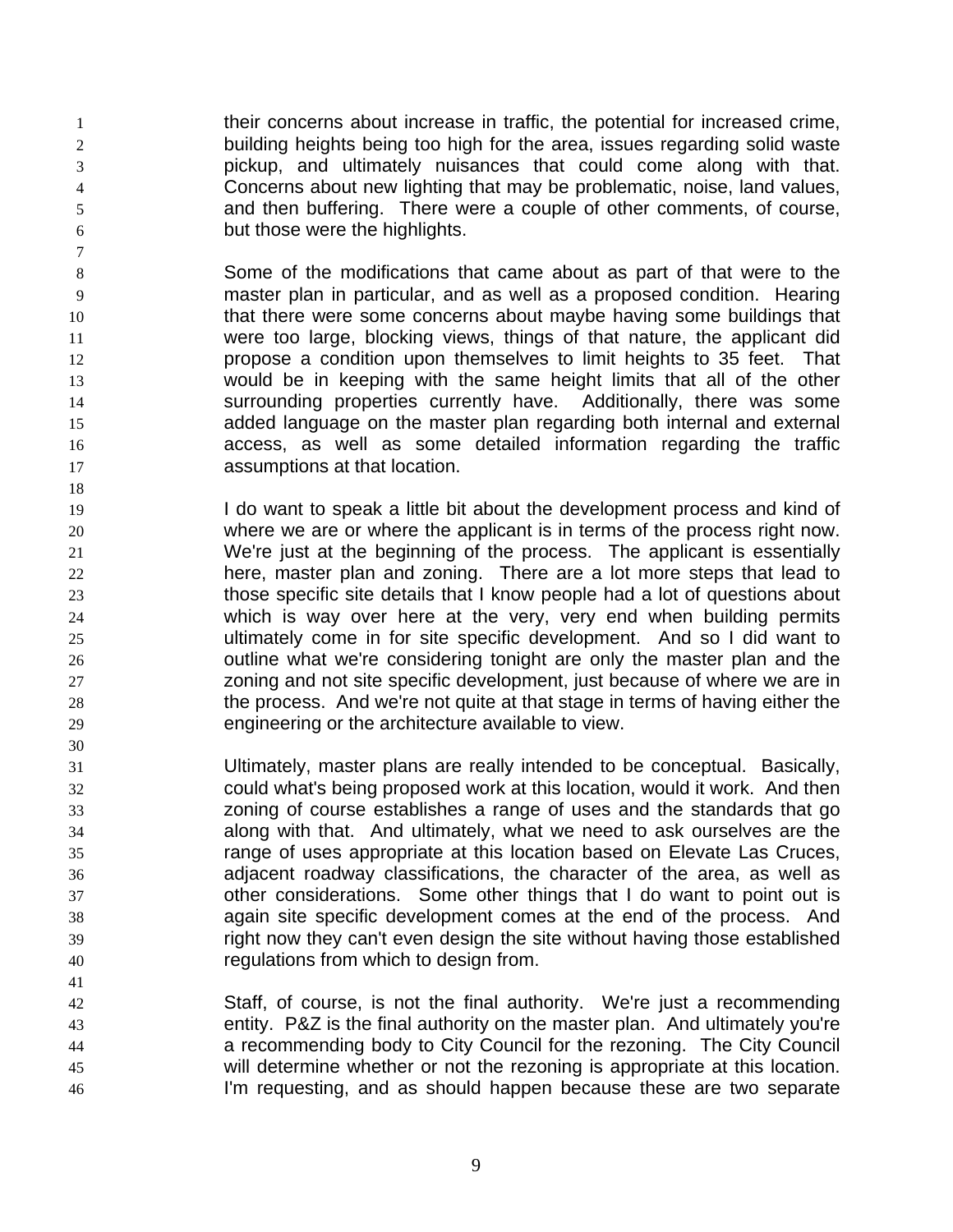- projects, that individual motions happen for each proposal. We are recommending approval of the master plan and then approval with conditions for the zone change.
- Of course, staff outlined those findings in the staff report and they're listed here as well. And then again, some of the conditions have to do with the land uses being limited. You all received a handout in regard to that, as I understand it in speaking with the applicant's representative, those have not been changed from what's in your packet. They're just reiterating what uses are allowed and what's not allowed. And that the building heights be **limited to no higher than 35 feet.**
- At this point, you have some options, you can vote to approve, you can vote to deny, yes with conditions, or to table. Denial requires alternate findings that support that denial to be articulated by the Commission. And 16 16 of course, we do have the applicant here to talk about the details and maybe answer any questions that you had or any concerns that were brought up from the last meeting. They do have a presentation ready and as I understand it there are several members of the public that also have additional concerns or questions that would be available to speak as well. So with that, I'm happy to answer any questions or turn it over to the applicant.
- Gordon: I guess we'd like to hear from the applicant. And it's not necessary to state your name, it's Mr. Kirk Clifton, but you should for the record
- Clifton: Kirk Clifton, AICP, Souter Miller and Associates.
- Gordon: Okay. I'd to swear you in. You know the game. Do you swear and affirm that the testimony you're about to give is the truth and nothing but the truth under penalty of law?
- Clifton: I do.

- Gordon: Thank you,
- Clifton: Thank you. Okay, once again my name is Kirk Clifton. I represent the applicant. I'm with Souder, Miller and Associates. And I'm here to hopefully guide us through the zone change and master plan process. It's a pleasure to be before you on this side of the fence. It's been a while Commissioner Gordon and staff, nice to see you once again as well. So 42 I'll try not to regurgitate too much of what's already been discussed. But I would like to point out there are some things for the record that should be noted.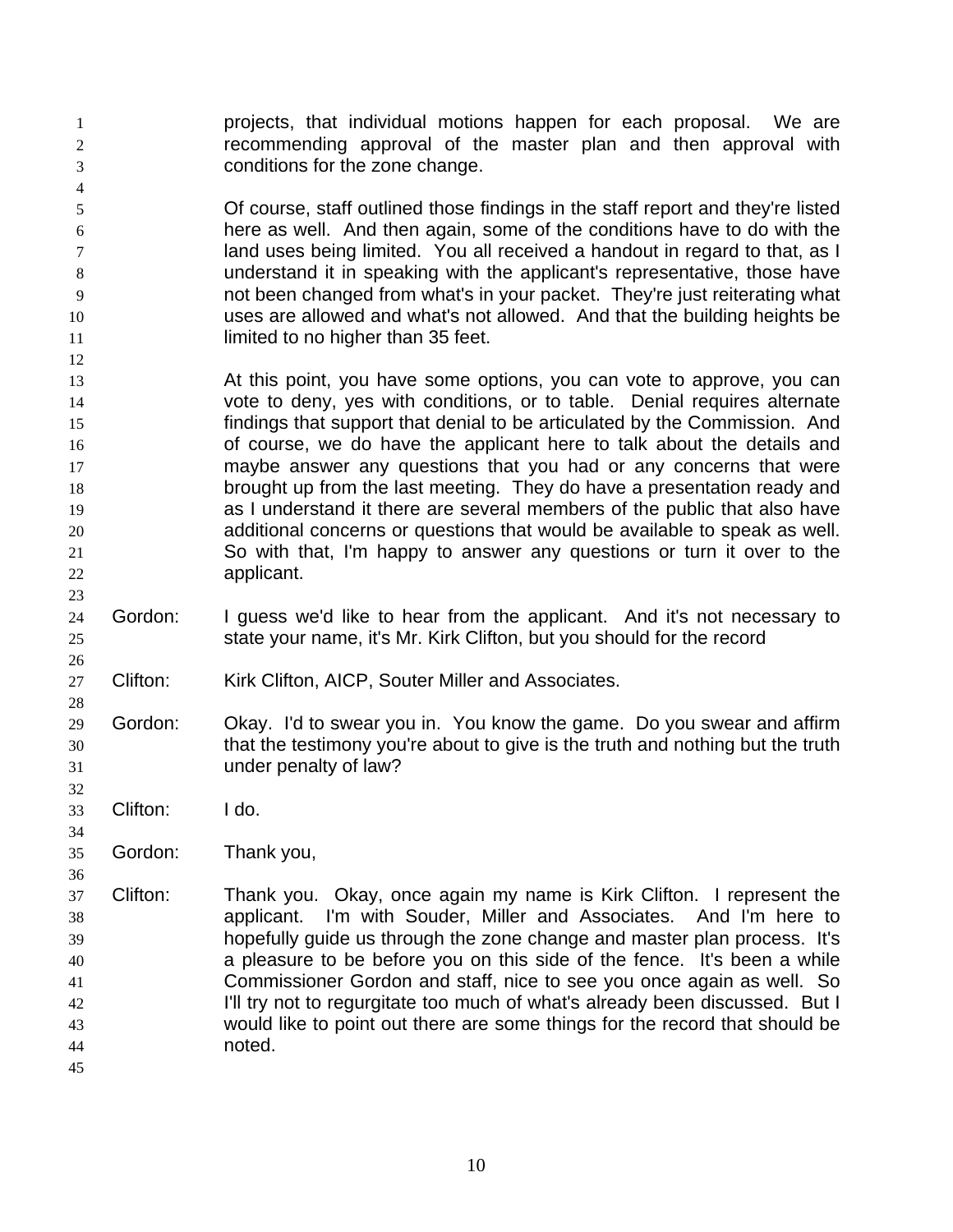The property is currently zoned R-2. The applicant has agreed that the proposed C-3 parcel will have a maximum allowed height of 35 feet. C-3 typically allows up to 60 feet in height. And the proposed zoning of C-3 commercial high density on the parcel fronting Bataan Memorial only. The R-2 piece remains as it was presented during the previous hearing. And that is in this general vicinity. And as you can see, neither one of these parcels have any access to Holman Road.

- Project aerial. Here's a proposed master plan. As noted, this actually shows the demarcation between the R-2 and the C-3 commercial use for 11 the master plan. I won't go through the purpose of a master plan but as you know as a commission, master plan does occur when there are multiple land uses involved or there could be potentially an alternate summary subdivision process utilized on the commercial property as well. In terms of zoning it is currently R-2. And again, the C-3 piece strictly fronts on Bataan Memorial with R-2 behind it. Through the process with staff and subsequent building permit submittals, an access agreement will be established as noted on the master plan. The R-2 piece will have access off Bataan Memorial West and not Holman Road, as you can see there is no direct access through the neighborhood or to Holman Road.
- Area traffic was briefly discussed as I read through the minutes and was briefed on the previous meeting. It should be noted that Bataan Memorial West is currently designated on the Mesilla Valley MPO Thoroughfare Plan as a minor arterial. As such, the February 2022 traffic count data shows a daily traffic volume on Bataan Memorial West of 1,789 vehicles per day. The Highway Capacity Manual, which is essentially the bible of all traffic engineering, indicates that this two lane roadway will carry 40,800 vehicles per day and 1,700 vehicles per hour. And I just kind of want to you know lay out the transportation infrastructure that currently exists as is. The access will be granted, permitted through the New Mexico Department of Transportation to Bataan Memorial West, and the traffic generated from the proposed master planned area will have no impact on Holman traffic as previously stated. Access will solely be from Bataan Memorial West, essentially a right in/right out.
- I won't go through each of these, but these are the uses that have been stricken from the commercial C-3 high intensity. I don't know staff do you want me to read through these? I hope not. Thank you. I think the audience thanks you as well. But there are several pages, it's the entire **instituted in the zoning ordinance.** So as zoned, as you're all aware this is R-2. And as it stands today you could put what would equate to a three story apartment complex, up to 35 feet in height. And on the C-3 piece that I'm talking about specifically that we're requesting the zone change on, and as part of the master plan, you could get up to 62 apartment units in that facility.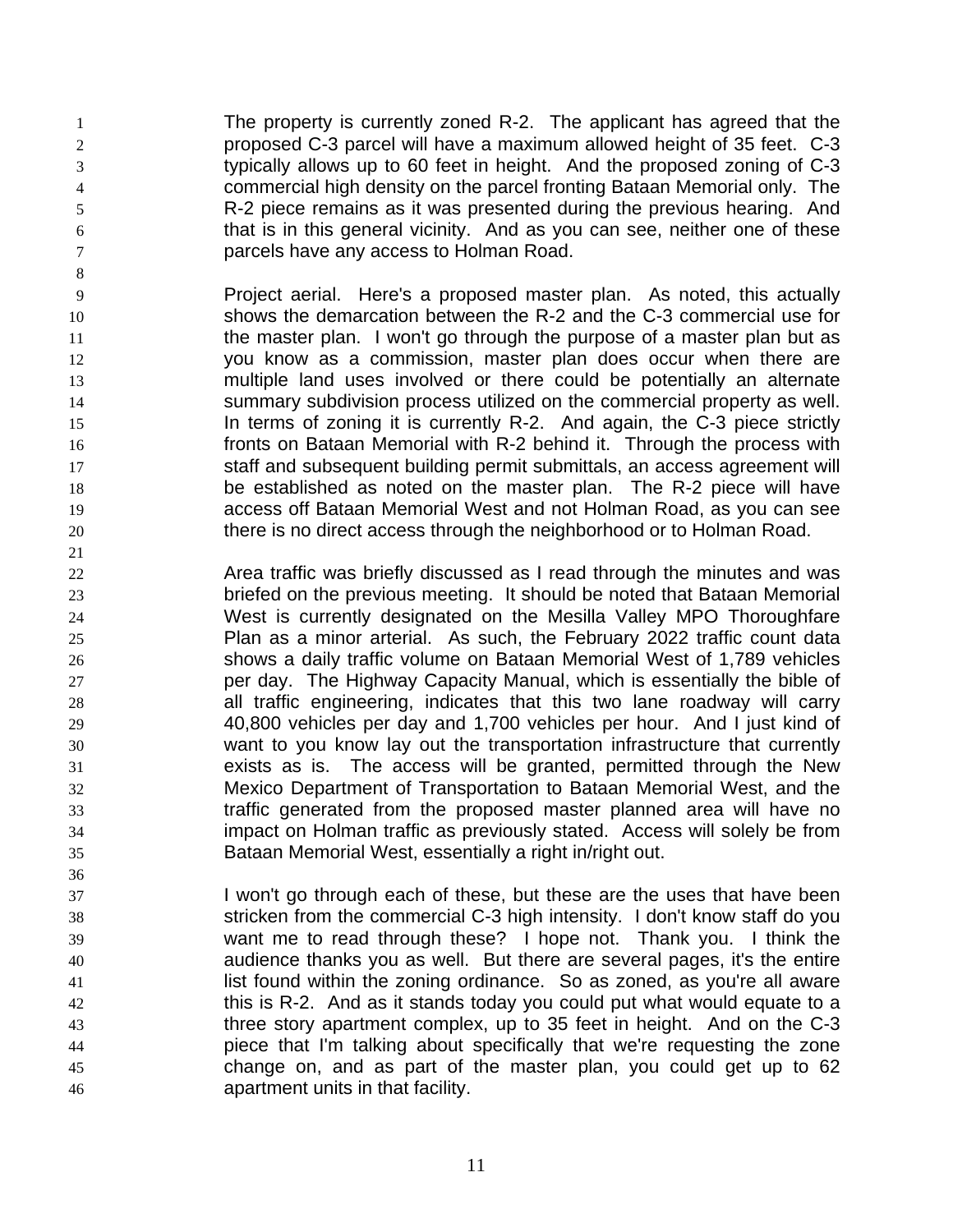2 And I know there were some concerns with setbacks and buffering, and I'd like to just briefly talk about the R-2 setbacks for these apartment structures. Under R-2 zoning you can get 15 dwelling units per acre. That's a 20 foot front setback, seven foot rear, and a seven foot side, 35 foot maximum height. So that's as it stands today. And what we're proposing on the piece fronting Bataan Memorial West is the C-3. And what we do know today is that one of the uses that's going to be going on there is an early childhood education facility called Bumble Bee Learning Center. And this Learning Center serves as a pre-K and up facility for children. And you know I can speak for myself being a parent of children **in the Las Cruces public school system, and having just gone through the**  COVID situation, you know now more than ever we could really use a facility like this. You know and I would ask you to consider the positives in this application. And you know again we're not here to talk about site design, site development, that comes later on in the process as Katherine **pointed out in her presentation as well.** This is strictly about the zone change and the use of the C-3 condition with the stricken uses and a reduced height of 35 feet. And as our traffic experts have determined, there are no significant impacts, there will be no traffic generated on to or from Holman. The site will eventually you know essentially capture traffic, maybe coming from the neighborhoods off Holman going into town, and that's it. So with that said, I'd be prepared to answer any questions the commission may have, or staff needs any additional information.

26 Gordon: All right. Thank you. Anybody from the Commission have any questions? Go ahead.

- Kaiser: I have a couple of questions. But I appreciate some of the clarity around what would happen if there wasn't a zone change here. I was hoping if either yourself or staff could answer the question about the access to the remaining R-2 parcel. Reading through the staff report and the minutes from when this appeared back in December, it sounded like there was a requirement to have two forms of access to that remaining R-2, which would require some sort of access easement across a private parcel to I presume Holman Road. I was wondering if anyone could sort of speak to that component and how that plays into this possible zone change.
- H-Rogers: Members of the Commission, Commissioner Kaiser. I would like to speak to that. Absolutely provide some clarification perhaps. I think during the discussion one of the topics was, well how are they going to access. And a number of options were laid out there. Well, most likely they would go through the existing property with an easement established at the time of subdivision to access that R-2. Another possibility could have been going through the private property, but that's less likely because they would have to negotiate with a private property owner to access through that to access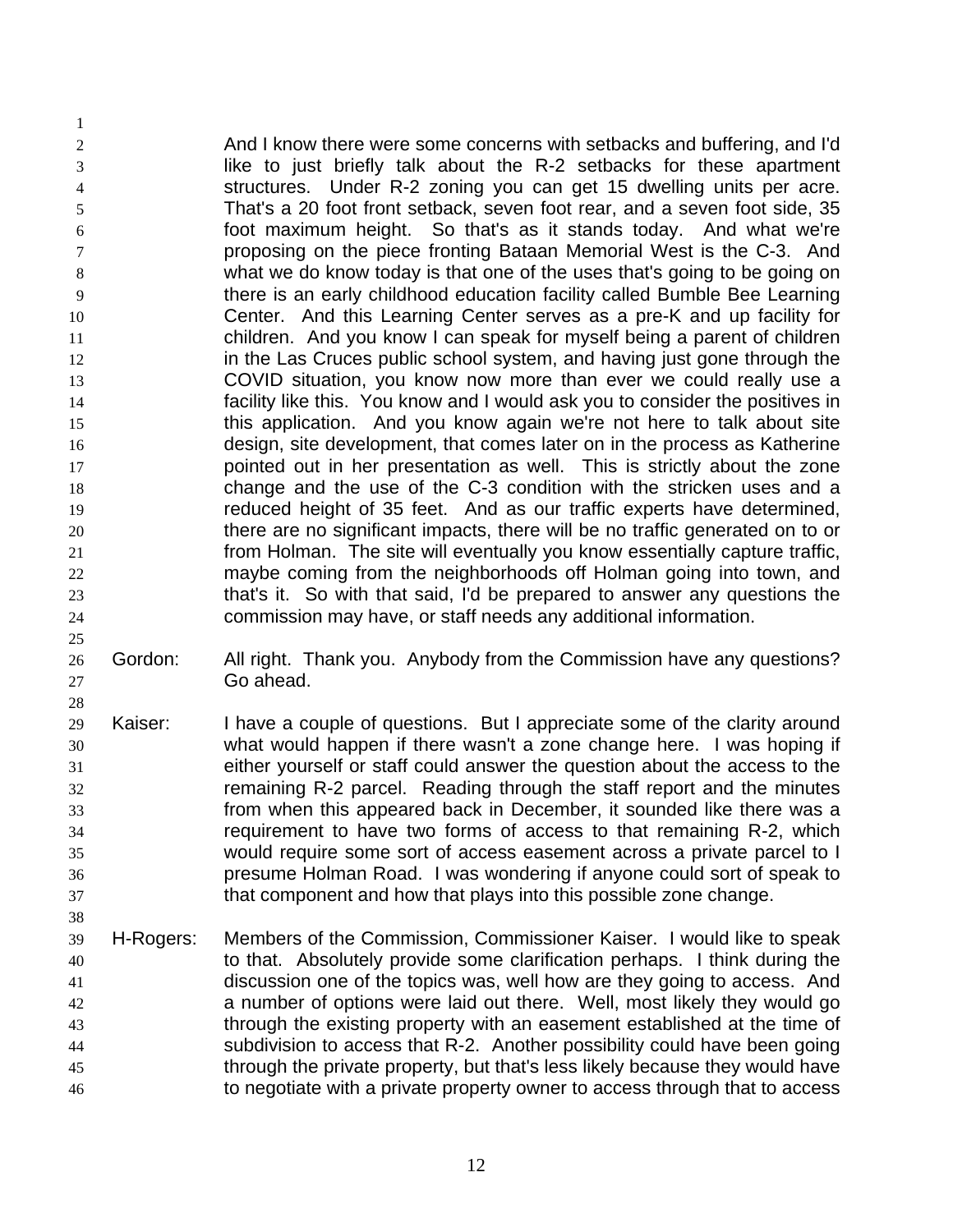- Holman Road. The likely scenario, and as was indicated by Mr. Clifton here, was that they would be accessing through their existing property from Bataan, utilizing an access easement ultimately established at the time of subdivision.
- Kaiser: Thank you for that. Another question about the uses that are being proposed here. How exactly would that work? It seems like we're getting into kind of an overlay zone territory here as far as if this site were to be sold at a later point, how would the limited uses carry over? And how would they play out for the I guess in perpetuity?

- H-Rogers: Sure, I'm happy to answer that as well. This is not an uncommon practice in the City of Las Cruces, where a developer or the Commission or even City Council deems certain uses undesirable for adjacent neighborhoods or generally the location being discussed. And what happens is those become an exhibit as part of the ordinance and they're tied to that zoning **in perpetuity.**
- Kaiser: Thank you. I think my last question for the moment is, there's no question 20 this is a tough site to develop. But I think to sit here and say that there are no impacts at all that would come as a result of the zone change, I don't 22 think it's necessarily a true statement. One is, across this country we're in a desperate need of housing. So to take away potentially 62 units on this parcel and have, I don't know one or two businesses including a childcare center, that has almost no relation to the neighborhood behind it, because of the access issues that we've just talked about. You are going to have impacts. You are going to have traffic impacts. If someone wanted to, from the neighborhood send their kids to this daycare center, they have no choice but to drive, there's no pedestrian access. There's no other way to get to the site safely. And I just want to kind of bring that up in that you know there are impacts here. And I'm not sure if the applicant has considered the types of uses and how they would service this particular neighborhood. I guess that's just more of a comment than a question.
- Clifton: Thank you Mr. Chair, Commissioners Kaiser. I appreciate your comments. And really sure there's going to be some impacts, but they're negligible. And as I demonstrated with the highway capacity as built today, those impacts would not be filled. It's well below capacity. And quite frankly you know most working class folks that live in the area that would be utilizing a facility like this probably won't be walking, they'll probably be driving on their way to work to drop their student off. So you know I look at it from more of a global land use perspective and what's in the area. And sure, yes we are lacking in some areas, some residential, but there is quantifiable justification for mixed use development. And in essence that could potentially reduce traffic patterns in other parts of the City, where there could be an influx of people dropping their children off.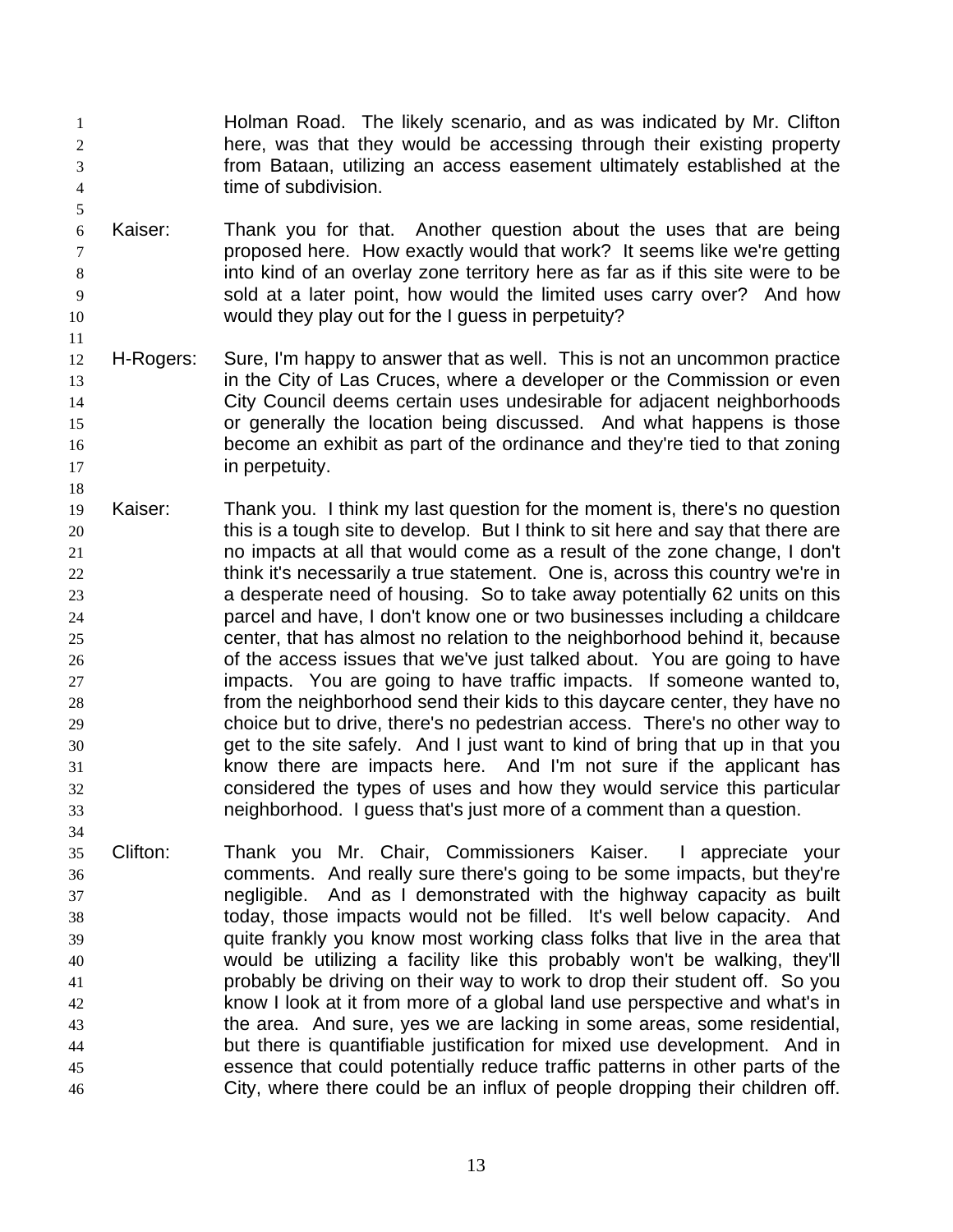So this is you know paired up with that live/work/play type situation. And as you've seen there's a sea of residential out there. And I can't think of a better use than a childcare, early learning child facility such as this.

- Kaiser: I certainly agree with the comment that this is a much needed service. But I think there's questions about whether or not this is the right location, at least in my mind.
- Clifton: Okay. Thank you.

 Gordon: Anyone else? I have one question. The application is titled a learning 12 center. And my concern, and I asked at the last meeting back in December as to whether or not this is going to be a care center or a learning center. I keep hearing two different stories. If it's going to be a learning center, at what age are they going to start bringing in children, four or five years old, three years old. I mean they're not going to bring in **a** baby that's one year old and try to educate it. Or is it going to be a daycare center and an education. Could send somebody please give me a definitive answer as to what it is, because this is titled Bumble Bee Learning Center.

- Clifton: It is indeed, Mr. Chair, Members of the Commission. It is indeed a learning center for children that are pre-K and slightly younger. What I would envision it as, they have these facilities in other parts of the region. But the Las Cruces Public Schools has a program called DD preschool and that begins taking in students at age three. And although they're young it's still an educational facility. So there's still a learning aspect of them there. It's not just drop your kid off, we're going to babysit him, come pick them up, you know when you're done working. It will have an education component, and that's the core of the business is learning. It might be younger students, but there'll be learning while they're there. It's 32 just it's not just a daycare facility.
- Gordon: Okay. And just one other item. I have a question. If you can go back to the map of the R-2 and C-3. Just to show that … not that.

Clifton: The staffs map?

 Gordon: No, just the, where it shows the property. That's it right there is fine. It was stated that there's going to be some kind of an easement for people to get from the Bataan Memorial to get to, we assume they're going to be some kind of residences in R-2. And what kind of an easement? It just seems to me that somebody is just going to drive up through C-3 and make a right turn and go into R-2. I mean it's all one property.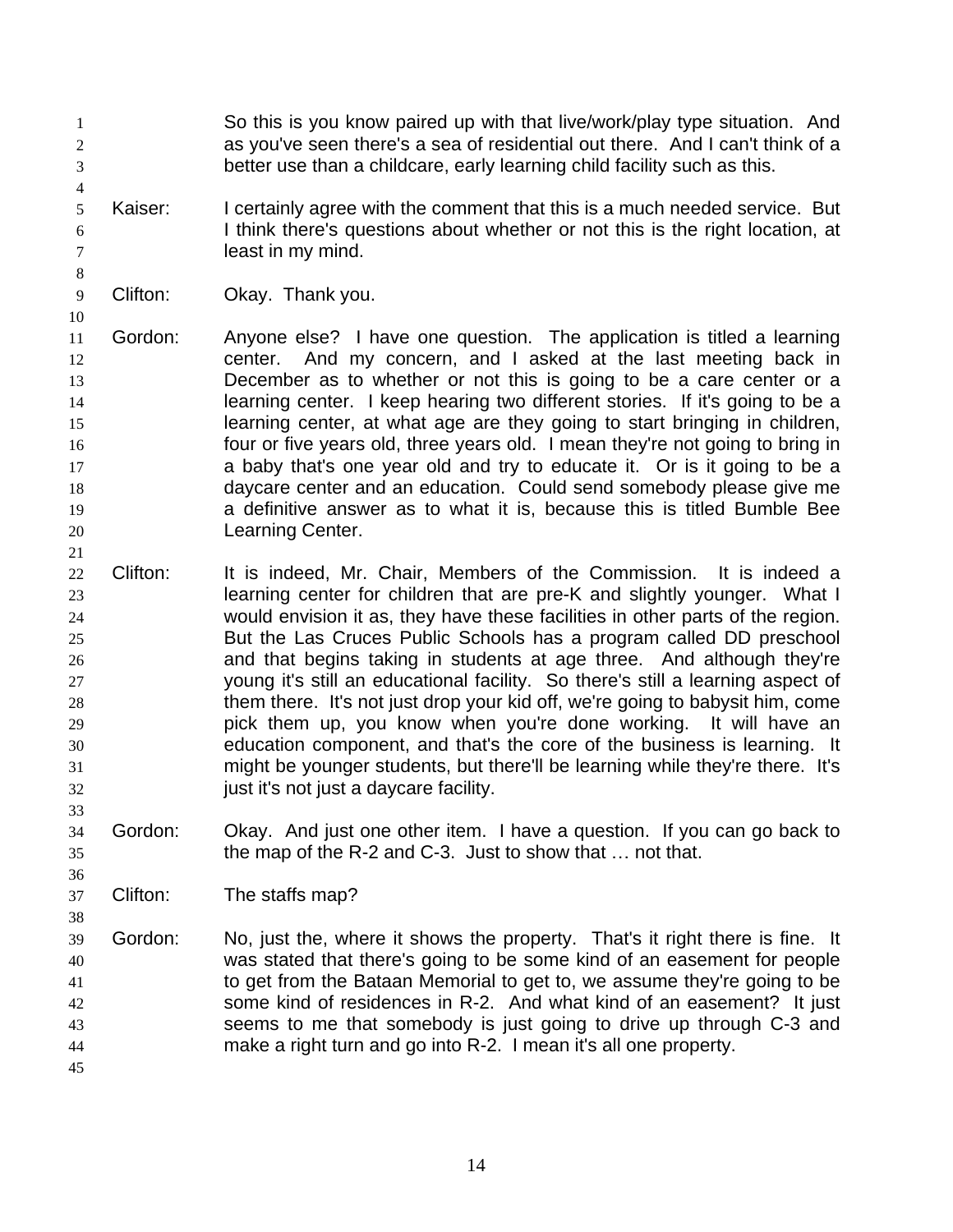| 1<br>$\overline{c}$<br>3<br>4<br>5<br>6<br>7                               | Clifton: | Yes, Mr. Chair, Members of the Commission. That is accurate. And you<br>know in working with commercial development for a number of years now,<br>it's actually quite common to have a shared access agreement with the<br>abutting parcel. So essentially, this will be an approved access by the City<br>of Las Cruces which will also include the Las Cruces Fire Department, that<br>will provide reasonable access, two-way access to the R-2 site for medium<br>Density multifamily housing. So that'll be established with the platting.                                                                                                                                                                                                                                                                                                                                                                                                                                                                 |
|----------------------------------------------------------------------------|----------|-----------------------------------------------------------------------------------------------------------------------------------------------------------------------------------------------------------------------------------------------------------------------------------------------------------------------------------------------------------------------------------------------------------------------------------------------------------------------------------------------------------------------------------------------------------------------------------------------------------------------------------------------------------------------------------------------------------------------------------------------------------------------------------------------------------------------------------------------------------------------------------------------------------------------------------------------------------------------------------------------------------------|
| $\,8\,$<br>$\overline{9}$<br>10                                            | Gordon:  | I understand that.                                                                                                                                                                                                                                                                                                                                                                                                                                                                                                                                                                                                                                                                                                                                                                                                                                                                                                                                                                                              |
| 11<br>12                                                                   | Clifton: | We'll show that on there.                                                                                                                                                                                                                                                                                                                                                                                                                                                                                                                                                                                                                                                                                                                                                                                                                                                                                                                                                                                       |
| 13<br>14                                                                   | Gordon:  | That's fine. All right. That's all I haves. Thank you very much                                                                                                                                                                                                                                                                                                                                                                                                                                                                                                                                                                                                                                                                                                                                                                                                                                                                                                                                                 |
| 15<br>16<br>17                                                             | Clifton: | And real quick if I could, the actual applicant is here that could tell you a<br>little more about the facility if you'd like to hear it.                                                                                                                                                                                                                                                                                                                                                                                                                                                                                                                                                                                                                                                                                                                                                                                                                                                                       |
| 18<br>19                                                                   | Gordon:  | Absolutely. We'd love to.                                                                                                                                                                                                                                                                                                                                                                                                                                                                                                                                                                                                                                                                                                                                                                                                                                                                                                                                                                                       |
| 20<br>21                                                                   | Clifton: | Thank you.                                                                                                                                                                                                                                                                                                                                                                                                                                                                                                                                                                                                                                                                                                                                                                                                                                                                                                                                                                                                      |
| 22<br>23<br>24                                                             | Lira:    | Good evening Commissioners and Chairmen. Am I going to be starting<br>or? My name is Daisy Lira. Daisy Lira.                                                                                                                                                                                                                                                                                                                                                                                                                                                                                                                                                                                                                                                                                                                                                                                                                                                                                                    |
| 25<br>26<br>27<br>28                                                       | Gordon:  | Okay I have to swear you in please. Do you swear or affirm that the<br>testimony you're about to give is the truth and nothing but the truth under<br>penalty of law?                                                                                                                                                                                                                                                                                                                                                                                                                                                                                                                                                                                                                                                                                                                                                                                                                                           |
| 29<br>30                                                                   | Lira:    | I do. Yes.                                                                                                                                                                                                                                                                                                                                                                                                                                                                                                                                                                                                                                                                                                                                                                                                                                                                                                                                                                                                      |
| 31<br>32<br>33                                                             | Gordon:  | Okay. Could you please speak a little louder into microphone so we can<br>hear you?                                                                                                                                                                                                                                                                                                                                                                                                                                                                                                                                                                                                                                                                                                                                                                                                                                                                                                                             |
| 34<br>35<br>36<br>37<br>38<br>39<br>40<br>41<br>42<br>43<br>44<br>45<br>46 | Lira:    | Yes. Okay so the question was asked, if we are a learning center or<br>childcare or daycare. We are learning center. Education starts in the<br>womb. So we do work with parents, even when they're pregnant with<br>moms, we give them the tools so that they could get their or take their<br>pregnancy to a healthy pregnancy throughout. We do serve children ages<br>six weeks to 12 years old. And so we do serve children that are babies,<br>and that's when they are learning the most. So from zero to five years old,<br>that's when a child learns the most and they're at their full potential. And<br>so our mission at the Bumble Bee Learning Center is in collaboration with<br>our parents and our community. It is to provide children with quality<br>childcare, and learning experience while providing excellent education and<br>a healthy and safe learning environment where children are prepared with<br>critical skills, developmental and social, creative and emotional, physical |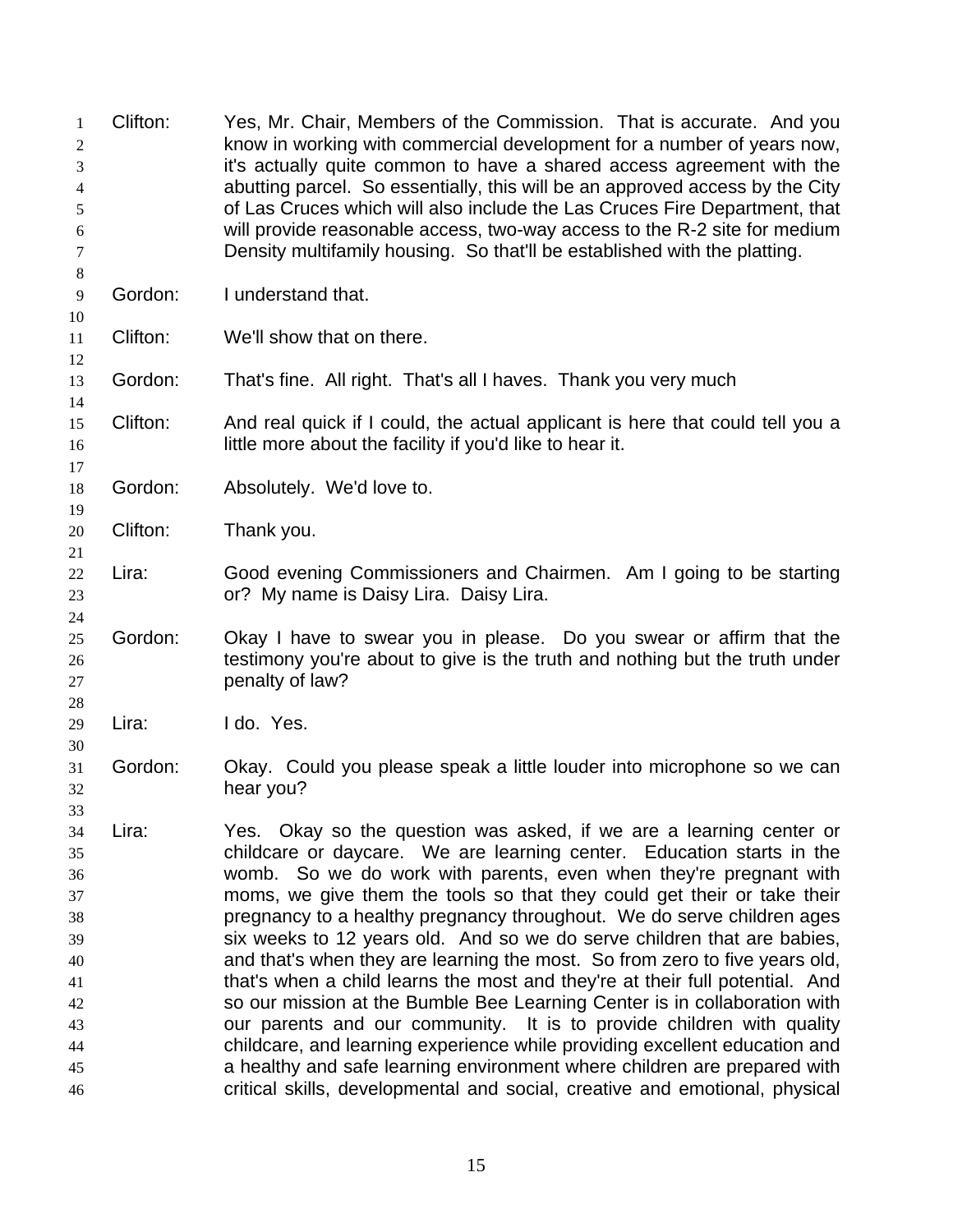and intellectual skills to reach their full potential. So learning starts at the womb. And we do you know take care of our families, we take care of our children. And I pride myself to be one of the best learning centers in New Mexico. Yes. Did that answer your question Chair? Gordon: All right. Thank you. Does anybody have any questions? All right, thank you. Lira: Thank you. Gordon: All right, then we can go to the public. Is there anybody here this evening who wishes to talk on this? Just please raise your hand. Just one person. All right sir would you … two people. All right. We'll start the gentleman in 14 the back. All right, come forward. That's you sir. Yes. Yes, I gave him three minutes. We'll allow you to speak for three minutes. Just please state your name and let me swear you in please. Bulla: Yes sir. John Bulla. Gordon: Okay. Do you swear or affirm that the testimony you're about to give is 21 the truth and nothing but the truth under penalty of law? Bulla: Yes sir. Gordon: Go ahead. Thank you. Bulla: Thank you. Boy, where to start? The comment of no impact of Holman Road traffic, I can't believe that would even be stated. That's just so ridiculous. I have a photo here because as I had commented in December about traffic, this is coming off of US 70 heading north on Holman where the two elementary schools are located. Okay. So if someone's coming east on 70 going to go to the daycare center, they have to come around and do this, I'm from the Midwest, Michigan left, to get into this daycare center. How are you going to deal with that kind of traffic on top of what we already have? How can you say there's no impact? They have obviously not been out there to see this type of traffic. Shame on them. Shame on them. So at the December meeting it was suggested and agreed the developer to meet with the residents to discuss concerns and objections. That has never happened. There is a daycare center less than four miles on the north side of US 70. Wouldn't it be more beneficial to build a daycare center/learning center, however you want to phrase it, on the south side of US 70 as opposed to the north side? There's also was proposed and again as a resident of that area, I have not been informed of any changes to the master plan, any changes to what's coming in? What's going to be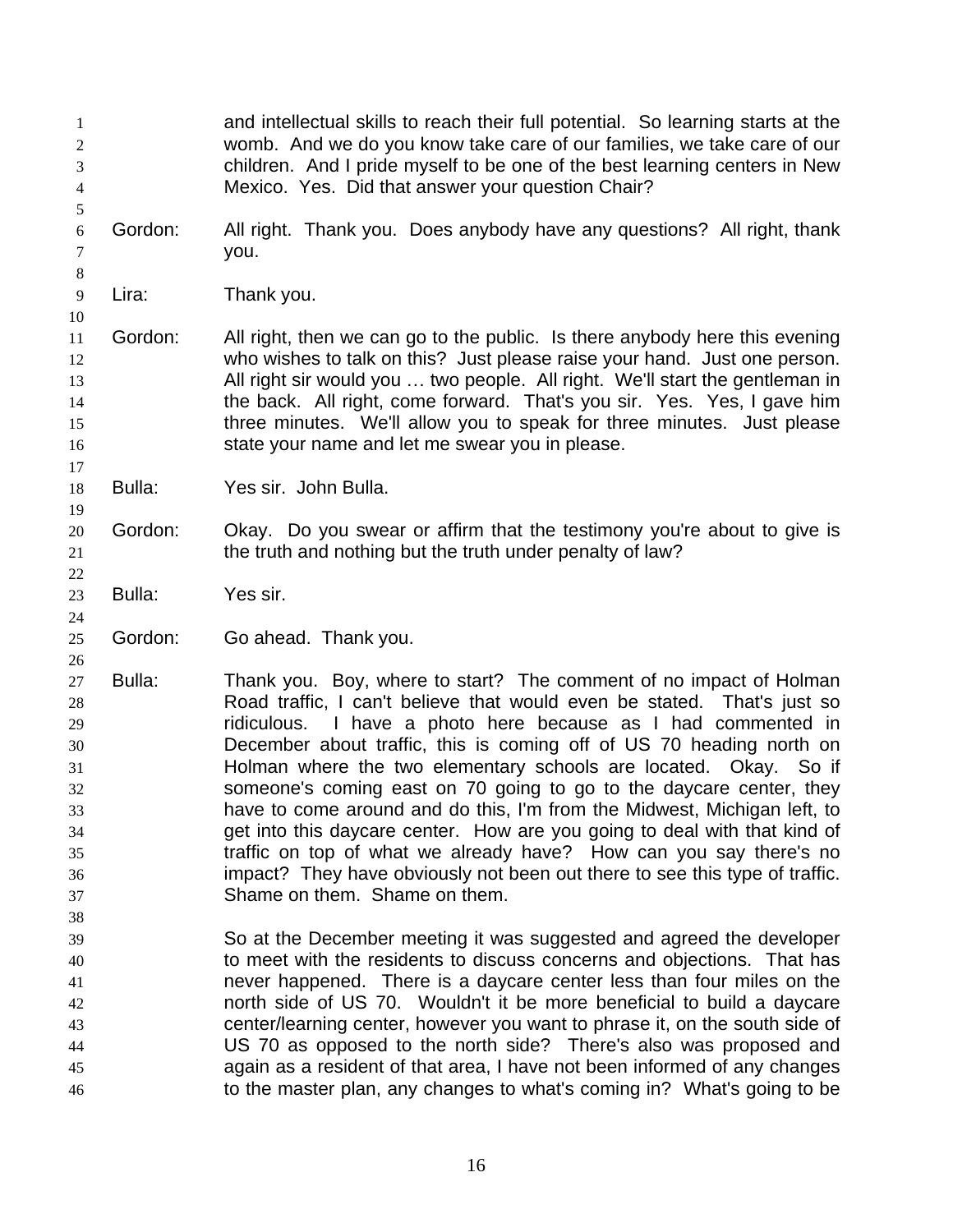1 put on these parcels? So the question of, brought up in December was a self-storage facility. Well, there's one that's less than two miles away from this proposed area already. And they're already expanding. So why do we need another.

 It was referred to a number of times in the December meeting about Elevate Las Cruces and that plan that's been put in place and everything that was put into developing that plan. So as per the approved final document January 30, 2020, less than, or just over two years ago, it shows and states the following, figure 3.4 the proposed land areas to be used as a suburban neighborhood, definition suburban neighborhood by 12 the state or by the plan, low to moderate density residential land use, predominant land use is single-family detached dwelling, but limited areas may be developed for multifamily dwellings. And then also on figure 3.2 growth forecast, there's going to be an added 38,350 new residents between 2018 and 2045, which equals 15,350 new households with an additional 16,100 new housing units. All this on a report that's barely two years old and already being asked to change to research and discovers. What designated commercial properties now are going to be rezoned to residential to accommodate the houses that we're losing by changing this zone? And last but not least, I know I'm running a little bit over, very next exit there's commercial property already for sale. It's already zoned. So why are you coming to us when you don't even have to go two miles, it's less than a mile away, land for sale already zoned commercial. Why bother us? Thank you for your time.

Gordon: Thank you. In the first row. Please state your name, please.

Garcia: Crystal Garcia.

 Gordon: All right, let me swear you in. Do you swear or affirm that the testimony you're about to give is the truth and nothing but the truth under penalty of law?

- Garcia: Yes.
- Gordon: Thank you. Go ahead. Three minutes.
- Garcia: All right. Thank you for the opportunity to speak Commissioners. My name, like I said is Crystal Garcia. I'm a local realtor here in the City. And 41 I actually live really close to the subject property. And I just simply wanted to express my support for the rezoning of this parcel, in particular for the C-3 zoning change that the Learning Center is seeking. As a realtor I have seen more and more younger families with small children pour into our City, and in particular up Highway 70, all the way up to NASA exit. Although I know a lot of that is county.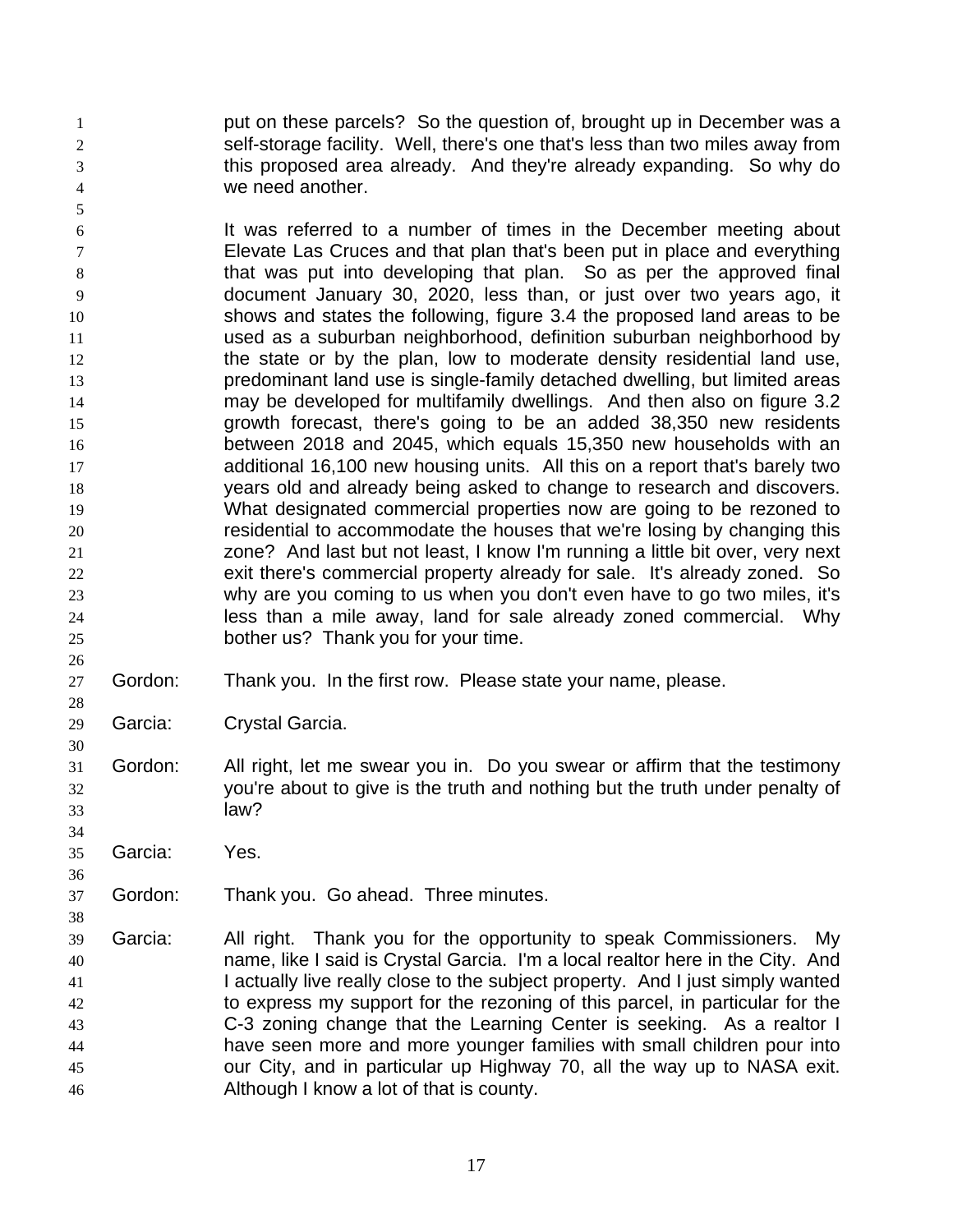There are two reasons why I'm in favor for this change. One is due to the fact that the State of New Mexico is ranked dead last in public school education. And early education centers like this can come and provide the children in our communities a chance to improve their academics by starting them early in their education, then I don't see why anyone wouldn't want that. And then two, simply is to accommodate the population growth, as was just stated. As cities grow the more land is developed, yes, especially of highway 70. We're going to need more **amenities and I think this is going to help that cause.** And then also last, I believe that this development will help just that and will also help complement the planned Elevate Las Cruces Comprehensive Plan that you guys have. And that's all I have for tonight. Just wanted to show my support for that development. And thank you again for letting me speak. Thank you.

- Gordon: All right. Thank you. Does the applicant wish to respond to any of these comments?
- Clifton: Thank you Mr. Chair, Members of the Commission. The only statement I'd **like to make at this time is that there will not be any storage units, that's**  not even a use being considered tonight. As I mentioned, we discussed the C-3 piece and the R-2 will remain R-2 as zoned for those permitted uses.
- 26 Gordon: Is there some reason that I know we discussed at the December meeting 27 that there was supposed to be an attempt by the applicant to meet with the community? And apparently that has not been done. Can anyone answer to that? I think that it would have been nice to have had some input from them at some kind of a meeting.
- Clifton: Mr. Chair, Members of the Commission. My understanding is that there was correspondence with the neighborhood through e-mail.
- PEOPLE IN THE AUDIENCE SHOUTING OUT.
- Gordon: Excuse me please. If you're going to speak, would you please state your name and let me swear you in.
- Johnson: My name is Michael Johnson.
- Gordon: All right. Do you swear or affirm that the testimony you're about to give is the truth and nothing but the truth under penalty of law?
- Johnson: I do.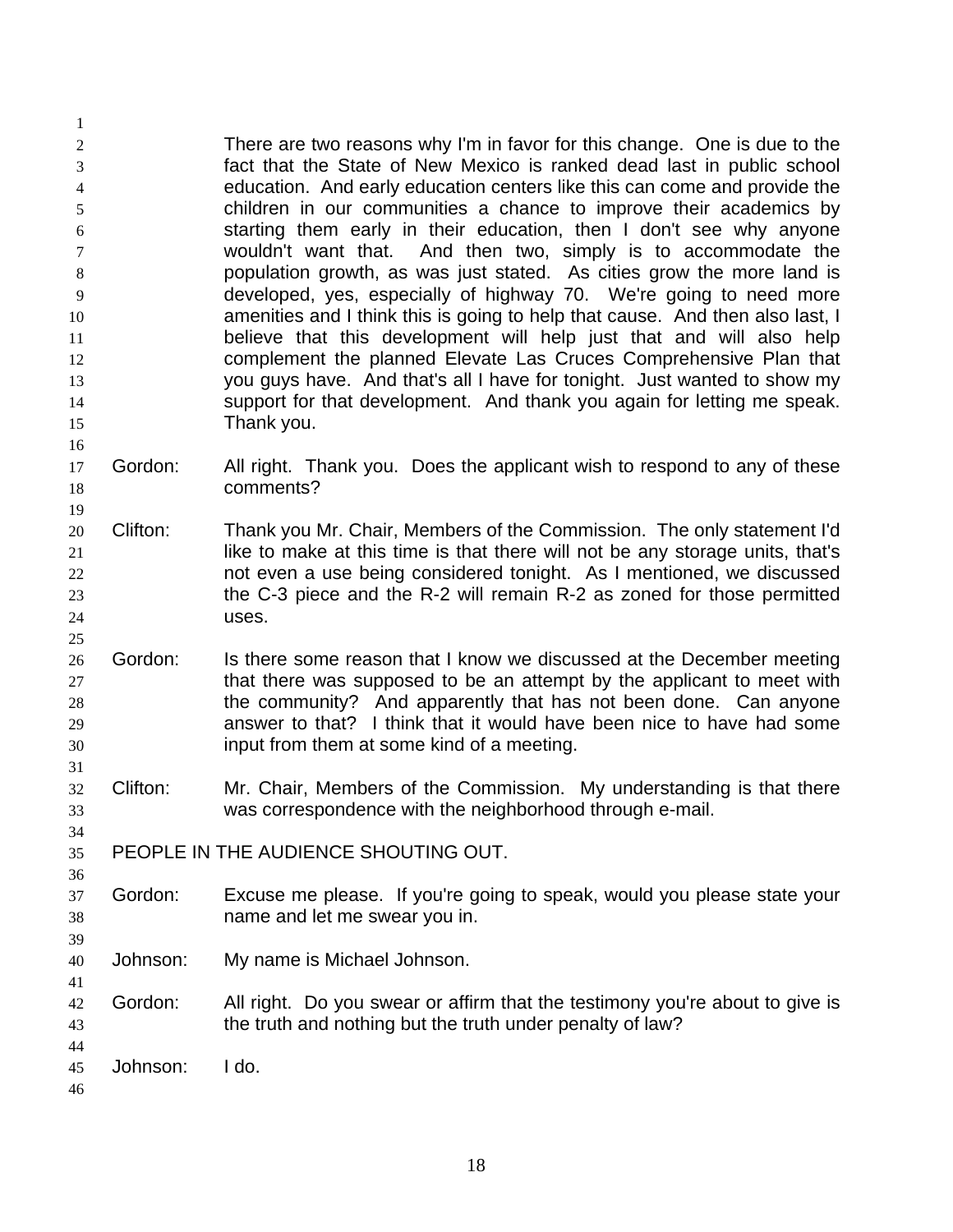Gordon: Thank you. Go ahead.

 Johnson: Early on in the process, we sent e-mails as part of the early notification process to the residents. At that time, we had a proposed C-3 use on the entire property that we're discussing today, the 5.1 acres. As a result of the feedback we received from the neighborhood at that time, we've heard discussion, the R-2 zoning was proposed to be a storage unit facility. Based on the feedback we got from the neighborhood we received, I think they're part of your packet, five or six e-mails, we changed that. We removed the self-storage units and just left that as an R-2 zoning. And 11 that was a direct result of the feedback we received from the neighborhood at that time. So we have just come forward to continue to have the property that's fronting on Bataan as a C-3 zoning. And then we would leave the back parcel as currently exists. So that's in response to your question, Mr. Chairman.

 One other comment I would like to make. My name is Michael Johnson. I was a traffic engineer for the City of Las Cruces from 1984 to 2000. And then I was in charge of traffic from 2006 to 2011. So I'm very familiar with traffic in the City of Las Cruces. I'm very familiar with how it acts, how it's going to respond. And those comments regarding traffic, maybe we shouldn't have made an absolute statement that will have no impact, but the impact that these residents or this business will have on the school traffic of the elementary schools on Holman Road is very minimal at the best. So I would like to put that on the record. And just so we are talking 26 that way. Thank you sir.

- Gordon: All right. Thank you. Just let me think for a minute. I realize that approving the master plan doesn't give us any information as to what's going to go on this property. It might help us in thinking about what the zoning change will mean. But I think at this point is there, I will go back to the audience again. Is there anyone else who'd like to make a comment now considering the fact that what was just said? All right. Well let's start in the first row. This lady. I will give you just a couple of minutes to respond to his comment. Be careful. Somebody helper her. Can you please state your name?
- Main: My name is Carol Main.
- Gordon: All right. Let me swear you in. Do you swear or affirm that the testimony you're about to give is the truth and nothing but the truth under penalty of law?
- Main: I do.
- 

Gordon: Okay. Go ahead, ma'am. Two minutes.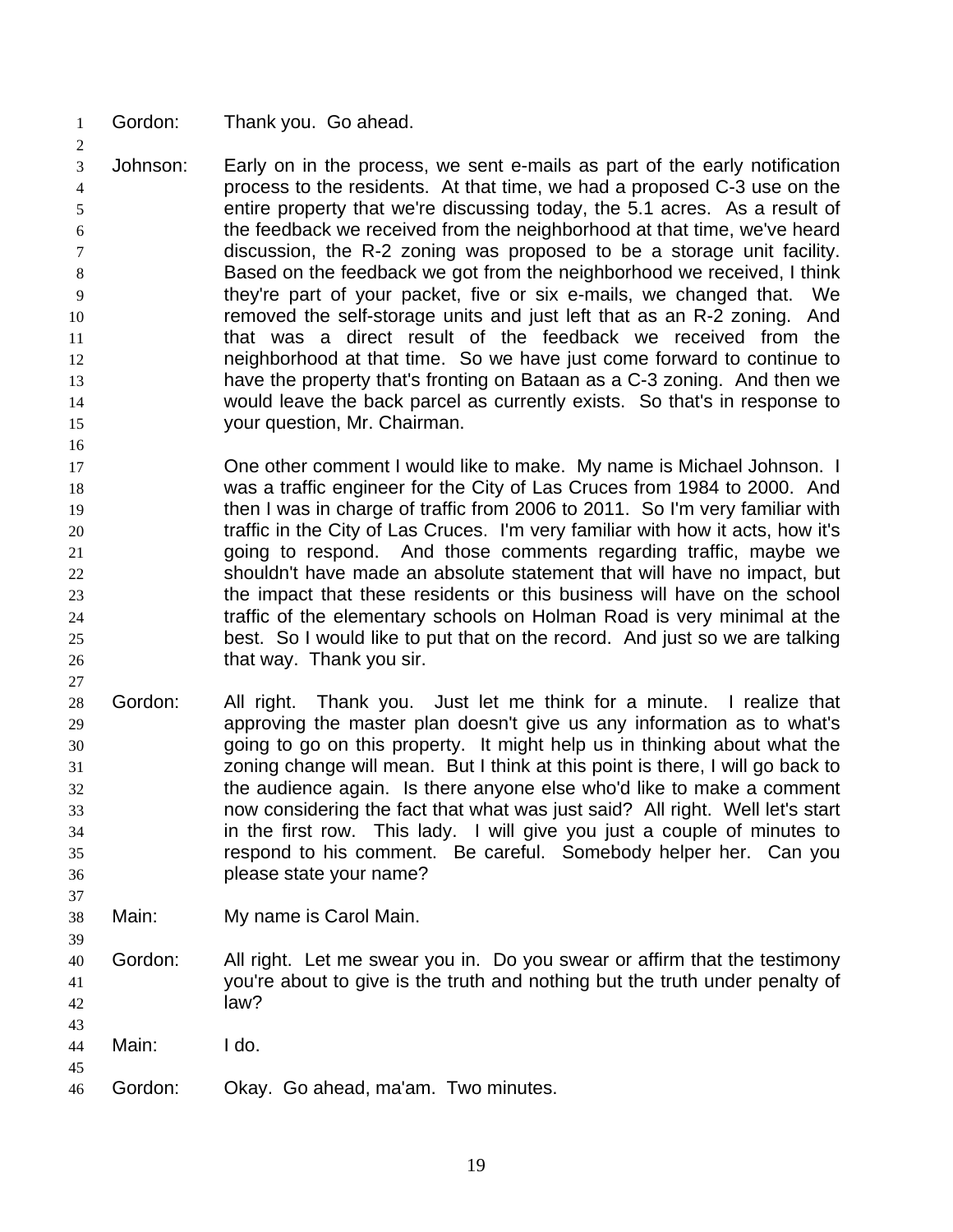| 1                          |         |                                                                                                                                                                                                                 |
|----------------------------|---------|-----------------------------------------------------------------------------------------------------------------------------------------------------------------------------------------------------------------|
| $\boldsymbol{2}$<br>3<br>4 | Main:   | Okay. Yes. it was our understanding, as I believe was yours, we were<br>supposed to have a communication since the December meeting. That<br>has not happened. They did not address that. Yes we responded back |
| 5                          |         | after we got the e-mail in August for it. And we talked about it at the                                                                                                                                         |
| 6                          |         | December meeting, but there has been no further communication since                                                                                                                                             |
| 7<br>$\,8\,$               |         | December. That's the point. We don't know about all these changes until<br>he said it right now. Nobody told us anything. That's all I got to say.                                                              |
| $\overline{9}$             |         |                                                                                                                                                                                                                 |
| 10<br>11                   | Gordon: | All right. Thank you. Someone else? Ma'am. Please state your name,                                                                                                                                              |
| 12<br>13                   | Ambriz: | Eileen Ambriz.                                                                                                                                                                                                  |
| 14                         | Gordon: | All right. Let me swear you in please. Do you swear or affirm the                                                                                                                                               |
| 15                         |         | testimony you're about to give us the truth and nothing but the truth under                                                                                                                                     |
| 16                         |         | penalty of law?                                                                                                                                                                                                 |
| 17                         |         |                                                                                                                                                                                                                 |
| 18                         | Ambriz: | Yes.                                                                                                                                                                                                            |
| 19                         | Gordon: | Go ahead. Two minutes.                                                                                                                                                                                          |
| 20<br>21                   |         |                                                                                                                                                                                                                 |
| 22                         | Ambriz: | One of my concerns is, once this is, if this rezoning happens, and these                                                                                                                                        |
| 23                         |         | individuals decide, oh we don't want to go forward with this Learning                                                                                                                                           |
| 24                         |         | Center we want to sell this property. Even though it has the 35 foot                                                                                                                                            |
| 25                         |         | implementation or whatever it is that you called it, they could go in and                                                                                                                                       |
| 26                         |         | easily put something else in there rather than a learning center, is that<br>correct?                                                                                                                           |
| 27<br>28                   |         |                                                                                                                                                                                                                 |
| 29<br>30                   | Gordon: | I believe so that they can do that. They have the right to sell the property.                                                                                                                                   |
| 31                         | Ambriz: | Once it's rezoned. And that's a concern as well. With the property values                                                                                                                                       |
| 32                         |         | going up, commercial property, you know all properties, maybe be                                                                                                                                                |
| 33                         |         | beneficial to not do a daycare or do a learning center and we're going to                                                                                                                                       |
| 34                         |         | sell this and then something else come in, like Family Dollar or something                                                                                                                                      |
| 35                         |         | that we really don't need there.                                                                                                                                                                                |
| 36                         |         |                                                                                                                                                                                                                 |
| 37                         | Gordon: | All right. But the problem at the moment, however, is that they're very                                                                                                                                         |
| 38<br>39                   |         | specific in what they're talking about on a property that is C-3 that they are<br>going to put in a learning center. I also believe that they talked back in                                                    |
| 40                         |         | December that there was also going to be a couple of small businesses                                                                                                                                           |
| 41                         |         | attached to it. I don't really remember being very specific. But at this point                                                                                                                                  |
| 42                         |         | we don't know. But they're saying that that's what they're going to do, but                                                                                                                                     |
| 43                         |         | they do have the right to sell that property.                                                                                                                                                                   |
| 44                         |         |                                                                                                                                                                                                                 |
| 45                         | Ambriz: | That's a concern that we have too.                                                                                                                                                                              |
| 46                         |         |                                                                                                                                                                                                                 |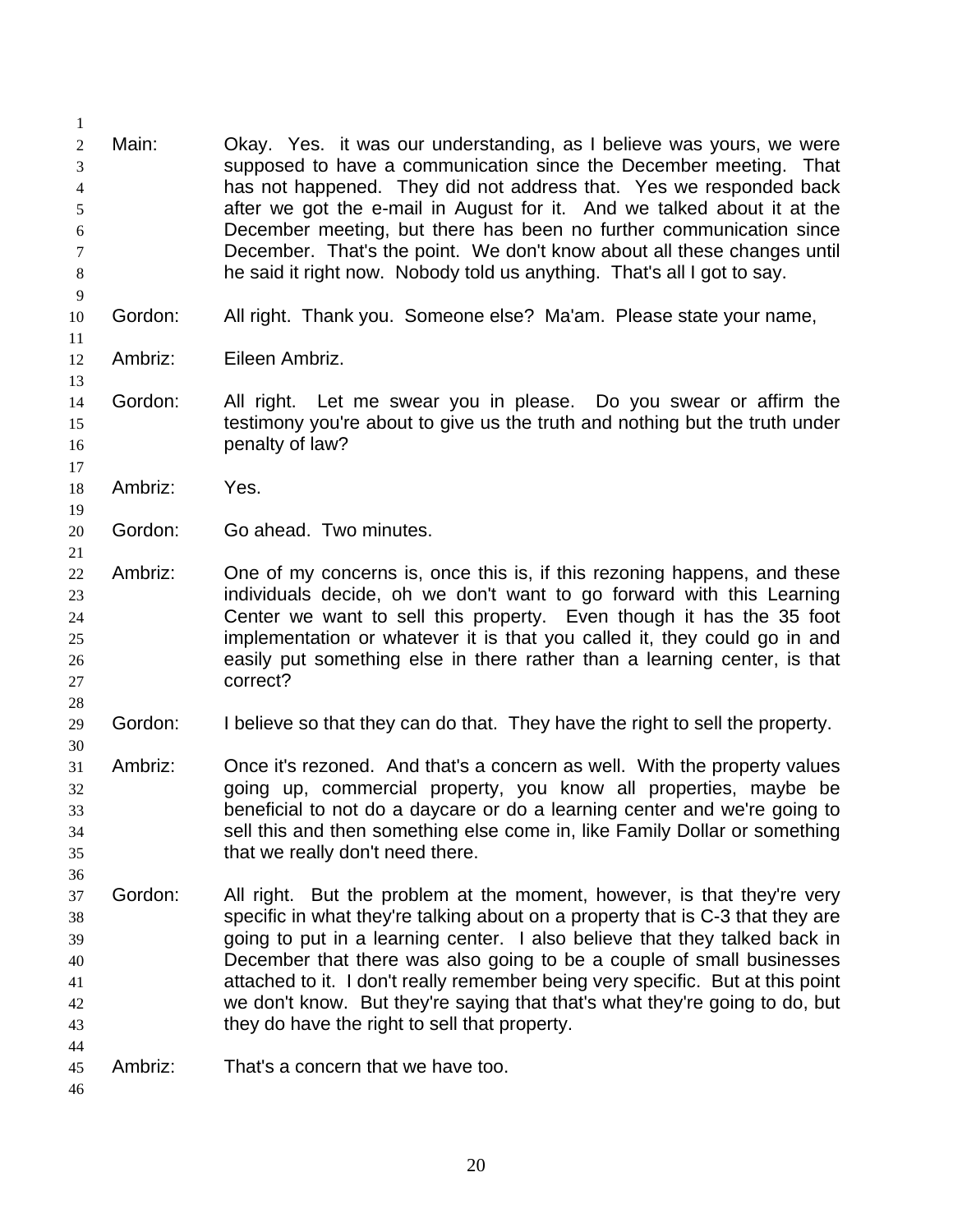| 1<br>2<br>3                                                          | Gordon: | We don't know. I mean we have to go on what is being presented to us<br>this evening.                                                                                                                                                                                                                                                                                                                                                                                                                                                                                                                                                                                                                                                                                                                                         |
|----------------------------------------------------------------------|---------|-------------------------------------------------------------------------------------------------------------------------------------------------------------------------------------------------------------------------------------------------------------------------------------------------------------------------------------------------------------------------------------------------------------------------------------------------------------------------------------------------------------------------------------------------------------------------------------------------------------------------------------------------------------------------------------------------------------------------------------------------------------------------------------------------------------------------------|
| $\overline{4}$<br>5<br>$\boldsymbol{6}$<br>$\tau$                    | Ambriz: | Right. But that's always a possibility. That's why the commercial zoning                                                                                                                                                                                                                                                                                                                                                                                                                                                                                                                                                                                                                                                                                                                                                      |
| $\,8\,$<br>9                                                         | Gordon: | It's always a possibility.                                                                                                                                                                                                                                                                                                                                                                                                                                                                                                                                                                                                                                                                                                                                                                                                    |
| 10                                                                   | Ambriz: | Is scary. It could happen. That's a concern.                                                                                                                                                                                                                                                                                                                                                                                                                                                                                                                                                                                                                                                                                                                                                                                  |
| 11<br>12<br>13<br>14                                                 | Gordon: | Well thank you. I understand your feelings. Does the gentlemen want to<br>make another comment? But I'll only give you two minutes this time.<br>Since you've already been sworn in, just repeat your name please.                                                                                                                                                                                                                                                                                                                                                                                                                                                                                                                                                                                                            |
| 15<br>16<br>17                                                       | Bulla:  | John Bulla. Out of curiosity, as far as the Learning Center is concerned,<br>how many students, children do you intend to have at this location?                                                                                                                                                                                                                                                                                                                                                                                                                                                                                                                                                                                                                                                                              |
| 18<br>19<br>20                                                       |         | AUDIENCE MEMBER SPEAKING, NOT AT THE MICROPHONE.                                                                                                                                                                                                                                                                                                                                                                                                                                                                                                                                                                                                                                                                                                                                                                              |
| 21<br>22                                                             | Bulla:  | So 7000 square foot building.                                                                                                                                                                                                                                                                                                                                                                                                                                                                                                                                                                                                                                                                                                                                                                                                 |
| 23<br>24<br>25                                                       | Gordon: | Unfortunately, her answer is inaudible to us and to our recording person.<br>If somebody would like to just respond to that.                                                                                                                                                                                                                                                                                                                                                                                                                                                                                                                                                                                                                                                                                                  |
| 26<br>27<br>28<br>29<br>30<br>31<br>32<br>33<br>34<br>35<br>36<br>37 | Lira:   | Okay, so we currently have facilities, I currently have four facilities, and all<br>my facilities are under 100 children. There's two facilities that are 50 and<br>the other two are 100. So it's under 100. We are a five star center. We<br>do strive to be the best high quality early learning center that you could<br>find in the State of New Mexico. And like I said, we have been since 2007<br>we've been doing this for a lot of lot of years. And that's just my biggest,<br>you know that's my passion to do. And I wouldn't sell it. I really wouldn't<br>sell it. I've been working you know for this for a lot of years and it's a<br>dream of mine. So I just want to continue to grow. And I really don't think<br>that there shouldn't be anything to worry about. I understand. And I<br>understand that |
| 38<br>39                                                             | Gordon: | Please talk into the microphone.                                                                                                                                                                                                                                                                                                                                                                                                                                                                                                                                                                                                                                                                                                                                                                                              |
| 40<br>41<br>42<br>43<br>44<br>45<br>46                               | Lira:   | I understand. Everybody's concern. But yes, it's really, like I said it's a<br>high quality learning center. In regards to the schools, I know that you<br>mentioned the parents going in. This would alleviate actually traffic<br>because we have two vans, or depending on how many right, we have the<br>vans and we get all the children. So the parents go after six to pick them<br>up. And so would alleviate traffic from the schools at three, four, when<br>they get out.                                                                                                                                                                                                                                                                                                                                          |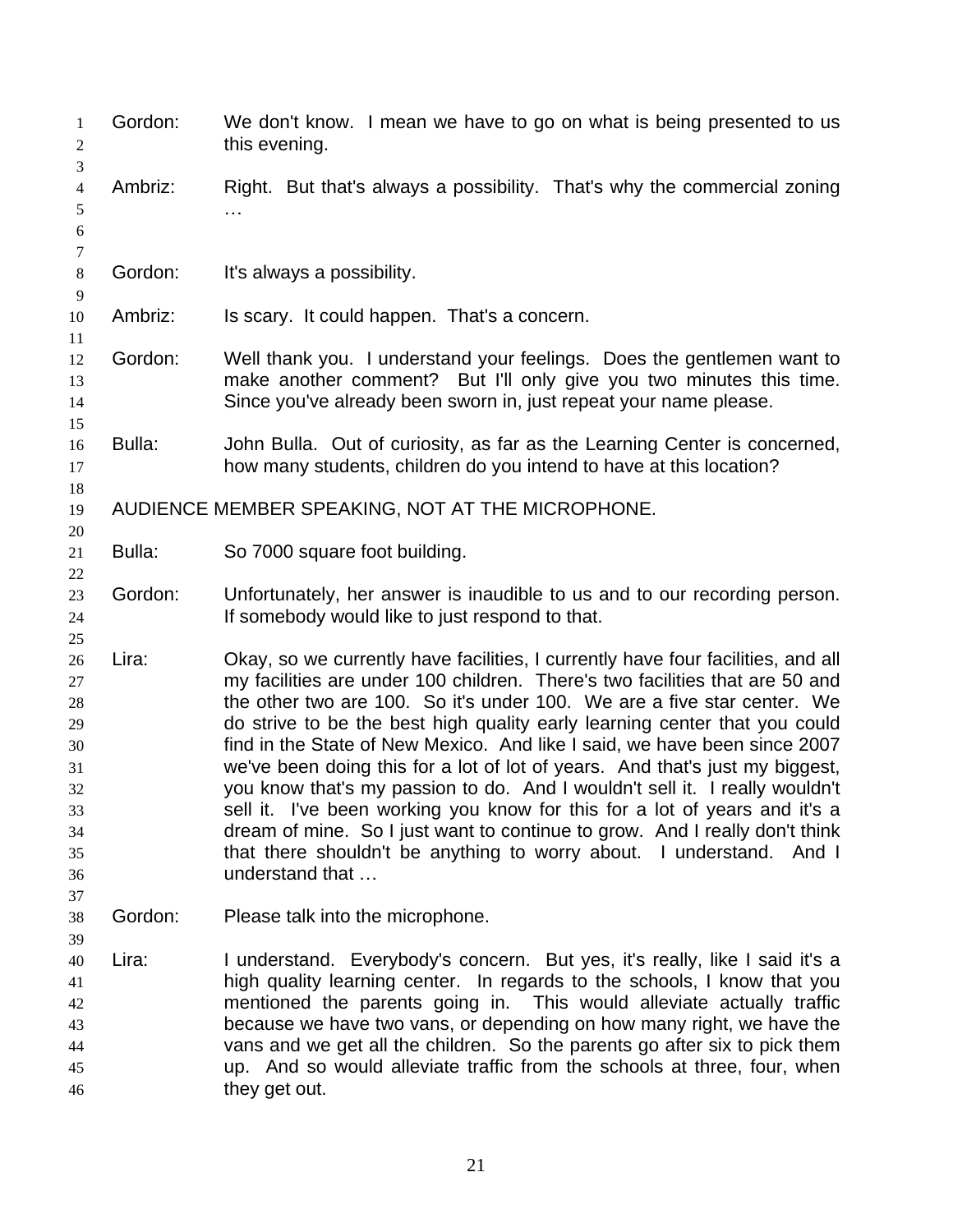- Gordon: Is it possible that you can just tell me, is that the only thing that's going to be on this piece of property is just the learning center? Excuse me sir.
- Bulla: I'm sorry.

 Lira: Well, no. My vision is for us to have the Learning Center. The other ones would be, I don't know if you've heard of third party intervention specialists so that they could help the children and the families. So Aprendamos, Tresco, that's what I would want to see. So that the children that are in my care, while they're in my care, they're able to get their apiece right next to them. So we could just kind of make it a flow like more of a, I wouldn't want anything else other than something that would help the children and would work hand in hand with us.

- Gordon: All right. Thank you. I'd like to end this discussion now.
- Bulla: I have more if I may.
- Gordon: Just one item and that's it.
- Bulla: Okay. Also in December it was discussed that there would be an easement between the building and the residences, which I am a member, 24 I am a resident that would be backed up against this property. It was stated 15 feet. I'm curious, you got powerlines, does that 15 foot include 26 the eight foot easement for the power lines or is that going to be on top of, so it's going to actually going to be 23 feet? And along those lines, why is every other commercial property along that frontage road 40 feet away from any residents? Thank you.
- Gordon: All right then, I'd like to close this discussion. We have another gentleman. All right sir. Are you going to say something other than what's already been said or you just agree what has been said? Be careful. Please state your name.
- Breitag: My name is Brian Breitag
- Gordon: Please speak into the microphone.
- Breitag: I'm usually not accused of not speaking loud enough. So my name is Brian Breitag.
- Gordon: All right, let me swear you in. Do you swear or affirm that the testimony you're about to give is the truth and nothing but the truth under penalty of law?
	-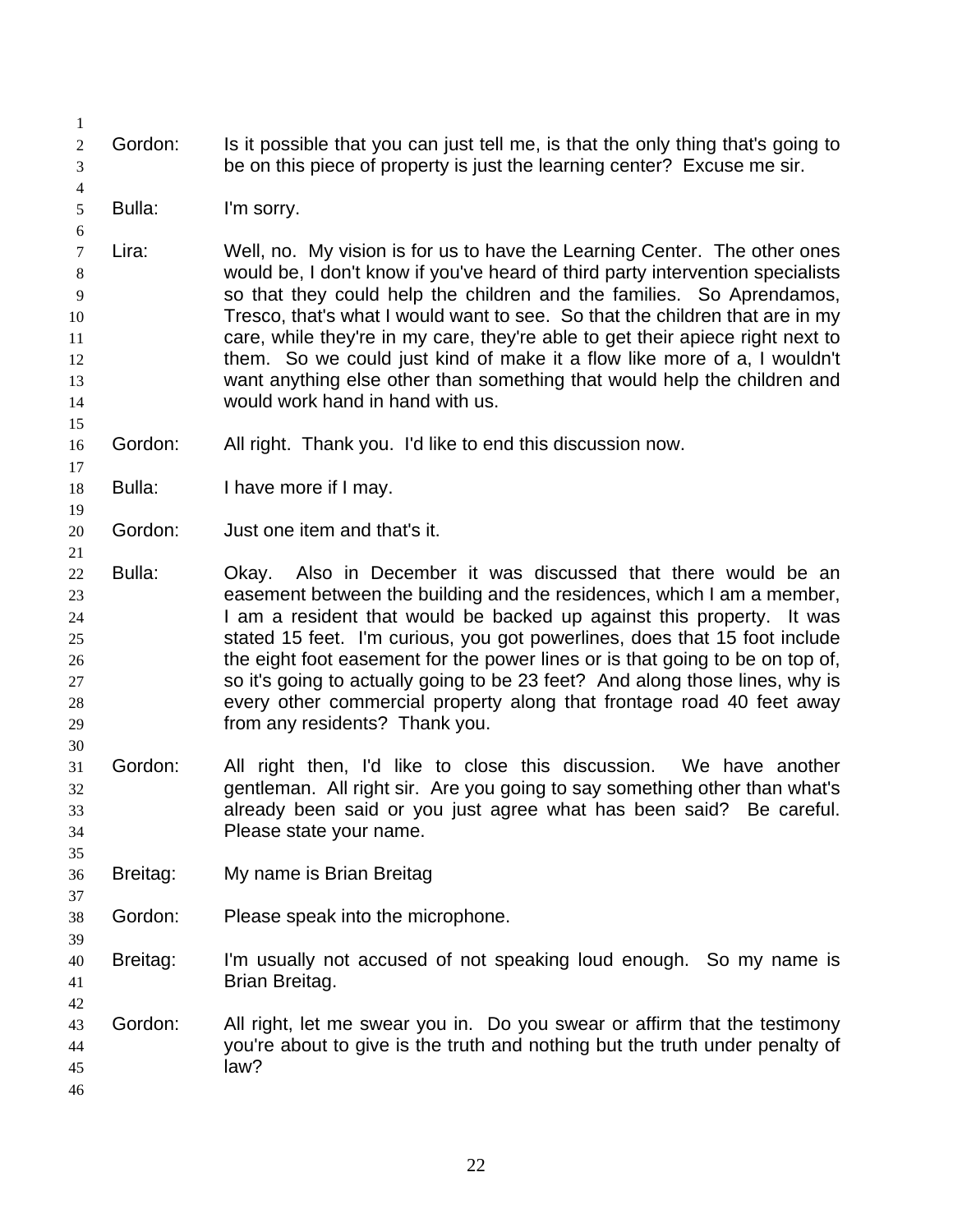| 1                                | Breitag:  | I do.                                                                                                                                                                                                                                                                                                                                                                                                                    |
|----------------------------------|-----------|--------------------------------------------------------------------------------------------------------------------------------------------------------------------------------------------------------------------------------------------------------------------------------------------------------------------------------------------------------------------------------------------------------------------------|
| 2<br>3                           | Gordon:   | All right. Go ahead. Two minutes.                                                                                                                                                                                                                                                                                                                                                                                        |
| 4<br>5<br>6                      | Breitag:  | Yes. It won't take that long if I'm lucky. I still didn't get an answer. Is it 50<br>or is it 100 students?                                                                                                                                                                                                                                                                                                              |
| 7<br>$\,8\,$<br>9                | Gordon:   | This is not a point for cross discussion. Would you please address the<br>Commission? And if necessary                                                                                                                                                                                                                                                                                                                   |
| 10<br>11<br>12                   | Breitag:  | I didn't get an answer.                                                                                                                                                                                                                                                                                                                                                                                                  |
| 13<br>14                         | Gordon:   | If necessary, we'll get an answer.                                                                                                                                                                                                                                                                                                                                                                                       |
| 15<br>16<br>17                   | Breitag:  | Okay. Thank you. Also, there was a list of non-uses that Mr. Clifton had<br>shown.                                                                                                                                                                                                                                                                                                                                       |
| 18<br>19                         | Gordon:   | Please talk into the microphone.                                                                                                                                                                                                                                                                                                                                                                                         |
| 20<br>21                         | Breitag:  | I'm sorry.                                                                                                                                                                                                                                                                                                                                                                                                               |
| 22<br>23                         | Gordon:   | This is being recorded so she has to hear what you're saying.                                                                                                                                                                                                                                                                                                                                                            |
| 24<br>25<br>26<br>27<br>28<br>29 | Breitag:  | I understand. Sorry. I would like to see the list of what they're not going to<br>put in there. Now, that's something that should have been given to us<br>before this meeting. Doesn't anybody agree? Or does anybody think we<br>shouldn't have had that? Anyway, also, I understand that the lighting, the<br>wall height and all this will be discussed at a later date when we get to<br>planning? Is that correct? |
| 30<br>31                         | Gordon:   | Yes.                                                                                                                                                                                                                                                                                                                                                                                                                     |
| 32<br>33<br>34                   | Breitag:  | Okay, that's all I have.                                                                                                                                                                                                                                                                                                                                                                                                 |
| 35<br>36<br>37                   | Gordon:   | All right. Thank you. All right, that is the end of discussion. Are there any<br>questions from the Commission? Do you have a question?                                                                                                                                                                                                                                                                                  |
| 38<br>39<br>40<br>41<br>42<br>43 | Guerrero: | No, not so much a question, but just a comment. You know just first of all<br>I just want to tell everybody that's here, you know we do appreciate you<br>being here. But unfortunately what we're discussing is just a zoning, it's<br>not what the property is going to be used for. So you know just would<br>appreciate moving forward if we can just kind of keep that going. That's it.                            |
| 44<br>45<br>46                   | Gordon:   | All right. If not then I think that we're ready for a vote. So we have to vote<br>on these two particular items 7.1 and 7.2 separately. So I'm going to need<br>a vote on each one. Katherine, you have something to say?                                                                                                                                                                                                |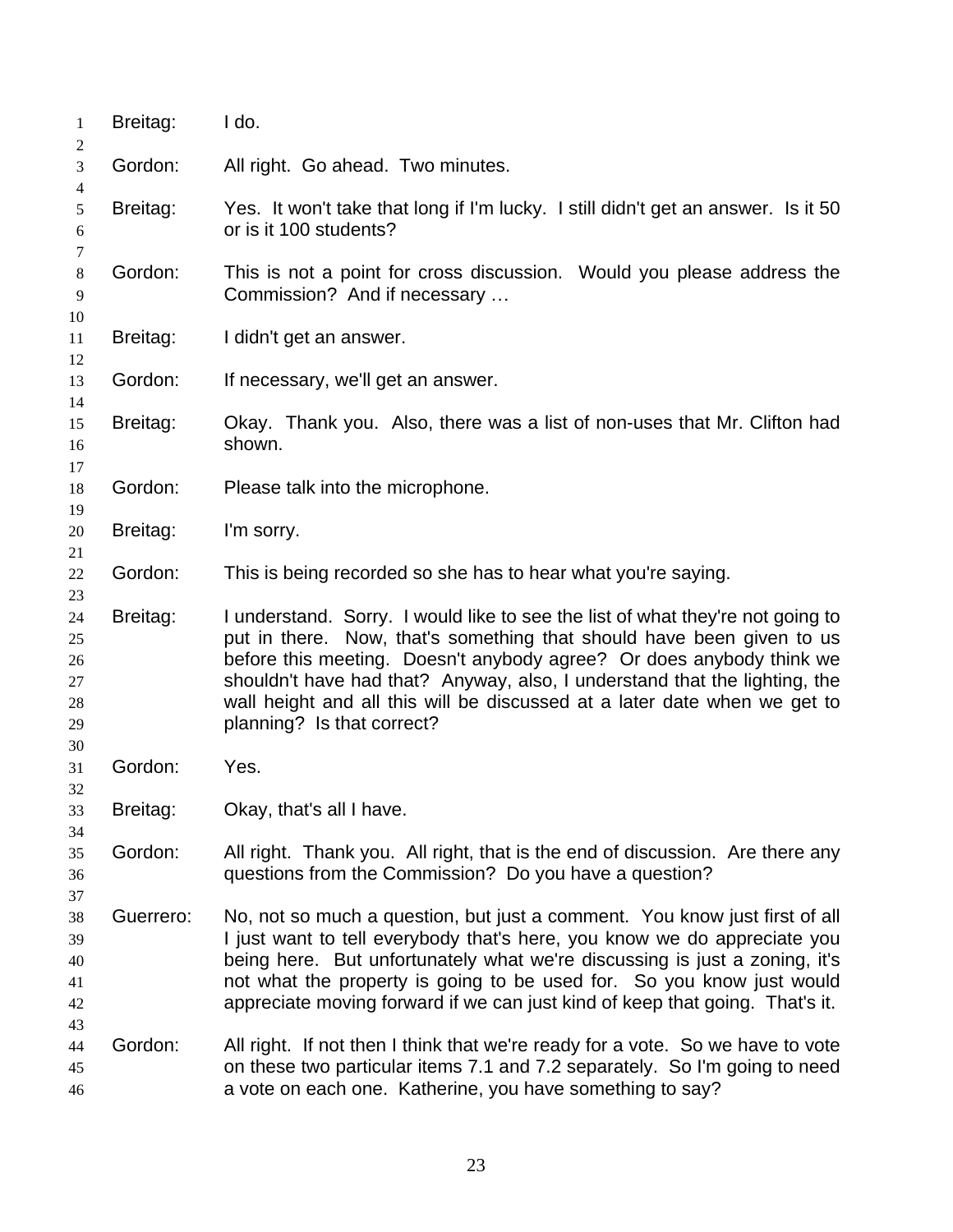| 1                                                                    |           |                                                                                                                                                                                                                                                                                                                                                                                                 |
|----------------------------------------------------------------------|-----------|-------------------------------------------------------------------------------------------------------------------------------------------------------------------------------------------------------------------------------------------------------------------------------------------------------------------------------------------------------------------------------------------------|
| $\overline{2}$<br>3<br>$\overline{4}$<br>5<br>6<br>$\tau$<br>$\,8\,$ | H-Rogers: | Mr. Chair, Members of the Commission. I just do want to remind you that<br>there are some recommended conditions associated with the zoning. So<br>if a motion is made and you are in agreement with those conditions, I<br>would recommend stating them. One being the height limited to 35 feet,<br>and the other limiting the uses to those that were outlined in attachment<br>number three |
| 9<br>10<br>11<br>12<br>13<br>14                                      | Gordon:   | Okay. And I want to also remind everyone that the zoning change will<br>have to go to the City Council, correct. And in that case, I should also<br>remind everyone who is, if the Commission does vote to approve this<br>zoning change, then you do have the right to appeal before City Council if<br>you object. So then I'm going to need a motion on 7.1                                  |
| 15                                                                   | Guerrero: | I'll make a motion to approve item number 7.1, which is a master plan.                                                                                                                                                                                                                                                                                                                          |
| 16<br>17<br>18                                                       | Gordon:   | I need a second.                                                                                                                                                                                                                                                                                                                                                                                |
| 19<br>20                                                             | Vega:     | I second                                                                                                                                                                                                                                                                                                                                                                                        |
| 21<br>22                                                             | Baum:     | Board Member Guerrero.                                                                                                                                                                                                                                                                                                                                                                          |
| 23<br>24                                                             | Guerrero: | Yes. I approve based on just approving it.                                                                                                                                                                                                                                                                                                                                                      |
| 25<br>26                                                             | Baum:     | Due to City                                                                                                                                                                                                                                                                                                                                                                                     |
| 27<br>$28\,$<br>29                                                   | Guerrero: | So I mean do to, first of all I mean it does fit the comprehensive plan, and I<br>mean, I personally believe a daycare probably would benefit the<br>community.                                                                                                                                                                                                                                 |
| 30<br>31<br>32                                                       | Baum:     | Thank you. Board Member Vega.                                                                                                                                                                                                                                                                                                                                                                   |
| 33<br>34<br>35                                                       | Vega:     | I vote yes, based on staff recommendations and it fits with the Elevate Las<br>Cruces Comprehensive Plan.                                                                                                                                                                                                                                                                                       |
| 36<br>37                                                             | Baum:     | Board Member Smith.                                                                                                                                                                                                                                                                                                                                                                             |
| 38<br>39<br>40                                                       | Smith:    | I vote yes, based on staff recommendation and also meets the objective of<br>the master plan                                                                                                                                                                                                                                                                                                    |
| 41<br>42                                                             | Baum:     | Board Member Kaiser.                                                                                                                                                                                                                                                                                                                                                                            |
| 43<br>44                                                             | Kaiser:   | Yes, based on staff recommendation.                                                                                                                                                                                                                                                                                                                                                             |
| 45<br>46                                                             | Baum:     | Chair Gordon.                                                                                                                                                                                                                                                                                                                                                                                   |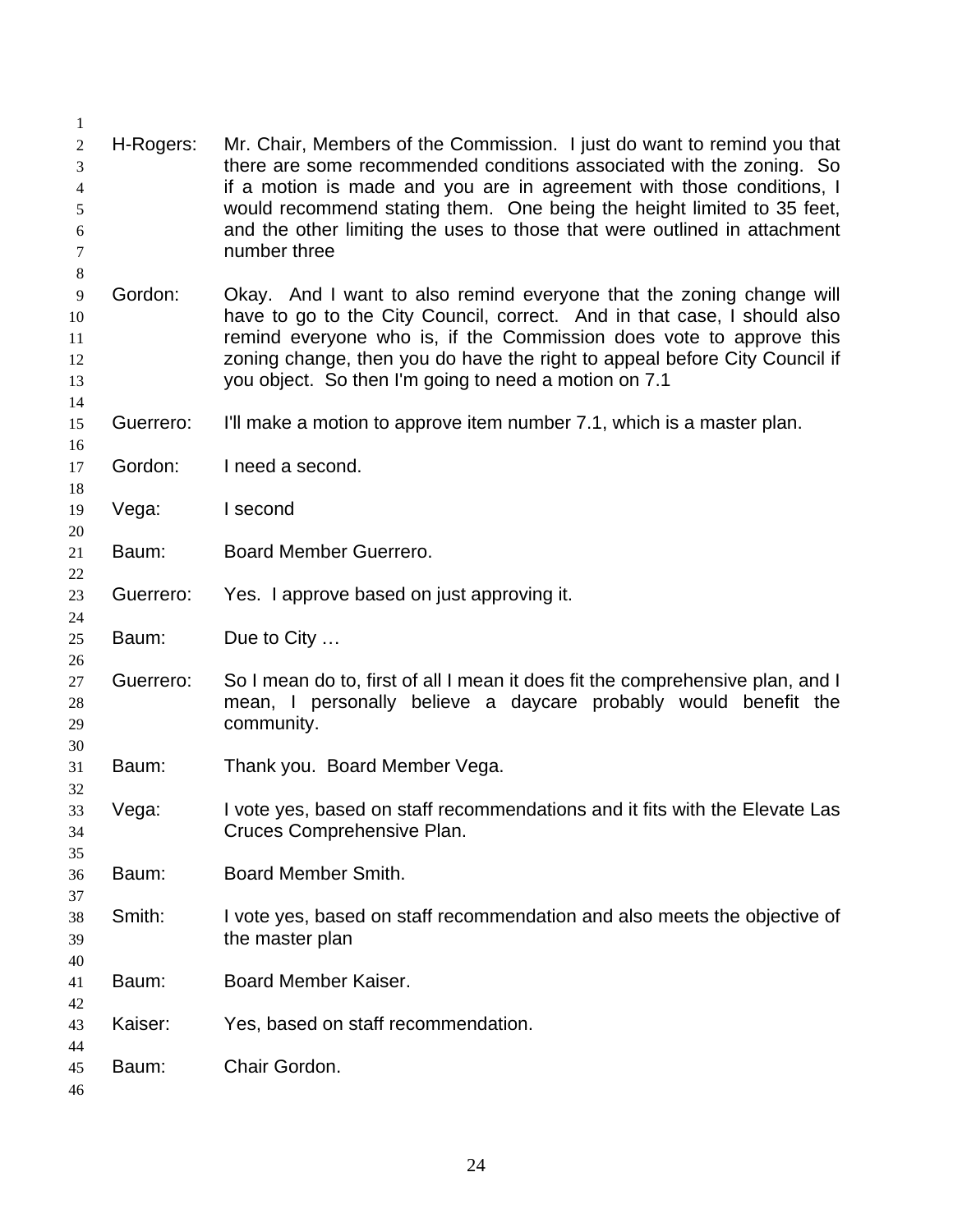Gordon: I vote yes, based on my site visit, the discussion this evening, it goes along with Elevate Las Cruces, and our staff recommendations. So I vote yes.

Baum: Thank you.

- **7.2 Bumble Bee Learning Center Zone Change:** A proposed zone change request from R-2 (Multi-Dwelling Low Density) to R-2 (Multi-Dwelling Low Density) and C-3 (Commercial High Density) on a property encompassing 5.64 ± acres and located north of Bataan Memorial West and west of Holman Road. The zone change request is associated with the Bumble Bee Master Plan and seeks to increase development of commercial and residential land uses. Submitted by Souder Miller and Associates, representatives. Council District 5 (21ZO0500020)
- Gordon: Now we need a motion on item 7.2 which is a zoning change. Remember with conditions of the 35 foot height and … what was the other one?
- H-Rogers: Uses as outlined in attachment number three
- Gordon: Right. Of the lift of attachment number three, right.
- Vega: I make a motion to approve item 7.2 regarding the zone change.
- Smith: I second.
- Baum: Board Member Guerrero.
- Guerrero: I vote yest, based on the same reasons earlier and staff recommendation as well.
- Baum: Board Member Vega.
- Vega: I vote yes, based on the, but to include the conditions outlined by staff, including the height and all of the different land uses that were pointed out in attachment three.
- Baum: Board Member Smith.
- Smith: I vote yes, based on staff recommendation, and also the changes that were included far as the height variants
- Baum: Board Member Kaiser.
- Kaiser: Yes, based on staff recommendation, though I encourage the applicant to look seriously into non-automotive connectivity to the neighborhood.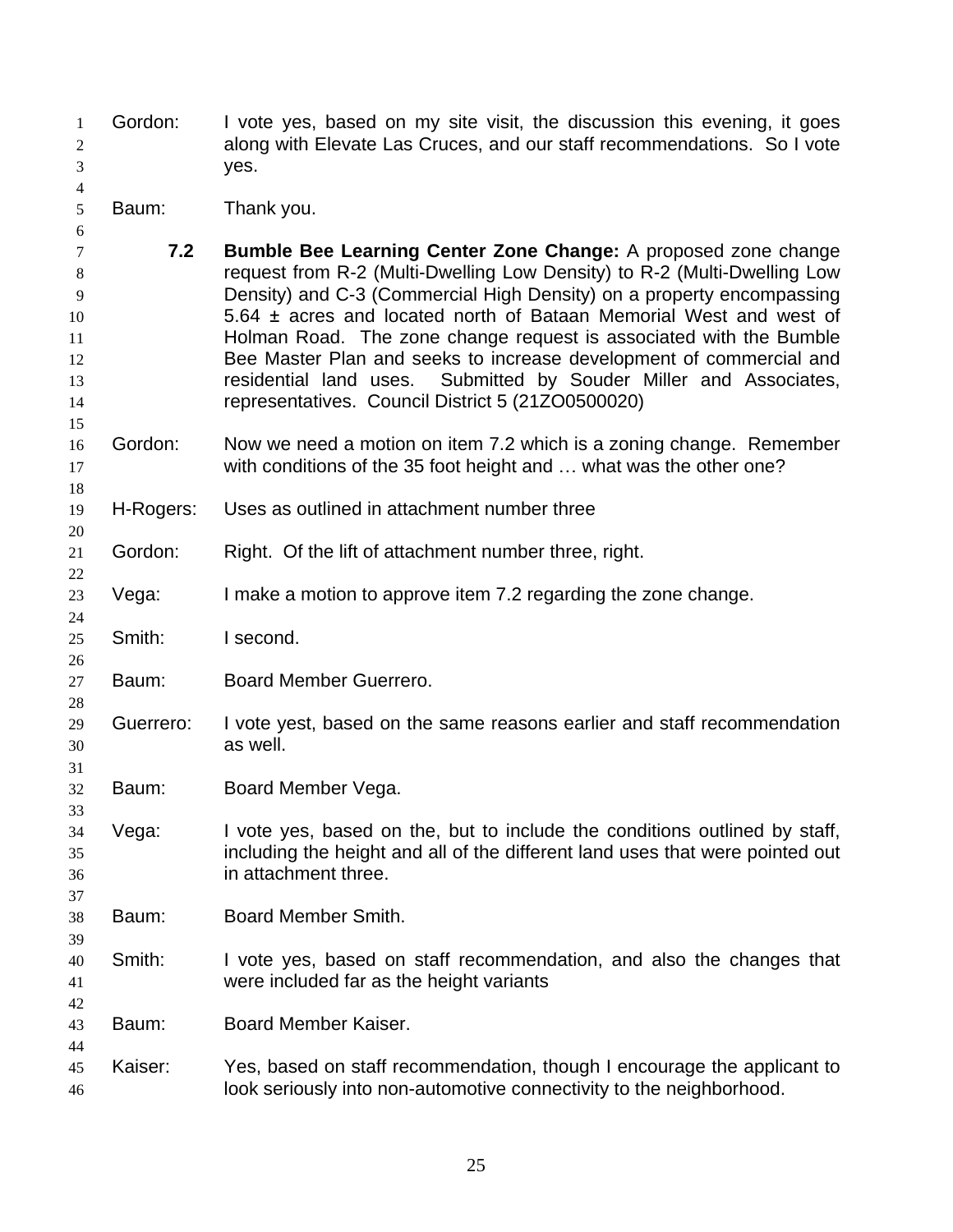| $\mathbf{1}$<br>$\boldsymbol{2}$                         | Baum:    | Chair Gordon.                                                                                                                                                                                                                                                                                                                                                                                                                                                                                                                                                                                                                                                     |
|----------------------------------------------------------|----------|-------------------------------------------------------------------------------------------------------------------------------------------------------------------------------------------------------------------------------------------------------------------------------------------------------------------------------------------------------------------------------------------------------------------------------------------------------------------------------------------------------------------------------------------------------------------------------------------------------------------------------------------------------------------|
| 3<br>$\overline{4}$<br>5                                 | Gordon:  | Also, again on my site visit, I also vote yes with conditions and it does go<br>with Elevate Las Cruces. In that case, I do vote yes.                                                                                                                                                                                                                                                                                                                                                                                                                                                                                                                             |
| $\boldsymbol{6}$<br>$\tau$                               | Baum:    | Thank you.                                                                                                                                                                                                                                                                                                                                                                                                                                                                                                                                                                                                                                                        |
| $8\,$<br>$\overline{9}$                                  | Gordon:  | So I believe that's five zero. Thank you                                                                                                                                                                                                                                                                                                                                                                                                                                                                                                                                                                                                                          |
| 10<br>11<br>12<br>13<br>14                               | 7.3      | 1413 E. Amador Avenue Variance Request: Variance requests to the<br>following development standards to accommodate a proposed outdoor<br>terrace with seating along Amador Avenue:                                                                                                                                                                                                                                                                                                                                                                                                                                                                                |
| 15                                                       |          | A 10 auto parking stall variance to the 41 auto parking stalls<br>a)                                                                                                                                                                                                                                                                                                                                                                                                                                                                                                                                                                                              |
| 16<br>17                                                 |          | required;<br>A $\pm$ 15-foot front yard setback variance to the 15-foot setback<br>b)                                                                                                                                                                                                                                                                                                                                                                                                                                                                                                                                                                             |
| 18<br>19<br>20<br>21                                     |          | required; and<br>A $\pm$ 393 square foot landscape area variance to the 3,116 square<br>C)<br>foot landscape area required.                                                                                                                                                                                                                                                                                                                                                                                                                                                                                                                                       |
| 22<br>23<br>24<br>25                                     |          | The property is generally located along the north side of Amador Avenue<br>between Solano Drive and S. Nevarez Street, is ±0.60 acres in size and<br>is zoned C-2 (Commercial – Medium Intensity). Submitted by New<br>Republic Design Co., representatives. Council District 3 (21VO0500113)                                                                                                                                                                                                                                                                                                                                                                     |
| 26<br>27<br>28                                           | Gordon:  | Okay, now we move on in the agenda to item 7.3, which is the Amador<br>Avenue Variance Request. Mr. Banegas.                                                                                                                                                                                                                                                                                                                                                                                                                                                                                                                                                      |
| 29<br>30<br>31<br>32<br>33<br>34<br>35<br>36             | Banegas: | Commissioner Gordon, Members of the Commission. Vincent Banegas<br>for the record, interim planner. I will be presenting the variance request<br>for 1413 East Amador Avenue. This is in essence the second time it's<br>reached the agenda stage. First time we've gone through this that we'll go<br>through it with great length and detail. But it involves property at 1413<br>East Amador Avenue. And as I will show you it will include three variance<br>aspects to the request.                                                                                                                                                                          |
| 37<br>38<br>39<br>40<br>41<br>42<br>43<br>44<br>45<br>46 |          | It's currently a restaurant use and it has been for some time now. It's<br>roughly 0.6 acres in size. It's currently zoned C-2 which is our commercial<br>medium density zoning district. And was created, at least that lot was<br>created as part of the Las Cruces Park Addition 29 Subdivision. And the<br>structure was constructed in 1976. Since then, obviously as it's become<br>used as the restaurant, Delicias restaurant in place now, there have been<br>some renovation and some expansion projects associated with that over<br>the years. And this would certainly serve as one additional one should it<br>be approved in the manner presented. |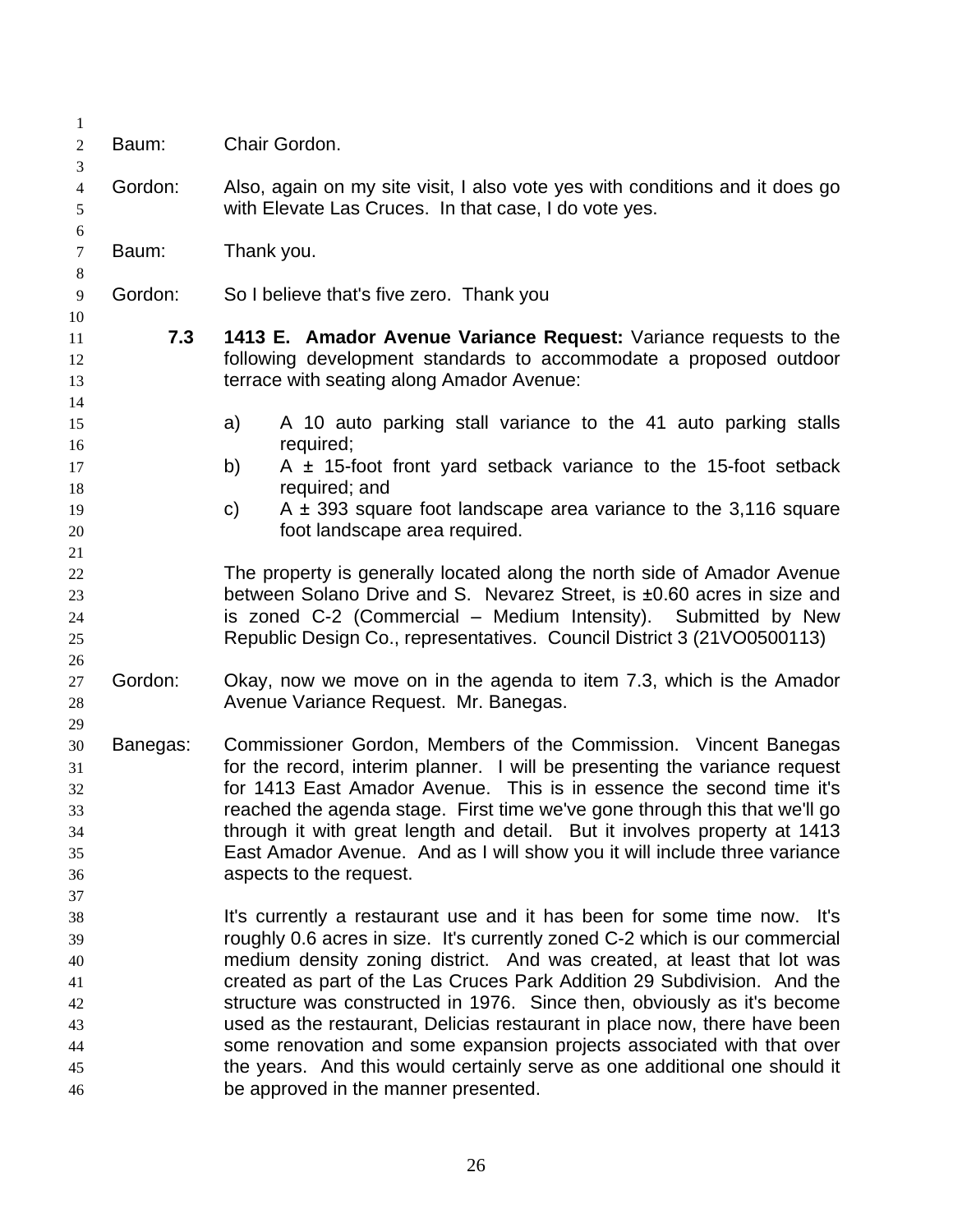So the zoning map shown here identifies the property in red. It again C-2 zoning. East Amador is located here. South Nevada Street located to the east, and then Solano drive at the western location. So you do have existing uses adjacent to it. This small triangular piece right now is vacant, raw land, and then this structure on this eastern property suffered some roof damage and has since been demolished, so it is presently vacant as well. But this is the property in question. You have adjoining zoning further out, single-family residential uses or zoning to the east. And then you got some multifamily low density zoning in the form of R-2 over on the west.

- This is an aerial map that shows the property again. You can see that the building that has since been removed sits here. This is a funeral home off to the north. And an existing, I believe it's an auto repair shop directly to the west. And a variety, a mixture of other both residential and commercial uses along East Amador Avenue stretching downtown along 18 the way.
- So the applicant has come forward and indicated that they're wishing to install an outdoor terrace. It would be adjacent to Amador Avenue, approximately 950 square feet in area. And as a result of that, that triggers an expansion of the existing restaurant use so that nonconforming aspects on the property have to be brought into compliance. So what they're having to look at is parking, first of all. With the outdoor terrace being proposed, they are going to be required to provide 41 auto parking stalls on site. They are deficient 10 stalls, and so they can provide the 31. They originally showed 33 but two had to be excluded due to clear sight triangle provisions in the code. So the variance seeks to allow a 10 stall deviation. The front setback along Amador Avenue, there's a 15 foot setback required. Based on the site plan that I'll show you in a little bit it appears as if it gets really close to the full depth, and so it's advertised as the full 15 feet. It may be a little less than that, hence the plus or minus, giving us a little latitude. And then the landscape area, they're deficient based on the expansion they would have to provide an additional 393 square feet of landscape area based on calculations as it looks at both what exists and what is proposed. All told you're looking at 3,116 square feet of landscape area required and they're going to be shy by 393 square feet. In talking with the applicant, they are able to meet the quantity aspects in our design standards. There's calculations for landscaping, both in terms of quantity of product installed in the landscape area. So they can meet the quantity calculation requirement. It's just not the area that they can meet at this point in time.
- So the applicant has submitted their request, citing the following justification bullets, if you will. Basically, the flexibility that the terrace
-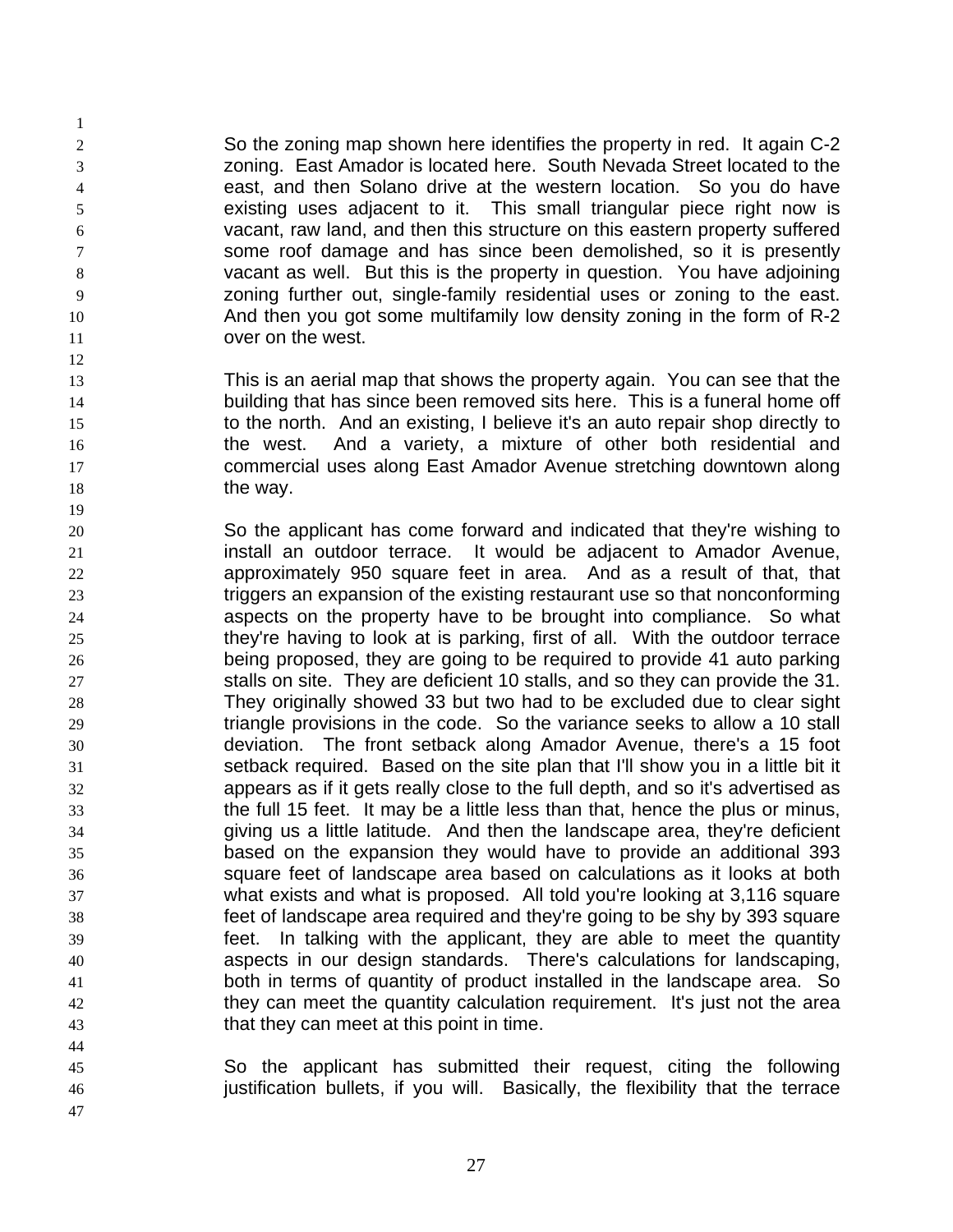provides is a substantial benefit to the business because of pandemic related issues. Obviously, there were limitations as to how many people could be within the building and having opportunities outside the building was considered a benefit to the applicant and to the patrons that go to the restaurant. There is also the ability to enhance the patrons dining experience there with the restaurant, by providing an outdoor seating environment. And then also they cite that the area where they are currently located basically have businesses that close up shop right about 6:00 p.m., so this gives an opportunity to allow a business that's opened up longer period of time providing some activity to the area.

- This is the existing site plan. This area here is predominantly the largest portion of their landscape area, as they have it shown. You do have some 14 other spots elsewhere on site, but they are much smaller. Your primary access is here, and you have other ingress/egress here at this location. So, just to show you this is the area that the next slide will identify as the area for the proposed terrace. And this is what they provided. You see the terrace boundary here delimited by what will be a rock wall or a wall of some fashion. And you have tables situated with these little squares identified on the terrace area. They do show a ponding area here. As part of the review process, a few things came to light. There is some waterline that is currently encroached upon by the existing building, not to mention what would be proposed. That is a building permit issue and will have to be resolved at that time. I'm just pointing it out, because that was brought up during the review process. There is concern that this ponding area may further disrupt the line, so they're going to have to do something with that, maybe relocate it, but again that too is a building permit issue.
- But this is what they're showing. There's not going to be any physical structure attached to the building. They're going to probably have removable shade canopy that they can pull out and retract. But Fire made it clear in their review that there was not to be anything physically attached to the building, which the applicant is fine with. Here's a few pictures of that area. This is the southern facade of Delicias as it is today. And so you're talking this area in here where the terrace will be. A couple more photos. This is the eastern façade for the most part showing that existing ingress/ egress, and the eastern façade, again ingress/egress here.
- Notice was sent to the surrounding properties. I did receive two phone calls as of today. One was just a general inquiry; they were just simply curious as to what was being requested and asked for clarification. Another was from the property owner of the funeral home indicating that they weren't opposed to what was being requested. They thought it was a wonderful thing that the business was growing in the manner it was growing. But that apparently they had a gentlemen's agreement for some overflow parking, but they weren't, there was nothing formal, nothing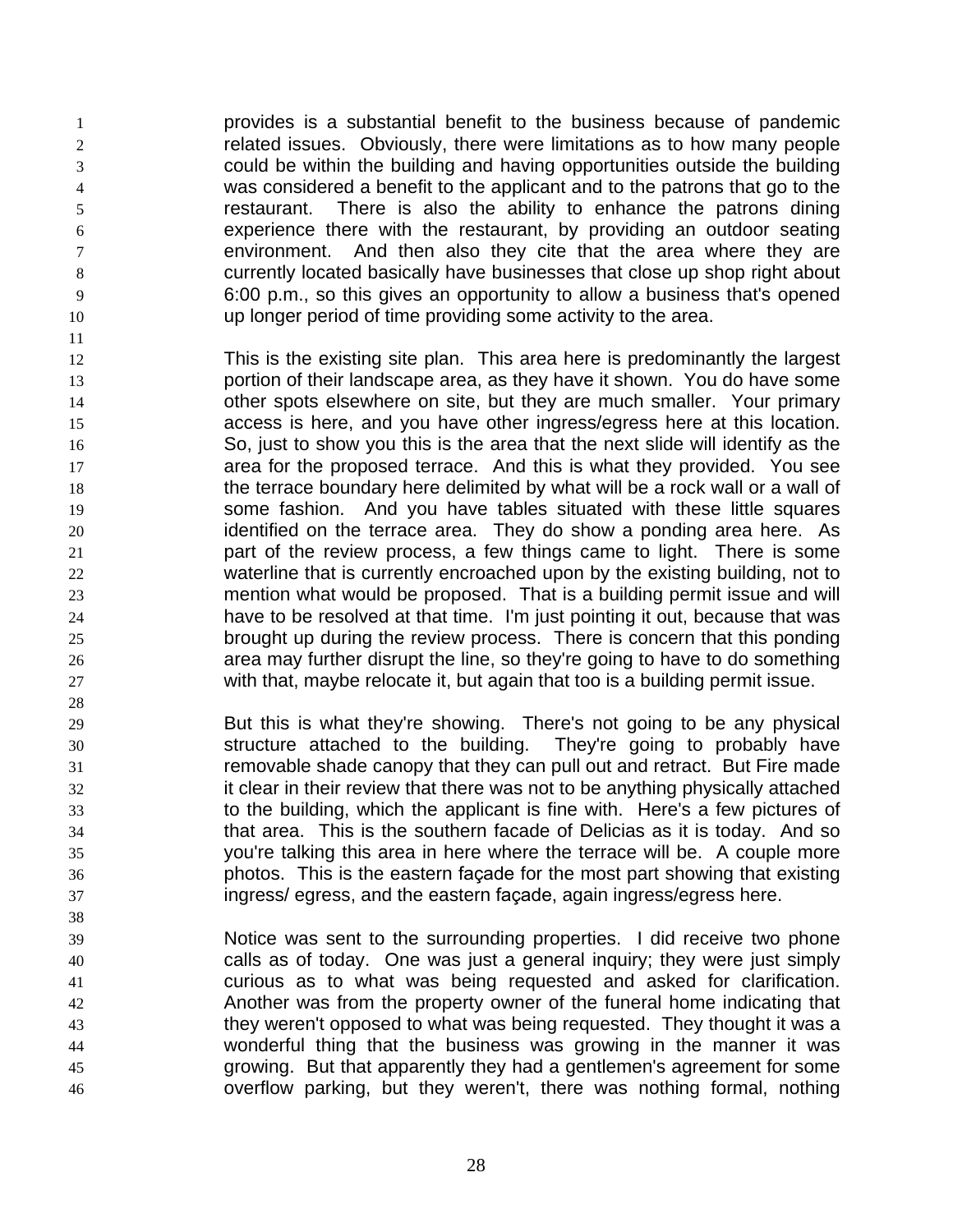written, and they would not be allowing that to continue. So at least from overflow parking from the perspective of the funeral home, that's not an option, but perhaps from the other properties within the vicinity that can be entertained.

 So staff recommendation and findings, the recommendation staff provides is conditional approval. First of all, the setback variance should be limited to just the terrace only not any further encroachment by any part of the building in the future, for instance through an addition. And also that the business owner, make a concerted effort to investigate and if possible enter into a formal shared parking agreement, pursuant to code, to lessen 12 the parking impact. And what the code allows is within 500 feet of the subject property that I showed you, they can enter into said shared parking agreement if feasible, if agreed to by other property owners. The findings are as follows. Basically again we're talking 0.6 acres of land. The business operated with a temporary outdoor seating area, much like what is being proposed. And what I'm told is that there was limited operational issues in terms of access, parking, that kind of thing. The zoning code allows for those shared parking agreements within the 500 foot distance criteria. And the front yard setback variance should only be pertaining to the terrace. And no auto parking stall loss results from the placement of the terrace, it's the requirement that the terrace provides in addition to existing uses where that extra parking kicks in. So they're not deleting any parking, it's just it requires additional stalls.

- Many policies also within Elevate Las Cruces Comprehensive Plan lend support to the request. And again no public input was received opposing the request. And also the landscape fauna, the soft scape, can be accommodated within the landscape areas, but the landscape area issue needs to be addressed, and that only represents 12.6% of the required area. And finally, a couple more, the action would not be contrary to Section 38-10 K. It does, in this instance, have the opportunity to provide or spur economic development at both the neighborhood and the Citywide level through the generation of gross receipts tax. And also the variances would help bolster the business operation and allow them to continue to operate on site and thereby provide some retention opportunities.
- So your options this evening Commissioners is to vote "yes" and approve the variances as stipulated, you can vote "no" and deny them. Please keep in mind that denial will require your own findings of fact not presented during staff review. You could vote with conditions, the condition staff proposed was to limit the variance for the front setback to the terrace only, and to also require the applicant to investigate and if feasible enter into a shared parking agreement. And if you agree with those, could you please add those to your motion, please. That concludes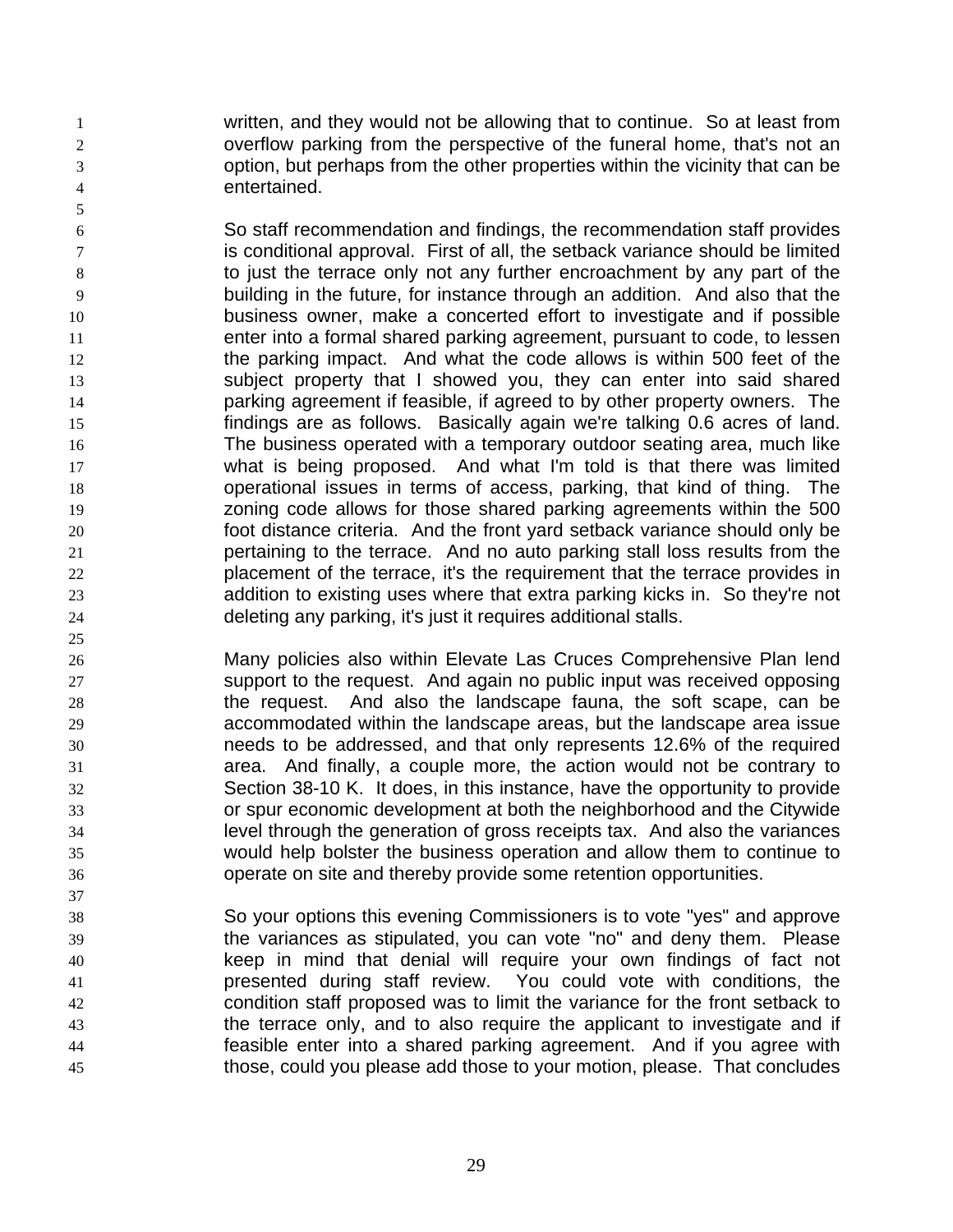- staff's presentation. I believe the applicant's representative is in attendance and can answer any further questions you may have.
- 4 Gordon: All right. Thank you. Is there anybody from the Commission who has any questions for Mr. Banegas? Go ahead.
- Guerrero: I do. It's not so much questions, but actual genuine concern. Parking, I mean I've been to Delicias quite a few times, so I'm familiar with the parking situation there. And I didn't know that they kind of gentlemen agreement shared parking with the funeral home behind them, so that's good. And I mean, that's between them. I don't think that's up to us to decide. But you know I mean I think the pandemic really brought a lot of issues as far as you know economics and business survival, blah, blah, blah, but this would you know definitely, I mean hopefully attract more customers for them. But I would just be really concerned about the parking situation. So can we talk maybe just a little bit more about that? I mean I know you said that requirement is 51, but we're lowering it to 41. You know how, I guess how would that affect existing parking and existing **traffic in there?**
- Banegas: Yes. So the proposed use, in addition to the existing use, after you do the calculation it comes to 41 auto parking stall requirement. On site, even as their proposed layout shows we counted up 31 legal stalls. They showed two more, but those were in clear sight triangles, we had to exclude those. So that does raise a question. You know, there's going to be 10 stalls that aren't available that potentially could be of value in terms of parking considerations for patrons. I think in terms of the definition of the property boundaries, you know how they're laid out, that kind of thing, there's no opportunity to further increase parking on site, so that's why staff proposed the shared parking agreement to help lessen the burden. They wouldn't, I guess they could, but they wouldn't necessarily identify 10 stalls to be used by adjacent you know, from an adjacent property. But maybe they can consider staff parking only or something to limit any potential damage or just you know trash or anything like that. Those were kind of some of the things that the funeral home to the north cited as a concern, but they felt that it wasn't just staff, it was you know patrons in general, that kind of thing. So it really depends on how they word the shared parking agreement between the two, which we become a party to in that we receive that document, and it gets part of the, you know becomes part of the permanent record. But that's really their only option I mean in terms of **lessening the impact, lessening the load.**
- Gordon: What happens if they don't get it?
- Banegas: Then what you're approving is minus 10 stalls, so 31. Yes.
-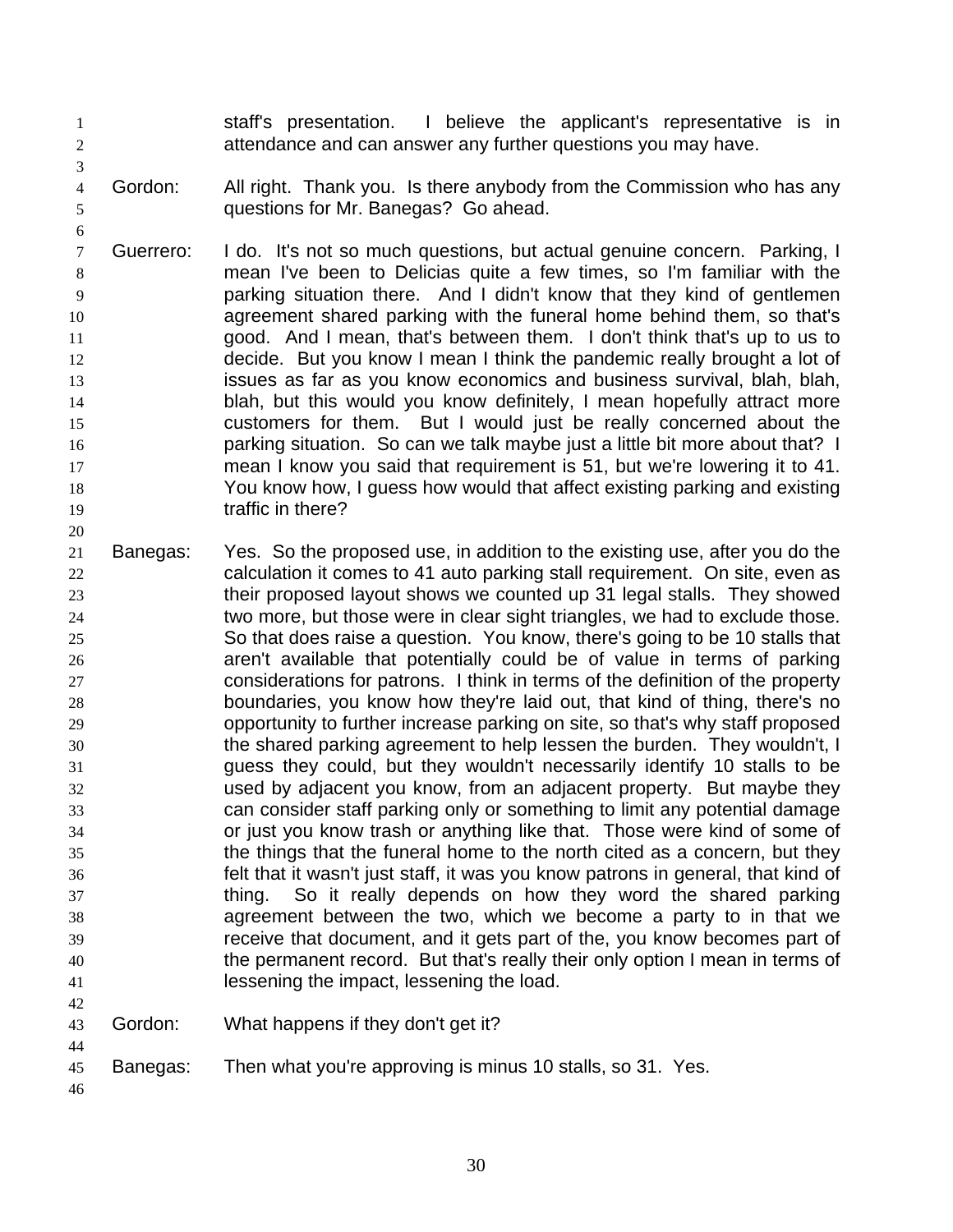- Gordon: Is there any way that we can wait to find out if they can get this 2 agreement? Banegas: I've talked to the applicant and indicated that that's going to be an issue for us to consider, for them to consider. At this point in time, I think you could certainly approve two of the three, three of the three, one of the three variances without you know the others in tow. But I would recommend taking action either way on the variances as stated, as presented. Keep in mind that the parking agreement is generally an issue again that's left to the building permit process. Gordon: So it's apparent that if they don't get this agreement and they go ahead and put in the terrace, that they are going to be stuck with whatever parking that will be left and they will have to bear the fact that potential customers will be turned away because they don't have a place to park. Banegas: That's correct, Mr. Chairman. Gordon: That's their risk. Banegas: That's correct. Gordon: So that should not concern us. Banegas: Well, it may be a concern, but that's one of the issues that you have to weigh in the voting of that item. Gordon: Isn't there a piece of property right next to it that's vacant? Banegas: Yes. There's currently, if I could find it. Gordon: Just bare ground. Banegas: Yes. There's a couple of parcels right now. This one right now, it had a lengthy building, existing building that was torn down, that was the one demolished. So that's an opportunity to check into. And then over here, they're going to have to get a little creative as to how they use that triangular piece, but there is an opportunity to possibly share parking there. We have to look at code allowances to see if parking lots would be an allowed use and they'd have to pave etc., but the possibility is there. And you also, Mr. Chairman, if I may, you also have other properties on the other side, which yes you're talking about pedestrian crossings. That's a concern. But there are other properties that could be considered other than just the vacant ones.
-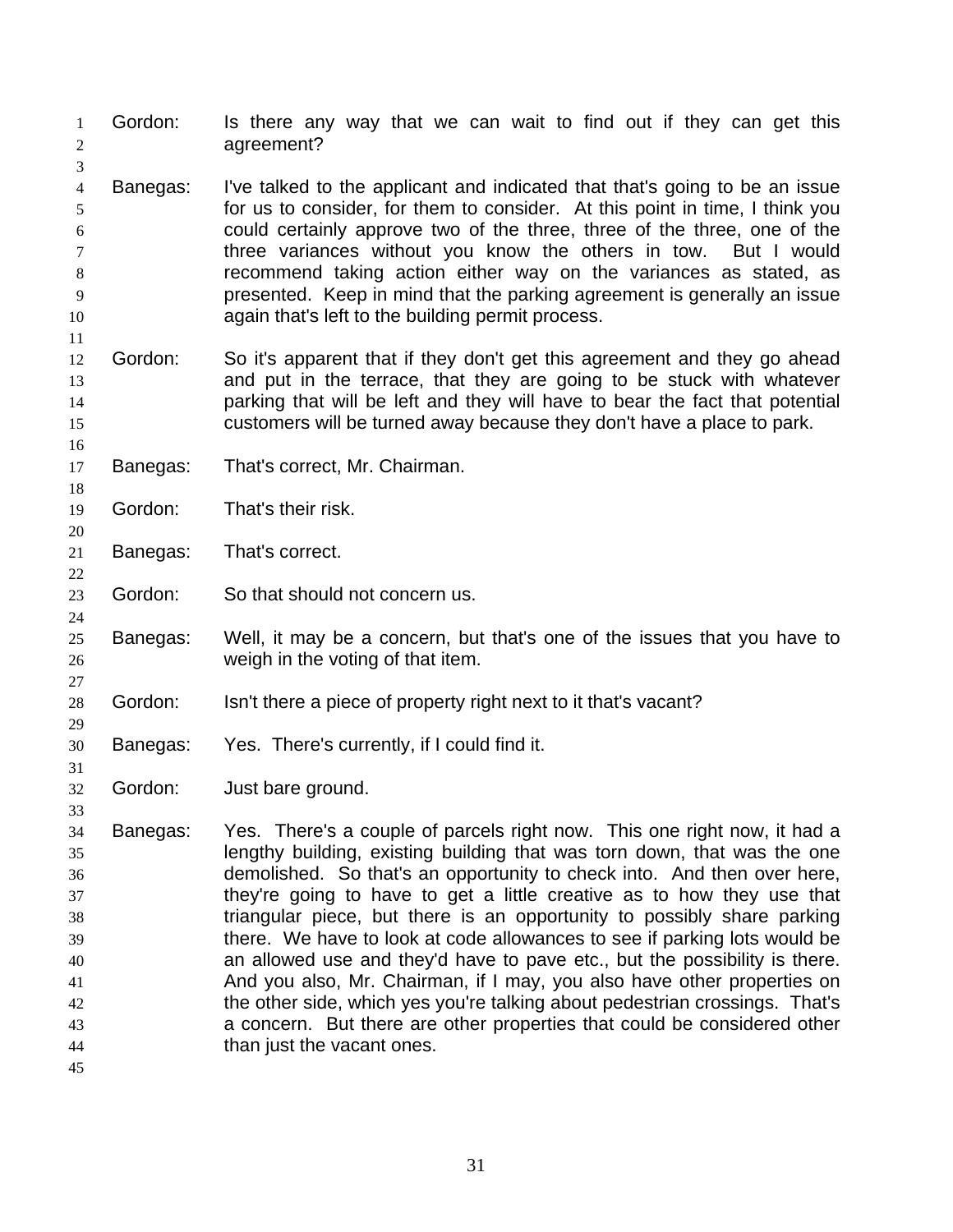Gordon: All right. Are there any other questions from Commission? Commissioner Kaiser. Kaiser: Thank you Chairman. Just something to consider as we're having this conversation about parking. Cars don't eat at restaurants, people do. There's a lot of parking along East Amador. You've got residents that are fairly adjacent to this parcel. So you know I think one or two fewer parking spots is not going to be a deal breaker here. My question going back to their current operating status, just to clarify they did have outdoor seating 10 or do similar to what's being proposed since sometime in the pandemic. Banegas: Mr. Chairman, Commissioner Kaiser. Yes, they had a temporary tent, much like what was seen elsewhere in other restaurant venues, and operated it in a very similar fashion, outdoor seating kind of thing. Kaiser: And to our knowledge in the time that they've been operating that, have 17 there been any complaints or issues related to the lack of parking. Banegas: Mr. Chairman, Commissioner Kaiser. I'm not aware of any significant operational issues related to traffic or parking. Kaiser: Thank you. My last question, going back to the landscaping piece, if you go back to their proposal real quick. So that that proposed ponding area that would be essentially a catchment basin for runoff off the parking lot. **Is that correct?**  Banegas: Mr. Chairman, Commissioner Kaiser. That's what they're intending. They were looking at putting a drop inlet somewhere in this vicinity to capture water from the impervious surface here, allowing it to drain through the pipe and into this ponding area. But Utilities concern was that there is a waterline in this general vicinity and that that would not work. In talking with the applicant today, they indicated that that's for illustrative purposes only and that could be resized according to impervious area calculation. So it may not be that big, and if it does change, and we can pull it away from that waterline, it might work. Again a building permit issue. But if it simply does not work, they're going to have to find another area for that ponding. Kaiser: Okay. So if I'm reading this correctly, that proposed ponding area as proposed is not counted in the landscaped area. Is that correct? Banegas: That is correct. Kaiser: So if that ponding area were to become sort of a bioswale rather than just a rock or dirt hole in the ground, could that count towards their landscaped area and maybe put them over the requirement?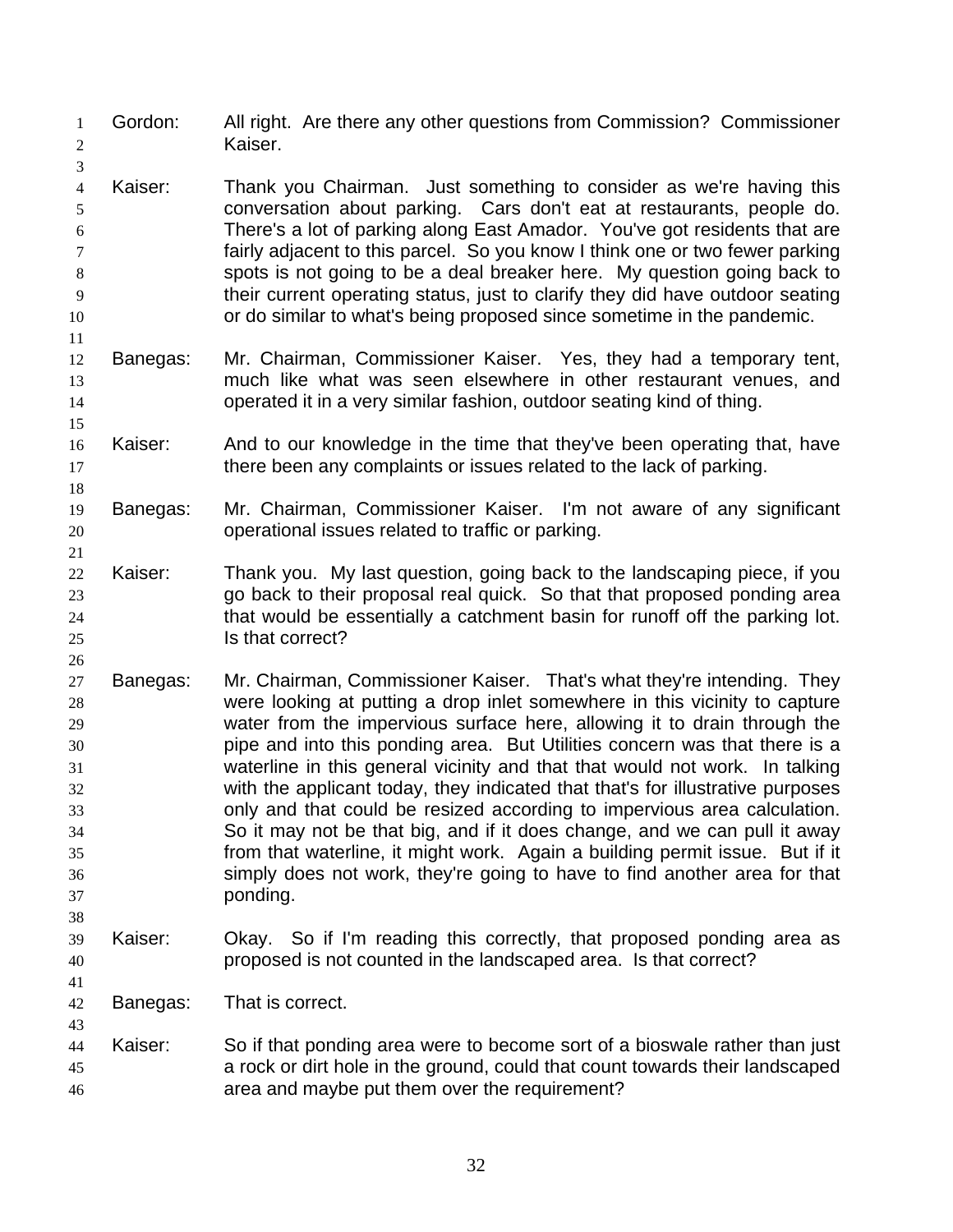| 1  |          |                                                                                |
|----|----------|--------------------------------------------------------------------------------|
| 2  | Banegas: | Mr. Chairman, Commissioner Kaiser. What we generally allow is some             |
| 3  |          | plantings on the upper portion of the pond. And then down in the lower         |
| 4  |          | depth since collects all the silt and oils and everything else we don't allow  |
| 5  |          | plantings in there.                                                            |
| 6  |          |                                                                                |
| 7  | Kaiser:  | Thank you.                                                                     |
| 8  |          |                                                                                |
| 9  | Gordon:  | Is there anyone else from the Commission wish to speak? Is the applicant       |
| 10 |          | here and wish, may add something to this? Please come forward. Would           |
| 11 |          | you please state your name and let me swear you in please.                     |
| 12 |          |                                                                                |
| 13 | Ramos:   | Angel Ramos.                                                                   |
| 14 |          |                                                                                |
| 15 | Gordon:  | Do you swear or affirm that the testimony you are about to give is the truth   |
| 16 |          | and nothing but the truth under penalty of law?                                |
| 17 |          |                                                                                |
| 18 | Ramos:   | I do.                                                                          |
| 19 |          |                                                                                |
| 20 | Gordon:  | Please try to speak louder and clearly into the microphone so we can hear      |
| 21 |          | you.                                                                           |
| 22 |          |                                                                                |
| 23 | Ramos:   | Thank you Commissioner. I'm Angel Ramos architect for New Republic             |
| 24 |          | Architects. We've been solving small issues in this restaurant for many        |
| 25 |          | years. We troubleshoot these technical problems every day of the week.         |
| 26 |          | And to dissipate some of the concerns that this particular property has, the   |
| 27 |          | owner just acquired the property to the right of it in order to be able to     |
| 28 |          | accommodate additional parking. So we're in the process of looking into        |
| 29 |          | The calculations hasn't been done. The proposed use of the<br>that.            |
| 30 |          | neighboring property has not been defined. But the intent of the owner to      |
| 31 |          | satisfied requirements provided by Mr. Banegas are there. And thank you        |
| 32 |          | for a nice presentation of our project.                                        |
| 33 |          |                                                                                |
| 34 |          | The ponding area, if need be, can be relocated. The civil engineer has         |
| 35 |          | given us options. We have impervious surfaces that will allow for some         |
| 36 |          | drainage. We're not obstructing percolation in our new proposed                |
| 37 |          | landscaping area. Of course, we're dealing with situation where we're          |
| 38 |          | reacting, or the building and the owner are reacting to situations that        |
| 39 |          | happened during the pandemic where more space was required to                  |
| 40 |          | accommodate the same number of people. So some room to expand was              |
| 41 |          | required. In some instances there was a need for outdoor parking. And          |
| 42 |          | this is much better than having a tent in the parking lot. So I hope that this |
| 43 |          | makes this project being viewed in a more favorable light. I know that         |
| 44 |          | timings are not always perfect, but the intent to satisfy everything in the    |
| 45 |          | code is there.                                                                 |
| 46 |          |                                                                                |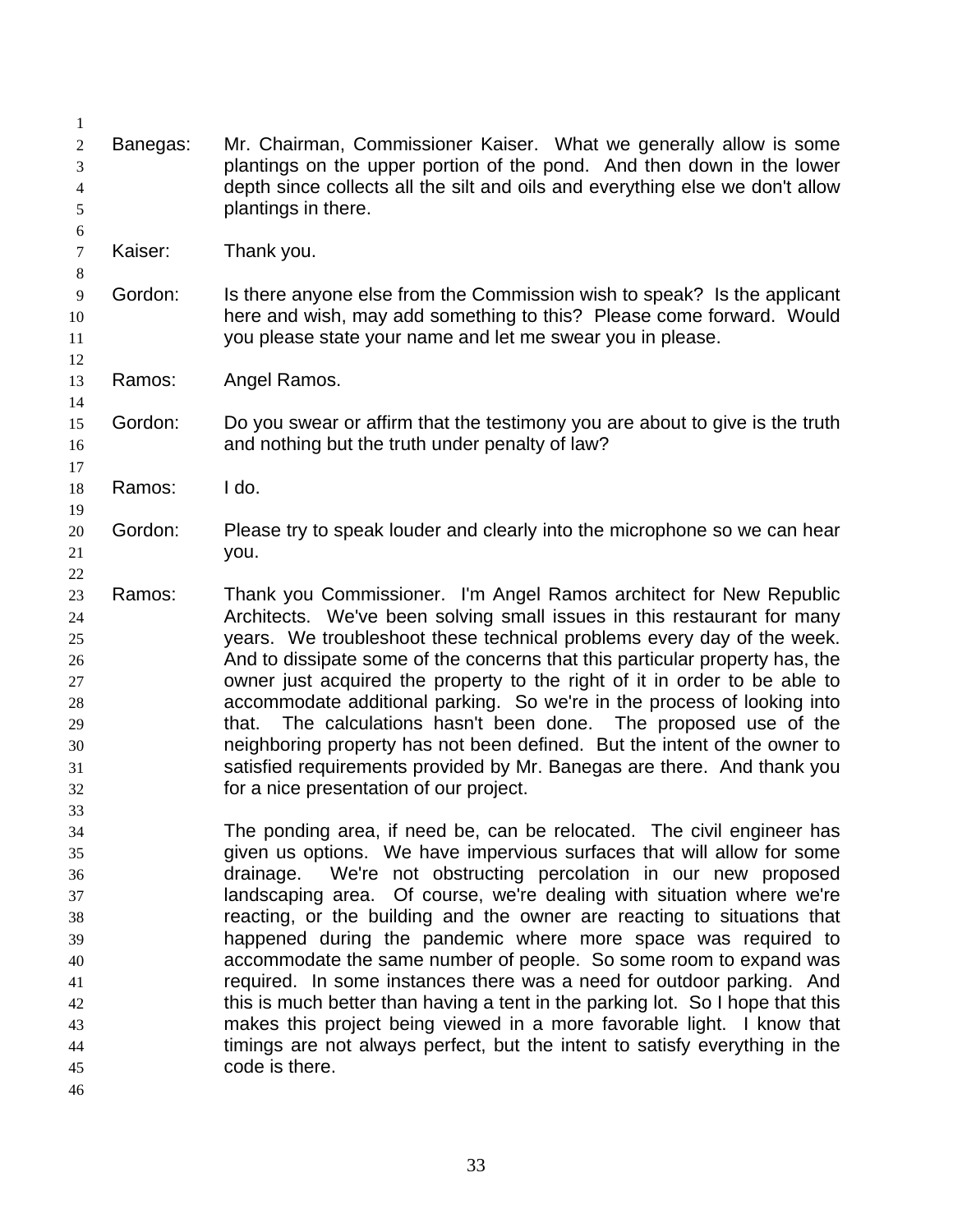| 1<br>$\sqrt{2}$<br>3<br>$\overline{4}$                   | Gordon:  | Let me just, I just had to clarify something. Mr. Banegas please. A few<br>minutes ago I asked you about the vacant parcels next to this restaurant,<br>that bare ground that's there now. Are you telling me that the applicant<br>has purchased that land, he now owns it? Is that what you said?                                                                                                                                                                                                                                                                                                                                                                                 |
|----------------------------------------------------------|----------|-------------------------------------------------------------------------------------------------------------------------------------------------------------------------------------------------------------------------------------------------------------------------------------------------------------------------------------------------------------------------------------------------------------------------------------------------------------------------------------------------------------------------------------------------------------------------------------------------------------------------------------------------------------------------------------|
| 5<br>$\sqrt{6}$<br>7                                     | Ramos:   | Yes sir. I found about that information before coming to this meeting.                                                                                                                                                                                                                                                                                                                                                                                                                                                                                                                                                                                                              |
| $8\,$<br>9<br>10<br>11                                   | Gordon:  | So that has not been presented to us, part of the backup. So really the<br>question of parking now is not even going to be an issue of that's what<br>he's going to use the property for. I would assume that he would.                                                                                                                                                                                                                                                                                                                                                                                                                                                             |
| 12<br>13<br>14                                           | Banegas: | Mr. Chairman. If that is indeed the case, I wasn't aware of that either. But<br>if they're going to include that as part of the overall circulation, overall<br>operation of the restaurant, then that would satisfy parking.                                                                                                                                                                                                                                                                                                                                                                                                                                                       |
| 15<br>16<br>17                                           | Gordon:  | Is the owner of the of the restaurant here?                                                                                                                                                                                                                                                                                                                                                                                                                                                                                                                                                                                                                                         |
| 18<br>19                                                 | Ramos:   | Yes sir.                                                                                                                                                                                                                                                                                                                                                                                                                                                                                                                                                                                                                                                                            |
| 20<br>21                                                 | Gordon:  | Can he address and answer that question?                                                                                                                                                                                                                                                                                                                                                                                                                                                                                                                                                                                                                                            |
| 22<br>23<br>24<br>25<br>26<br>27<br>28<br>29<br>30       | Ramos:   | He mentioned it to me a minute ago before presenting. That's the sole<br>purpose, well that's the purpose, the main purpose of purchasing that<br>property. Parking lots for those that have studied urban planning, it's not a<br>perfect solution. Some parking lots sit vacant and they create the heat<br>island effect and other things. So we're balancing the requirements of the<br>City not overdoing, being mindful of what parking lots are intended to do.<br>And so I think that we covered as best we could every angle in order to<br>make everybody happy for this project.                                                                                         |
| 31<br>32<br>33<br>34<br>35<br>36<br>37<br>38<br>39<br>40 | Gordon:  | I myself am not concerned about the fact that I would be willing to grant<br>the reduction in the number of parking spaces. But it also makes it a lot<br>easier for me to make a decision if I know that the piece of property on the<br>side of that existing property that they have is also going to be used for<br>parking. It makes it, we're here to try to help bolster business. It's good<br>for Las Cruces, it's good for the applicant. And I think that there is<br>everything that I would like to do to make sure that we can do that. So if<br>there is that intent of the order to put a parking lot there, then it makes the<br>decision a lot easier on my part. |
| 41<br>42<br>43<br>44<br>45<br>46                         | Ramos:   | Yes, sir. On our firm, we deal with the technical sides every day of the<br>week. But the owner and his business, they're service providers for the<br>community. I just waited in that restaurant for a few hours while the time<br>to come to this meeting came. And I was pleasantly surprised because<br>there's people that work there, servers that offered me a glass of water,<br>chips and salsa at no charge. They didn't know who I was. They didn't                                                                                                                                                                                                                     |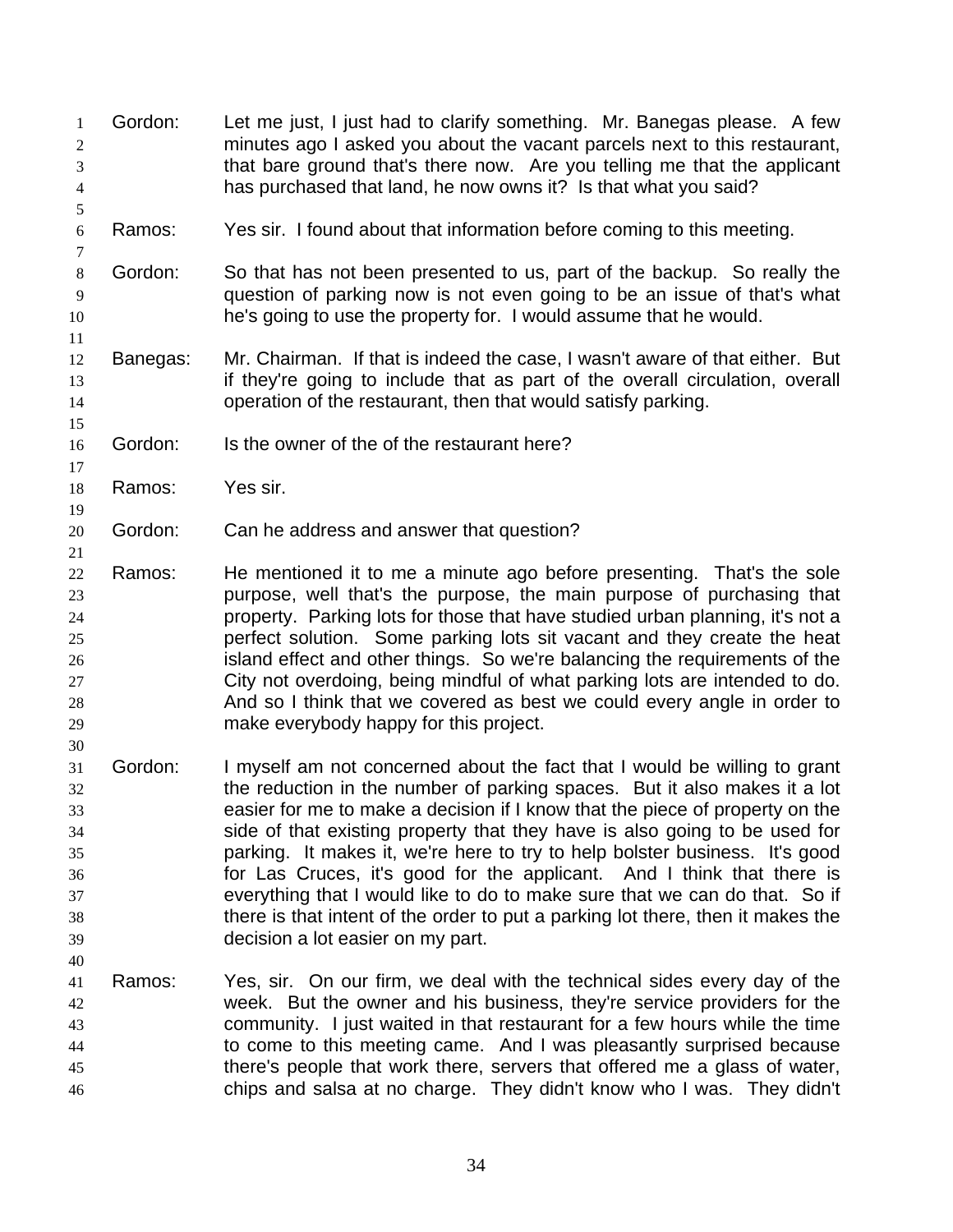know that I was the architect. I declined everything and still they brought me water and they are very pleasant. So that's the culture of that company. They're very accommodating. They're looking to satisfy all the requirements of the law, just the timing sometimes are not perfect. But I can tell you for sure that these are people that are always doing the right thing. 

- Gordon: Well, I think I can agree with what from what you're saying. But I can't envision any reason to buy that other piece of property other than to put a parking lot there. What are they going to do with it? Build another restaurant? I don't think they would do that, then they would really have a **parking problem.**
- Ramos: Yes sir.

- Gordon: All right. Is there anybody from the public who would like to speak on 17 this? All right, seeing none. Then Mr. Banegas from staff.
- Banegas: Mr. Chairman. If that is indeed the case, if they've acquired the property to accommodate some additional parking, they would easily be able to accommodate the landscape area as well. So really it narrows it down to 22 the setback.
- Gordon: All right. I have to ask you a question then. Can we make this approval on the condition that the property that has been purchased and will be used as a parking lot? Counsel?
- Cabello: Chair, Commission. Can you please repeat the question?
- Gordon: Can we make our vote based on a condition that if the applicant has purchased that vacant property next to his current ownership of the land that he has now, his parcel, that he will build a parking lot there?
- Cabello: So you want, okay so the condition is that you want to require him that he has to build a parking lot on the new parcel?
- Gordon: Well, I've been told and the Commission has been told that he has purchased that land and I can't see for any reason other than to build a parking lot. I don't know what else he would put there. It would be permission to do that.
- Cabello: At this time I don't think that that parcel is in contention. And I don't think you can make a condition just based off of some other parcel that's not in front of this board.
- Gordon: Well, it has been brought up by the applicant. Katherine.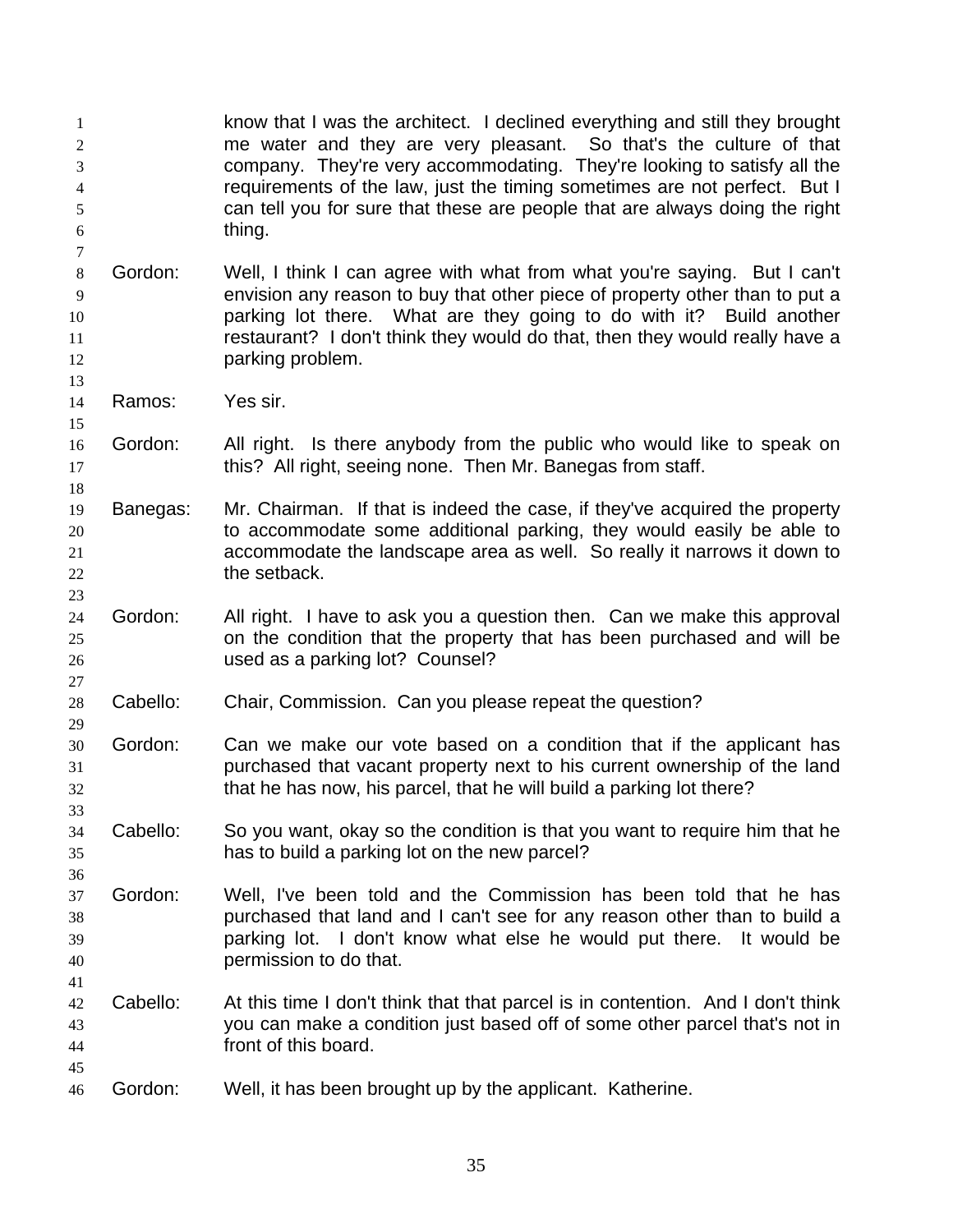- H-Rogers: Mr. Chair, Members of the Commission. I would just caution you to tie basically the future of one parcel to another. In this regard, it could create some unintended consequences, especially if the intent was to develop something entirely different, perhaps there may be parking available for this or maybe not, but it's too amorphous at this point in time to tie two individual parcels together in that regard.
- Gordon: All right. Thank you. Then I can only hope that that's what he's going to do. As far as I'm concerned there should be no further discussion. Mr. Banegas, anything else?
- Banegas: Mr. Chairman. I was just checking with Mr. Ramos and one option the Commission can do is to either remove from consideration or simply deny the landscape area, and the variance for the additional parking. That removes the issue from the variance consideration. They're still on the **hook through the building permit process to accommodate that.** And in talking with Mr. Ramos, the way to solve that problem from the building **permit process is to carry it out on the adjacent parcel. So you get out of**  the legality of dealing with that parcel as part of the condition, and it becomes an issue that has to be resolved, and resolved at the building permit level.
- Gordon: Well personally I think that as it stands I think it would work. I think that they would have to deal with the problem by reducing the number of parking that they have. That if customers come and they have no place to park, they'll leave. If he has bought this property on a site to put in a parking lot, that certainly solves the problem. So as far as I'm concerned, 29 I'd like to just leave it the way it is. And if anybody has any questions or comments from my Commission. All right then I think perhaps we could have a vote. So I need a motion.
- Kaiser: I'd like to make a motion to approve the variance for the parking, the landscape, and the setback. However, I would like to eliminate the condition that the applicant had to seek out a shared parking agreement. I think it's pretty evident in the last, however long during the COVID pandemic, they've gotten along just fine. I don't see any reason why we need to add parking to this section of Amador.
- Vega: I second.
- Gordon: Is that acceptable then? Can we do that? Counsel?
- Cabello: So what exactly is the Board trying to do?
-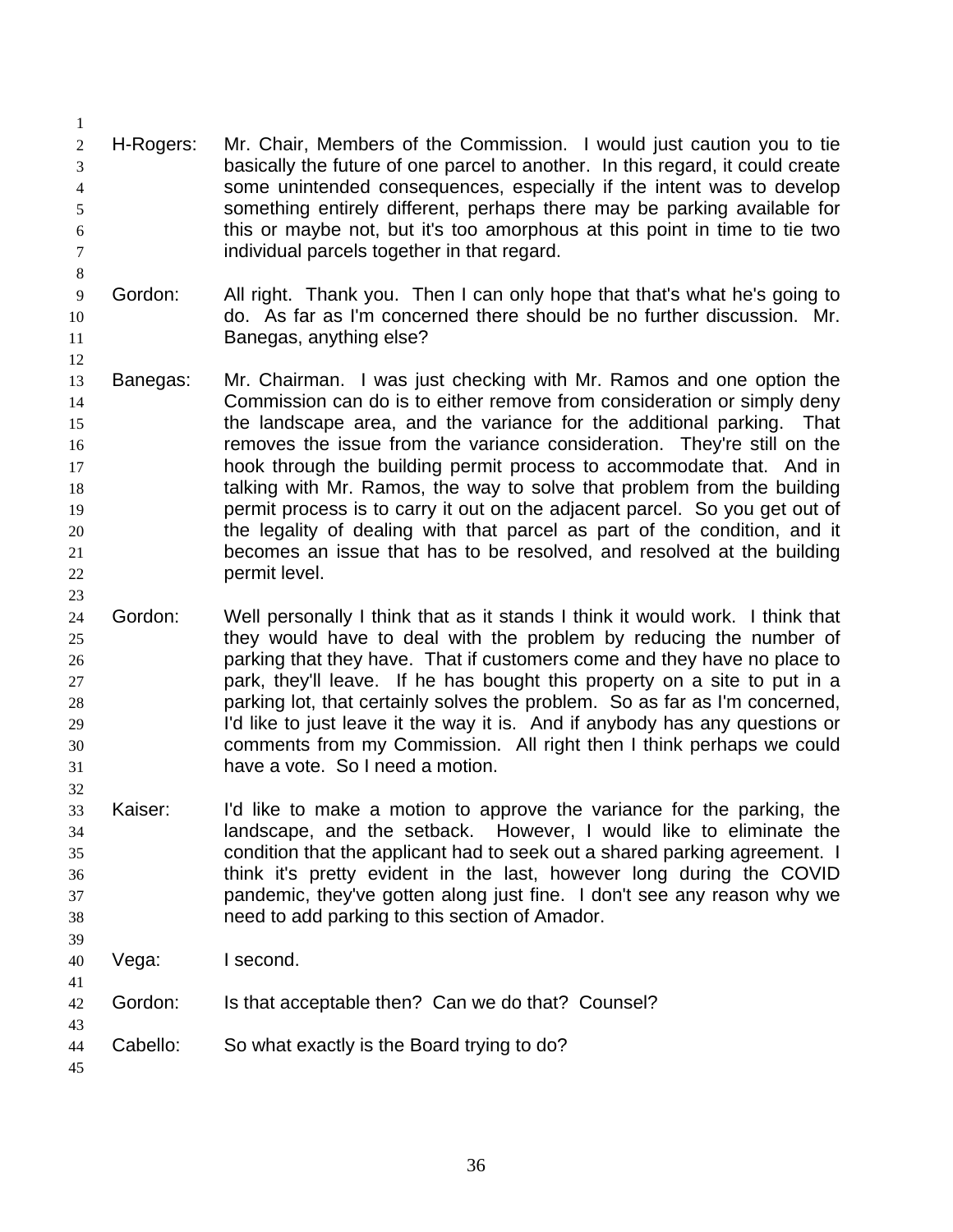| 1<br>2<br>3                      | Kaiser:   | I would like to make a motion to approve the variance for the parking, the<br>setback, and the landscaping. However, I would like to eliminate the<br>condition that the applicant had to seek out shared parking agreement.                                                                                                    |
|----------------------------------|-----------|---------------------------------------------------------------------------------------------------------------------------------------------------------------------------------------------------------------------------------------------------------------------------------------------------------------------------------|
| 4<br>5                           | Cabello:  | You want to eliminate that condition that he seeks out the, okay that fine.                                                                                                                                                                                                                                                     |
| 6<br>$\tau$<br>8                 | Kaiser:   | That is correct.                                                                                                                                                                                                                                                                                                                |
| 9<br>10                          | Cabello:  | That can be done.                                                                                                                                                                                                                                                                                                               |
| 11<br>12                         | Kaiser:   | I do not want the applicant to need to go through that.                                                                                                                                                                                                                                                                         |
| 13<br>14                         | Cabello:  | Okay. That's fine. That is acceptable.                                                                                                                                                                                                                                                                                          |
| 15<br>16                         | Gordon:   | All right in that case we do have a second and we need a vote.                                                                                                                                                                                                                                                                  |
| 17<br>18                         | Baum:     | Board Member Guerrero.                                                                                                                                                                                                                                                                                                          |
| 19<br>20<br>21                   | Guerrero: | Yes, based on site visit. staff recommendation, and the new information<br>we just heard.                                                                                                                                                                                                                                       |
| 22<br>23                         | Baum:     | Board Member Vega.                                                                                                                                                                                                                                                                                                              |
| 24<br>25<br>26<br>27             | Vega:     | I vote yes, based on staff recommendations, everything that's been<br>Maybe you could add 10 bike racks to find some additional<br>shared.<br>means of getting there.                                                                                                                                                           |
| 28<br>29                         | Baum:     | Board Member Smith.                                                                                                                                                                                                                                                                                                             |
| 30<br>31                         | Smith:    | I vote yes, based on staff recommendation and on site visit.                                                                                                                                                                                                                                                                    |
| 32<br>33                         | Baum:     | Board Member Kaiser.                                                                                                                                                                                                                                                                                                            |
| 34<br>35<br>36                   | Kaiser:   | I vote yes, based on staff recommendation and consistency with Elevate<br>Las Cruces.                                                                                                                                                                                                                                           |
| 37<br>38                         | Baum:     | Chair Gordon.                                                                                                                                                                                                                                                                                                                   |
| 39<br>40<br>41<br>42<br>43<br>44 | Gordon:   | I vote yes, based on staff findings and staff recommendations. I'm hoping<br>that this will booster their business. I think that everything that they want<br>to do is probably what I'm thinking they will do. And my site visit, and<br>according to Elevate Las Cruces. Again I vote yes. So I think we have a<br>five/zero. |
| 45<br>46                         | Baum:     | Yes. Thank you. Five/zero.                                                                                                                                                                                                                                                                                                      |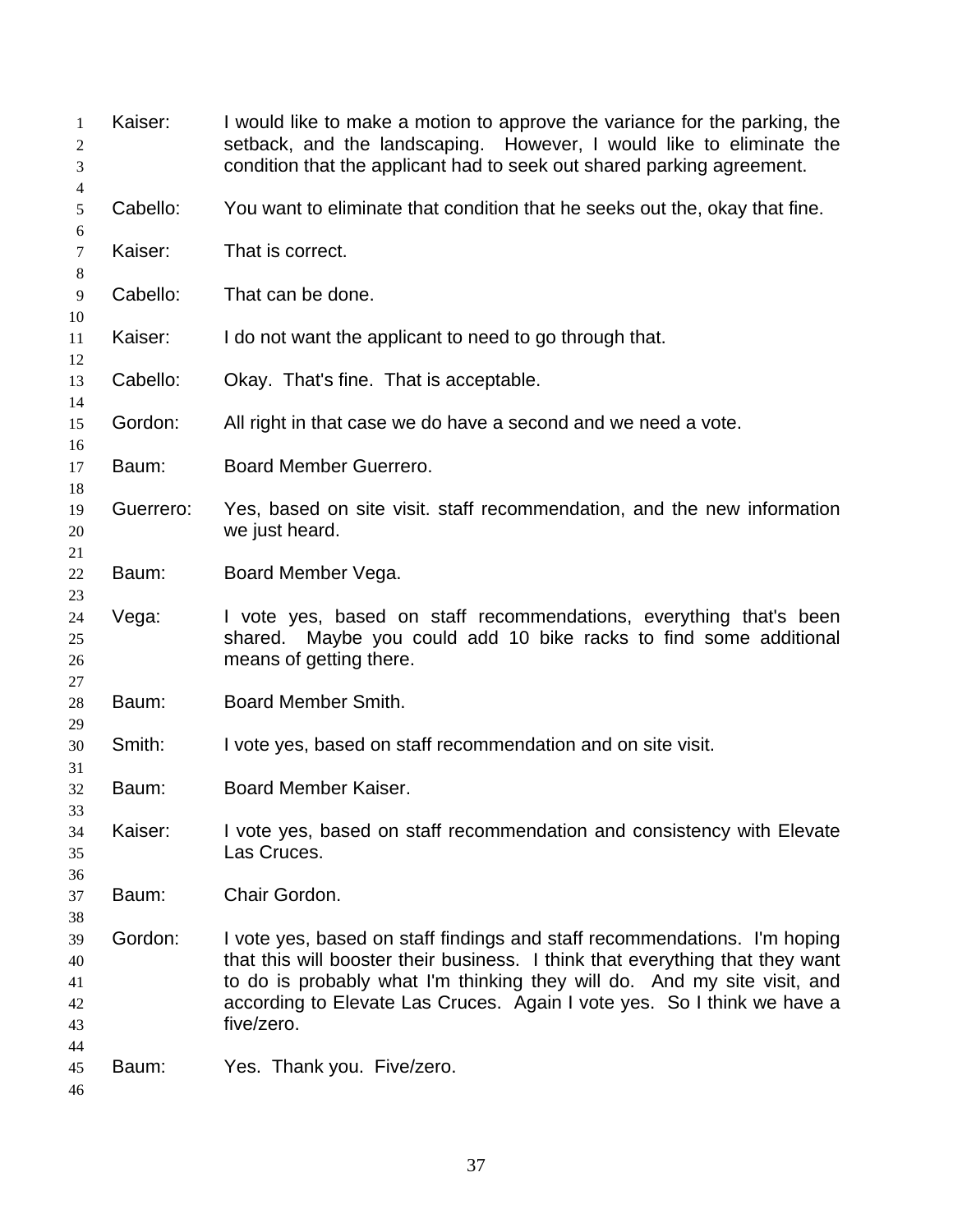- Gordon: All right. Thank you.
- **8. NEW BUSINESS**

- **8.1 100 S. Church Street Variance Request:** A variance request of ± 109 feet to the minimum 300-foot buffer distance required between a cannabis facility and a qualifying school (property line). The subject property is zoned DDC-MS (Downtown Development Code – Main Street), ± 0.35 acres in size and is generally located along S. Main Street, between E. Griggs Avenue and W. May Avenue. Submitted by Economic Equilibrium of New Mexico, consultant. Council District 1 (21VO0500126)
- Gordon: All right, now we move to new business, item 8.1, the 100 South Church Street Variance Request. Mr. Banegas, you're going to do that also.
- Banegas: Yes Mr. Chairman. I will be presenting this item. It is a variance request for property located at 100 South Church Street, case number 21VO0500126. Current conditions are as follows, the property is currently vacant, used to be a church use. Certainly evident from the Church Street side if you're viewing the property from that location. Otherwise it can be a little bit deceiving as to where it's located. I'll show you a map, an aerial in a minute that kind of proves that point. The property is plus or minus 0.35 acres in size. It is zoned DDC-MS, which is our Downtown Development Code, the Main Street zone. It is part of the Casa Linda Acres 460 Subdivision. And the structure was originally built, according to assessor records, in 1965.
- So this is the subject property. It is outlined in red here. You do have your Main Street zoning along either side of Main Street. This piece right here is part of the civic plaza so it is a civic zone. And then you have Downtown Designated zoning along these parcels here, which are adjacent to Church Street. And you also have them along here outside the Main Street zoning boundary. So it's a little different from the typical zoning that you see elsewhere in the City, but nonetheless, again Main Street zoning. The difference between Main Street zoning and the Downtown Designation is basically they're using, it still allows mixed use, retail, an assortment of uses, but it utilizes the building layouts and the size compatibility or criteria for buildings that are unique or typical of the urban core. And that's kind of the difference between the two.
- So this is the property shown in the aerial. You can see that the northern half, almost the northern half the property kind of appears as if it's open space if you will. That's kind of where it gets a little deceiving. This is the building footprint that is in question. Further down is the New America School, which is at issue with this variance request. So the variance is necessary because our recent adoption of cannabis related regulations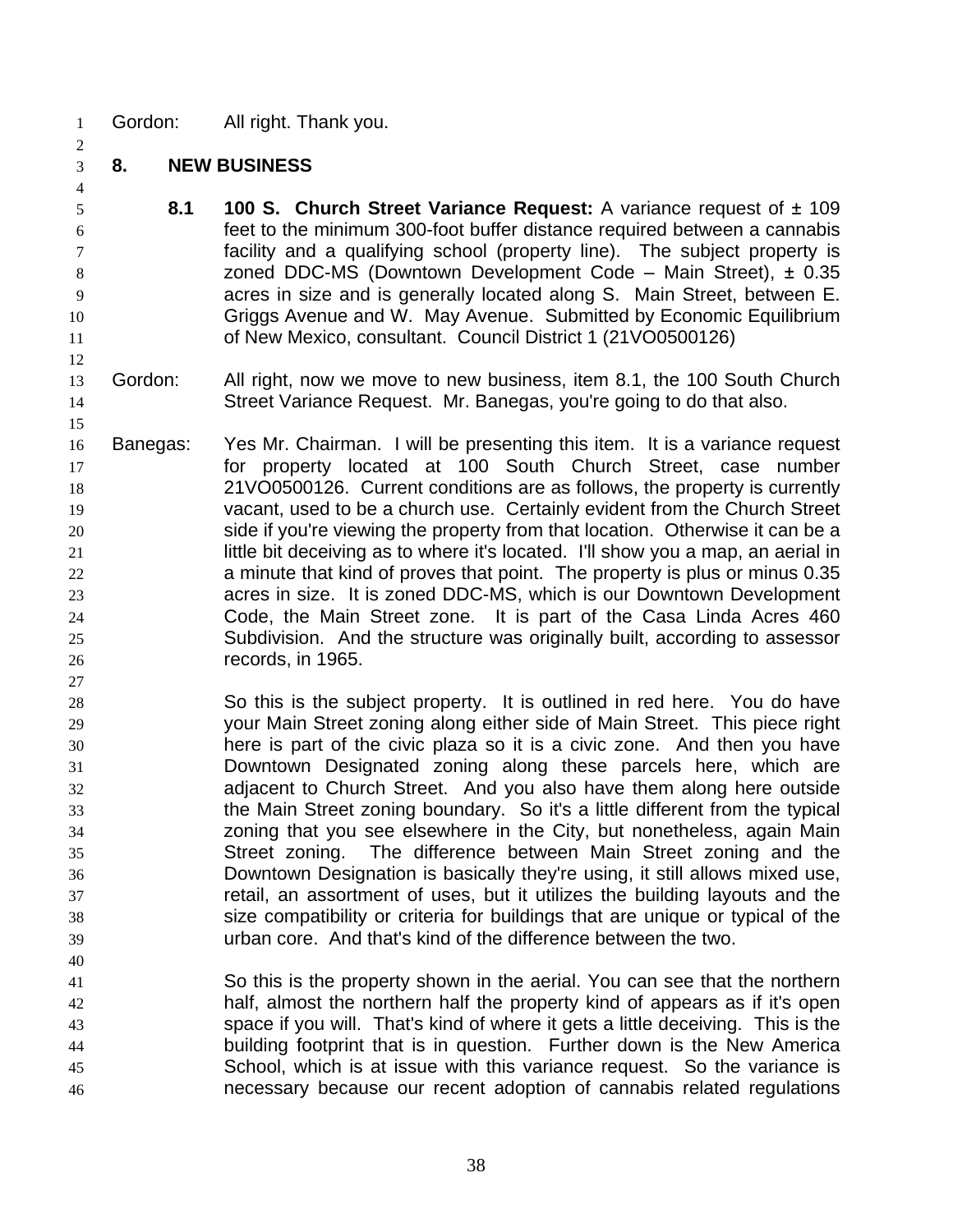requires facilities that will retail cannabis related products to be 300 feet from where the sale of such product is in terms of the building footprint to the property line of a qualifying school. And in this case qualifying school is pre-K all the way up to 12, anything for adult education, trade schools, that kind of thing is not part of the criteria that they would have to meet a buffer distance for. The New America school as indicated, that is the one that the measurement was taken from. The applicant is HealthNotics, LLC. And it in talking with the applicant's representative and reading their variance letter, it became evident through that communication that the business is in the business of selling health care product. They do a lot of CBD related compounding of products and sale of product. But they also deal with a little bit, it sounded like a little bit, the applicant's representative can certainly clarify that, but they deal with some product that has THC and that is the ingredient that requires us to consider this variance 15 request.

 This is their, not so much justification letter but their letter of intent in terms 18 of the variance. And what I glean from that is obviously they are a business that's seeking to provide quality health care products in this community. And they do reference some job training programs primarily for areas or communities that are low income and otherwise absent of such programs, job training programs, that kind of thing.

- This was the site plan that I was given to show the relationship of the building. Again, you can see the open kind of area here. This is the building in question. And so taking the measurement from the building footprint, they're showing it at the building but the actual demarcation is at the property line. That was where they got the 191.5 feet, I rounded down to afford them a little wiggle room should their measurement be a little bit off. So that's the issue at hand.
- A couple of photos showing the western façade of the property. Kind of one showing from the New America School looking north. And from the subject property looking south. Public notice and input notice was sent to the surrounding properties. And staff received one e-mail of protest to date. I distributed that e-mail, that letter that I received today to you all before the meeting. They oppose the request. It is from the superintendent of the New America School. Generally speaking, you've read it or had a chance to read it, but generally speaking they find that this use could potentially be a significant distraction for their students that attend the school.
- So staff recommendation and findings, staff is recommending approval of the variance request. The findings are that again the acreage is 0.35 five acres, presently vacant. Any allowance of the variance would help facilitate efforts to occupy buildings and retain businesses in the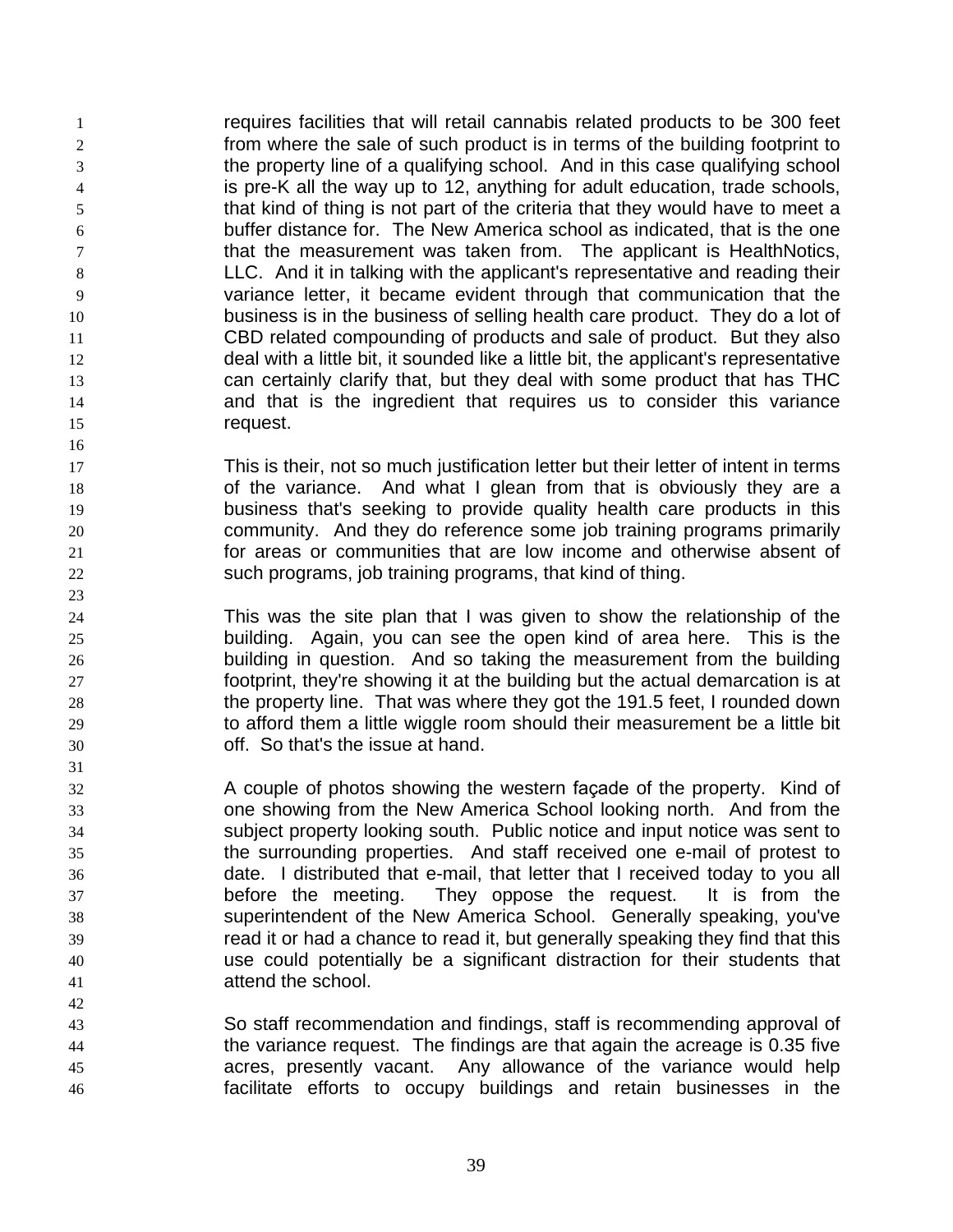downtown area. The zoning code, although it doesn't allow manufacturing a product, it does allow some limited compounding of product. And so that zone is appropriate for what we discussed, we, being myself and the applicant's representative. Any subsequent building modifications pursuant to the development code or to their business practice will require proper permits. And all such work will be made compliant at that time. And there are many policies and actions within Elevate Las Cruces that support the request. Again, one letter and only one letter of protest has been received. And this this request is not contrary to Section 38-10 K, which is the criteria for decisions, because it does have the potential for spurring economic development at a neighborhood and Citywide level due to gross receipts tax generated by the use. 

- So your options this evening, Mr. Chair, Commissioners is to vote "yes" and approve the request as presented, you can vote "no" and deny. And keep in mind that denial will require separate findings of fact not presented 17 by staff. And then if you have any conditions you wish to include, you could certainly cite those as part of your motion for approval. And that concludes staff's presentation. I believe the representative is here should you have any further questions.
- 22 Gordon: All right, before we do that. Does anybody from the Commission have any questions of Mr. Banegas?
- Guerrero: I'm just curious, because as we were talking about New America School being less than 300 feet, I believe, I don't know if they still have it right next door to this proposed property or a couple doors next to it is Big Brothers Big Sisters. I used to volunteer there. They don't usually have kids there. But do they fall under the same I guess category than the school does?
- Banegas: Mr. Chairman, Commissioner Guerrero. If they're not actually carrying out the activities of pre-K through 12, you know what you would typically see in a school, then no. I think, I'm not quite sure what their operation does or how it operates but from what I know and what I'm hearing, no.
- Guerrero: I mean it's mainly offices, but I was just curious if there was like the same issue. Thank you.
- Gordon: Is there anyone else? Does the applicant wish to speak? Are you the applicant? Do you wish to speak? Sure, come forward, please.
- Buck: Good evening Members of the Commission.
- Gordon: You'll have to state your name and let me swear you in please.
-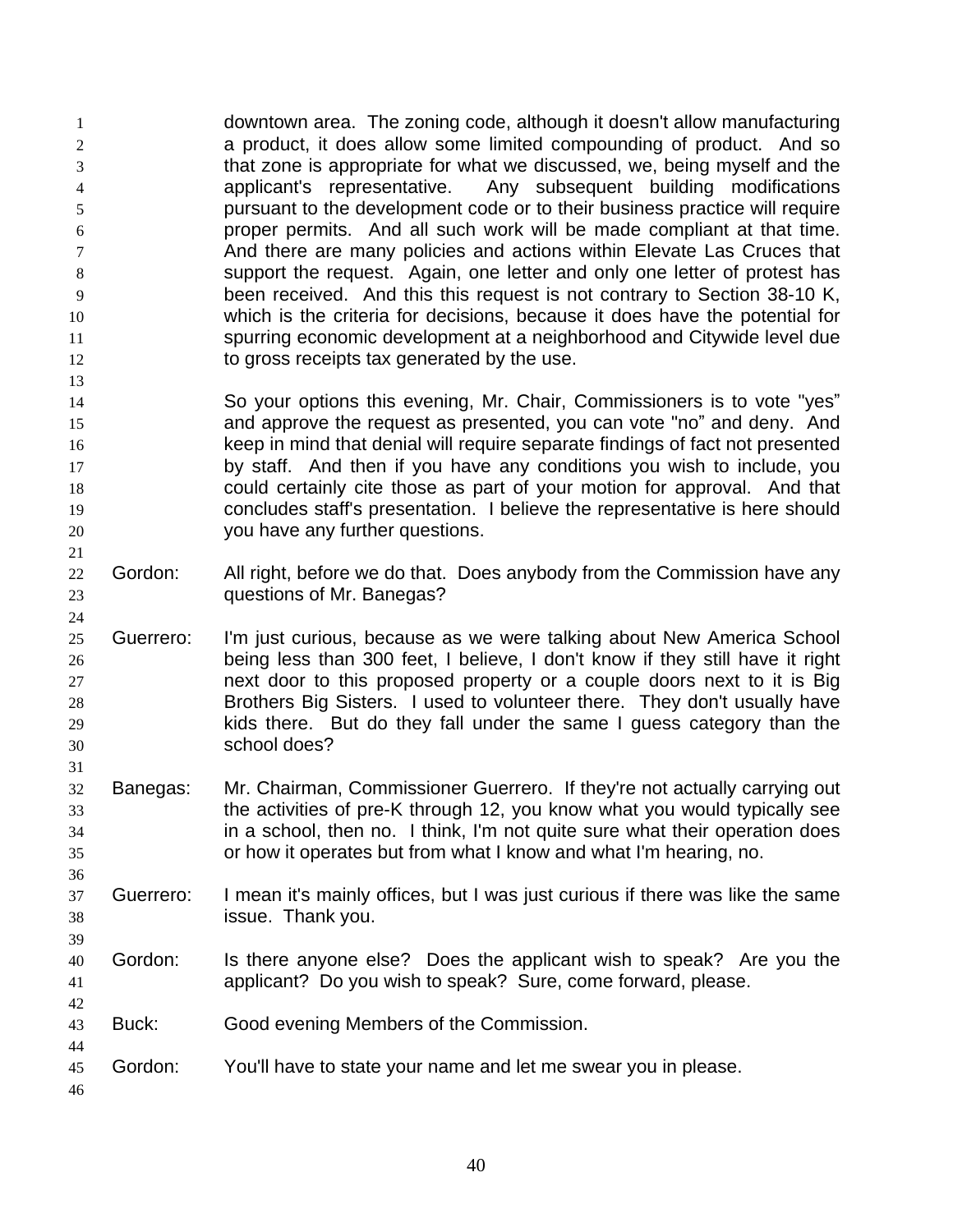- Buck: Daniel G. Buck.
- Gordon: All right. Do you swear or affirm that the testimony you're about to give is the truth and nothing but the truth under penalty of law?
- Buck: I do.

- Gordon: Okay. Go ahead.
- Buick: As the sole representative of HealthNotics, Inc, and an economic developer by trade, and someone who has worked extensively in the oilfield economy in southeastern New Mexico, as well as the Northern Territory of the state, in trying to amplify the retention of business in the southwestern valley, including Doña Ana County headed to Sunland Park and the El Paso border. The approval of this variance can do a lot for retaining the roadmap and the future of the Downtown Las Cruces District, which is on the correct trajectory with what the master plan has in implementation in accord with the City's ordinance. We look forward to bringing a healthy and diverse trio to the downtown area that includes retail, potential jobs, as well as the need for the community in the Mesquite Historic District to be able to get a pedestrian access with limited car use to have prevailing opportunity, as well as opportunities for postgraduates that are inhabiting that district.
- Gordon: Very good. Thank you.
- Buck: Thank you.
- Gordon: Does anybody have any questions for the applicant? If not, is there anybody from the public who wishes to speak? I see. Please raise your hands again, four people. All right, well I will start over here on the left. I will give you three minutes each. Please come forward, state your name, and let me swear you in.
- Kimble: My name is Susie Kimble.
- Gordon: All right. Do you swear or affirm that the testimony you're about to give is the truth and nothing but the truth under penalty of law?
- Kimble: Yes I do.
- Gordon: Go ahead. Thank you.
- Kimble: I serve as the governing council president for New America School. We're not opposed to this type of business. We're not oppose. We know it's legal. We know it's an economic driver. We believe in this kind of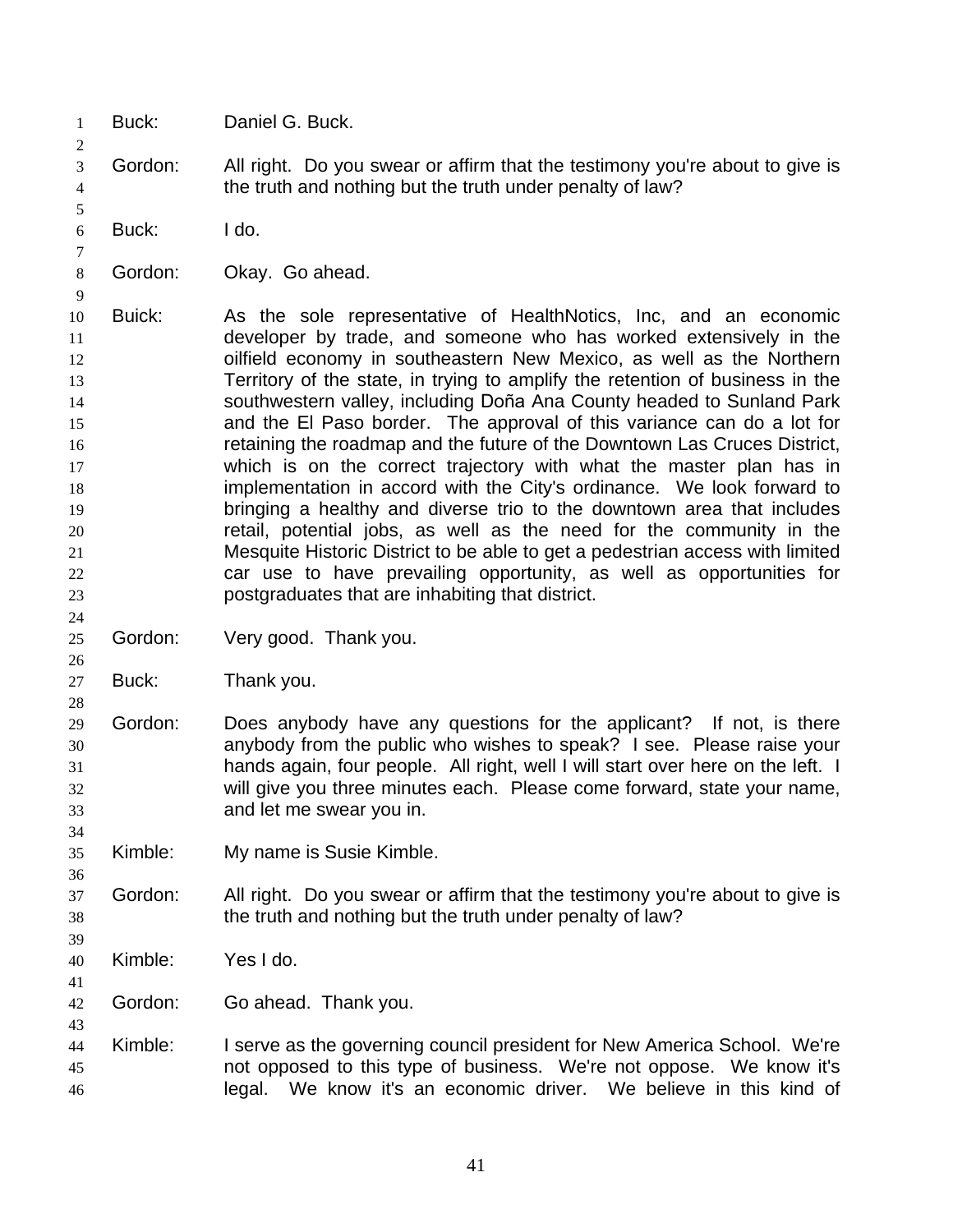business. We just don't understand how you can easily make a variance on the 300 feet from a school because that variance is designed to protect our students, to protect our school. And what we're mostly afraid of traffic in that parking lot, we'll share a parking lot on the back. You're showing the front of the buildings now. Everybody in our school comes in on the other side. So that parking lot is going to be full of people. It's full of our students. We have day school and night school. So we're worried about traffic, we're worried about safety. And we're worried about setting a precedent, if they can get a variance can everybody else? So how many more shops like this are going to be within this range of the school? That's what we're concerned about. We're not anti this business, we're **really not.** We know it's legal. We know it's going to happen. We have students at our school from 14 to 21, 22 years old. We feel like this will be **and is a disruption to our school, to our community.** We oppose the variance. We don't oppose the business, but we oppose the variance, because **that's awfully close to our school.** 

- And the other part I have to say about that is on the other side of our building is Mesilla Valley pharmacy. They've told us they're going to seek a variance as well; we share a wall with that place. So how easy is it 21 going to be to get a variance for other people as well. That's what we're concerned about. Thank you.
- Gordon: All right. Thank you. There's someone else on the left hand that wanted to speak. Again, please state your name and let me swear you in.
- Porter: My name is Margarita Porter.
- Gordon: Do you swear or affirm the testimony you're about to give is the truth and nothing but the truth under penalty of law?
- Porter: I do.

- Gordon: Go ahead. Thank you.
- Porter: I'm Margarita Porter, and I'm the superintendent of New America School, Las Cruces. Currently our building, the owner is FYI, Families Youth Incorporated. And they received the notice. And they didn't give it to us. We inferred with FYI about the notice. And they said they never received it. So that's why we only received, Mr. Banegas only received one letter of protest because we just found out about it just most recently. And so I represent 200 students, their families, and their parents. And so we again as Ms. Susie said, we're not opposed to this. We would just like for this to, for you all to please require the 300 feet from a public school just because it protects us. Once Municipal Court is open all of the parking spaces are taken and we always have to make sure that that overflow parking isn't,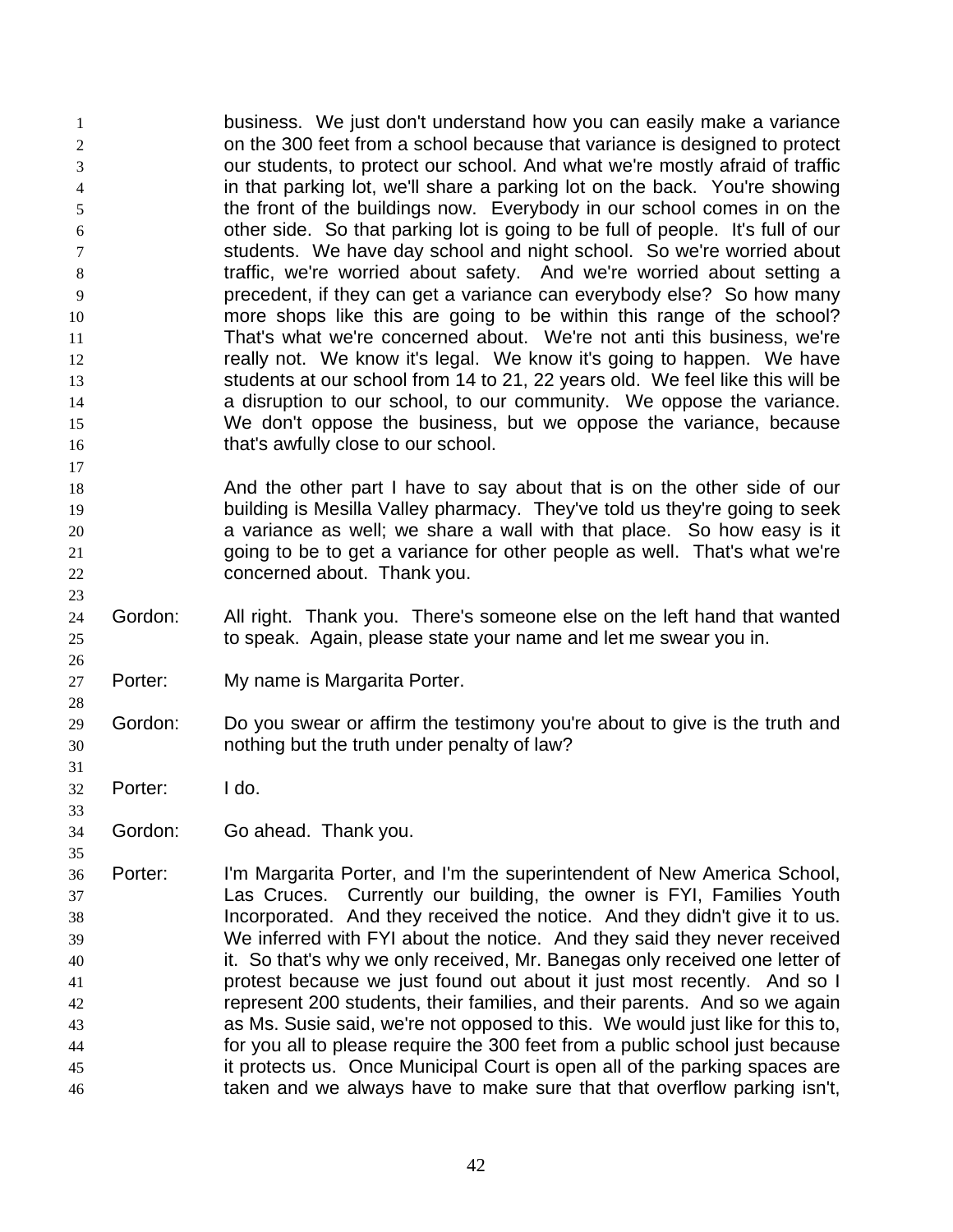people aren't parking in our parking lot. We have security guards who maintain that. And so we think that this type of company would also create more traffic. We're also concerned about; we already have a lot of vagrants in that area. And so we would like to again maintain the safety of our students. There are other real estate available for this type of company. And we would just like to maintain that 300 feet, because it's important to our families to know that their children are 300 feet away from on this type of company. And so I would just like for the Commissioners to please consider that, to maintain the variance with a distance of 300 feet. Thank you.

- Gordon: All right. Tank you. I think the gentleman on the right side. Again, please state your name and let me swear you in.
- Vieth: Mark Vieth.

- Gordon: All right. Do you swear or affirm that the testimony you're about to give is nothing but the truth under penalty of law?
- Vieth: I do. So just as they were saying this looks like a case of somebody made a mistake and they want the City to fix it. There's a reason for that 300 foot variance. I see kids walk by that building in droves by the opposite side there where the parking is at, just lots of kids walking by there. I just don't think that that's a suitable place. They said 300 foot for a reason. I don't think it should be broken. Thank you.
- Gordon: All right. Thank you. Next gentlemen, please. Please state your name and let me swear you in.
- Wisner: My name is Jay Wisner.
- Gordon: Do you swear or affirm that the testimony you're about to give is the truth and nothing but the truth under penalty of law?
- Wisner: I do affirm.
- Gordon: Thank you. Go ahead.
- Wisner: Yes. I'm a retired juvenile probation officer. And I'm also the pastor located in the church right here, right next to the New America School. You see that building with the three crosses on it right there. So I did get a notice. I didn't see on it an e-mail, maybe I missed that, where I could reply to. I got notice to the meeting and wanted to come and reply to the notice.
-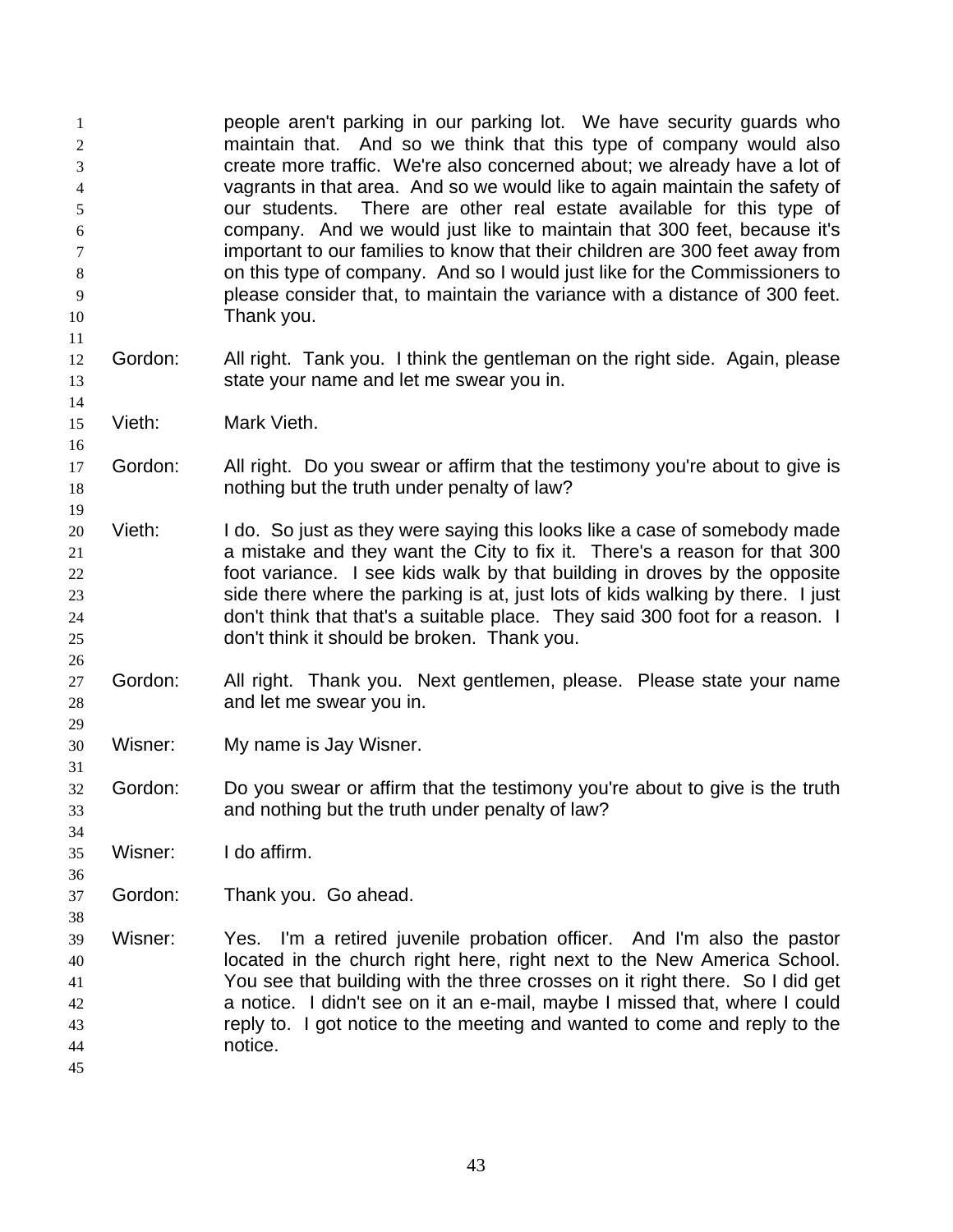- I don't believe we should give any variance either due to the nature of the business. And I have a few things to consider. One is, and being a youth advocate and if anybody from the school, if I misrepresent anything, please correct me.
- Gordon: Just make sure you speak into the microphone so we can hear you.
- Wisner: Okay. As a juvenile probation officer, I have placed youth in that school. They are structured to the point where they can work with kids that are at risk. I don't know if they have any at risk kids there now. They sure did when I was working with them. I've been retired about six years now. And 12 I'm telling you they do a great job. And I'm here in support of what they're saying, but also want you to consider a few other things. I have a study from a scholarly journal about the placement of cannabis ads and store locations and their negative impact on youth. I want to leave that with you if you would like to consider this. I have a pile of studies to look at if you would like. There are some very serious issues here. Once an at risk youth becomes, what are they at risk for, being system involved. Once their system involved, a lot of them end up tethered to our criminal justice system for years to come. And I'm speaking again, as a retired juvenile probation officer. I worked in this City as a juvenile probation officer for 23 years. So I'm telling you, if we have youth that are already at risk, and they're in line of sight, right the back of this building is where the parking lot is, as the lady from the school represented. That's where likely their customers will park. They're not going to go around. There's nowhere to park around front. There's a place for one or two cars up front. They can't park back there and they're not going to walk all the way around. They're going to use, as we do, the other side of that building, as the school does, as the entryway to that building, I'm sure.
- Now, what I'm saying is they're not only less than 300 feet, but they are in line of sight of any youth in that parking lot from that school. I have seen. Okay. I have seen students walk just past, right past the front of that building going home. And so I would ask that you consider not voting for that variance. I think it would be detrimental to our community.
- Gordon: All right. Thank you.
- Wisner: Can I leave these with you to look at? Thank you. That top one is the, what was relevant one. They're all studies about negative impact of marijuana use on youth particularly. I have, in my master's degree looked up. I mean, when you get when you get peer reviewed,
- Gordon: Could you please talk into the microphone because she's trying to record this.
-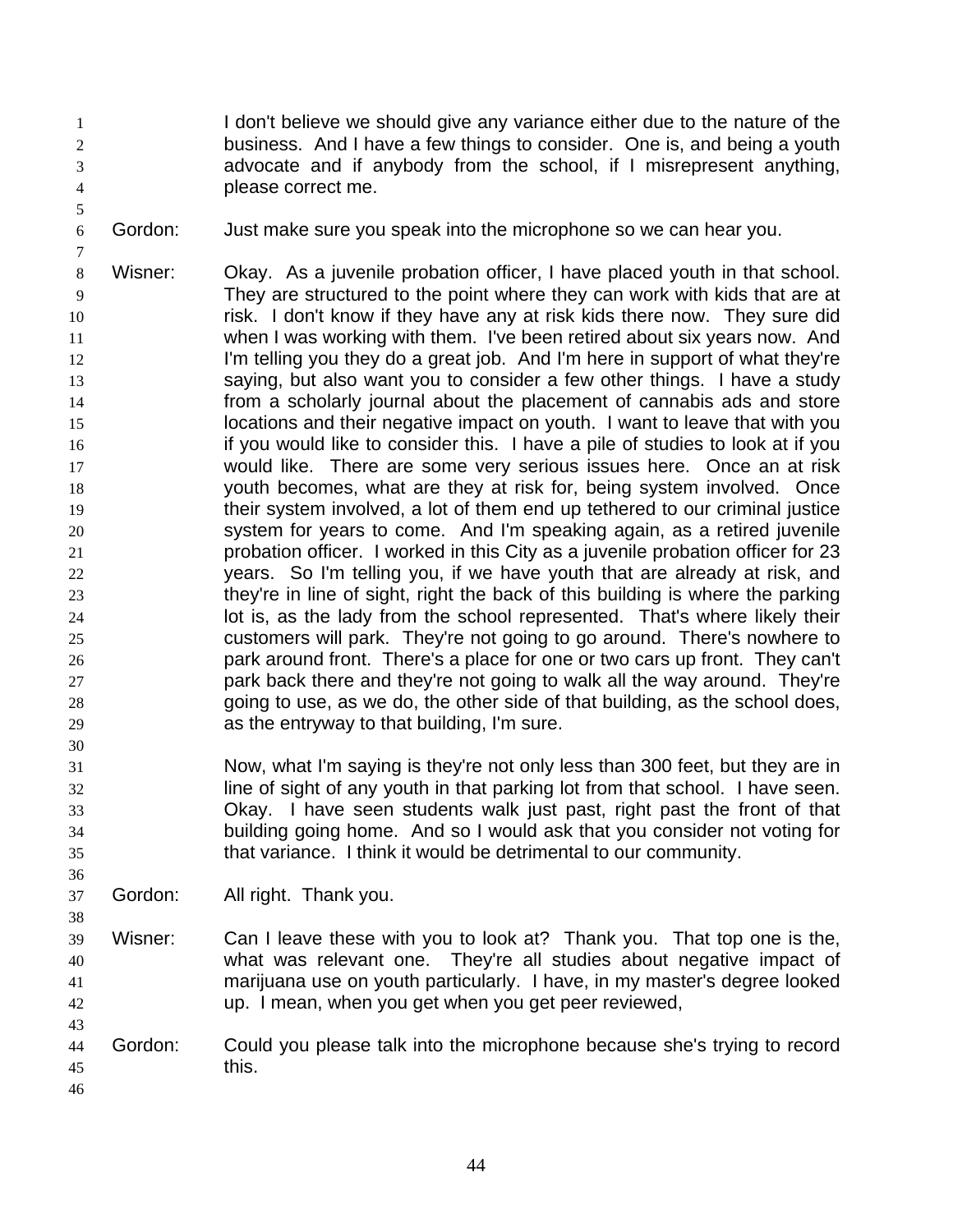- Wisner: My apologies. When you get peer reviewed studies, these aren't just something that the marijuana industry pops out. These are things that our best and brightest minds come up with. Okay, and this is just not my opinion alone. These are true academics that put these together. Okay.
- Gordon: All right. Thank you.
- Wisner: Thank you.

- Gordon: I think the representative from the applicant wanted to speak again. You've already been sworn in, so go ahead.
- Buck: Thank you. Thank you members of the Commission, as well as members of the general public who rose concerns about our building and the type of business that we're spearheading in the downtown arena. HealthNotics is a very minimally THC based company. Our products are organic and aimed at aiding high risk individuals that suffer from PTSD regrow their inner being and their spirituality as well as their mental instability. We currently work with veterans at Fort Bliss with our products. They're held in medical professional offices within the community. We also work very closely with people who are vagrant. We have job opportunities that come about and we work with previously incarcerated individuals to offer job training programs in reinvention into society. As we know, those are heavily stricken populations and minorities that gather in our community with homelessness on the rise. And I think that the school before us, is not reconciling the plan that we offer a retention room. When people come in on the south side of our building, we will have a check in area. It'll be guarded, code locked and key secured. It will be monitored by an employee who's trained. You'll have to turn in your credentials that state your age, your licensure for buying, and then that's how you gain access to the showroom. It is not as if a student or a miner could walk in and go buy a product off of our shelf.
- As well we can operate under hours that coincide more helpfully with the school district. And I'd like to keep in mind that you know churches are a wonderful asset our community. Schools are a wonderful asset to our community. But an age group that struck me from the New America School that was presented was 18 to 22. And by statement of the federal law 18 is when you can start making decisions for yourself, you're considered an adult. So I don't see how that can play into the ruling for designation on Main Street. Nor can I see how bars that operate just an additional 100 feet from our building till two in the morning, who have previously had victims of crime in the evening, play as a unilateral blind spot to the business that we're in trying to help downtown. One of our facets to bring to that building is a multiuse district, not only will we have retail, but a potential food desert offering for the Mesquite Historic District,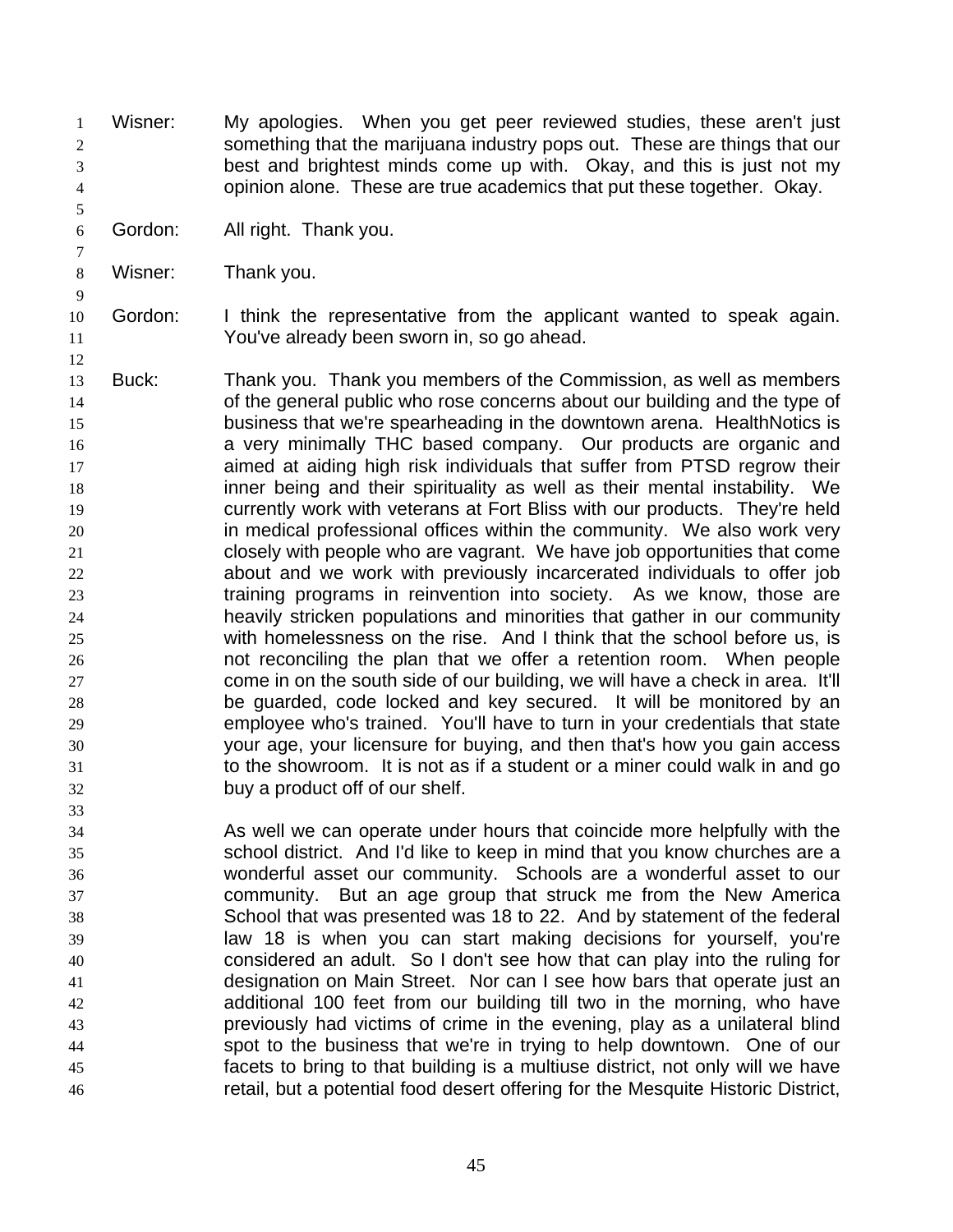as well as the Alameda District. And I was appointed last Tuesday for Las Esperanzas Inc as the liaison for the three districts, Main Street commercial, the Alameda District, and the Mesquite Historic District. I'll be leading the community watch, as well as helping intervene on crime. And I would really like to work closely with our community downtown that's including the school, the nonprofits, FYI, and the churches.

- Gordon: Do you know what the hours of operation will be?
- 

Buck: That can be determined by this meeting with a contingency.

- Gordon: I just have a comment. It's just, it's sort of, I just can't, if this facility had been more than 300 feet away, this meeting would not have been necessary. And your complaints about, let's say it was 320 feet away. You have a big church between the facility and the school. There is a buffer. There is a religious buffer. I know from my friends who have cannabis licenses from the state, go to these facilities. And I know that when they go there, they have told me that when they go in they have to give them their license, they have to give them their cannabis license, and they're taken in individually, nobody can go in with them. They buy their product, they come out, they can only pay with cash, you can't even use a credit card. It's very well controlled. So I know what you're saying and I hear what you're saying. I also hear what people from the school are saying, and the church, I appreciate your comments. These are just my comments. It's very difficult, considering the fact we're only talking about 110 feet here, whatever it is, it's not like we're talking about the building right next door. So if anybody else from the Commission has any comments or any questions? Commissioner Vega.
- Vega: I think this is for staff. Is the 300 foot variance the same for an establishment that sells alcohol?
- Banegas: Mr. Chairman, Commissioner Vega. We believe it's 200 feet. I'd have to look that up, but if memory serves, it's 200 feet.
- H-Rogers: Just to clarify, it is actually 300 feet. There are some additional requirements for alcohol licensing. It's 300 feet from a school, a church, a daycare, and I believe parks and other public spaces, if I'm correct.
- Vega: Okay, thank you.
- Gordon: Commissioner Smith.
- Smith: Yes. I'm very sensitive to the public, people who are opposing you know this variance. But I have resided downtown for you know almost 22 years, since I've moved to Las Cruces. I'm very familiar with the downtown area.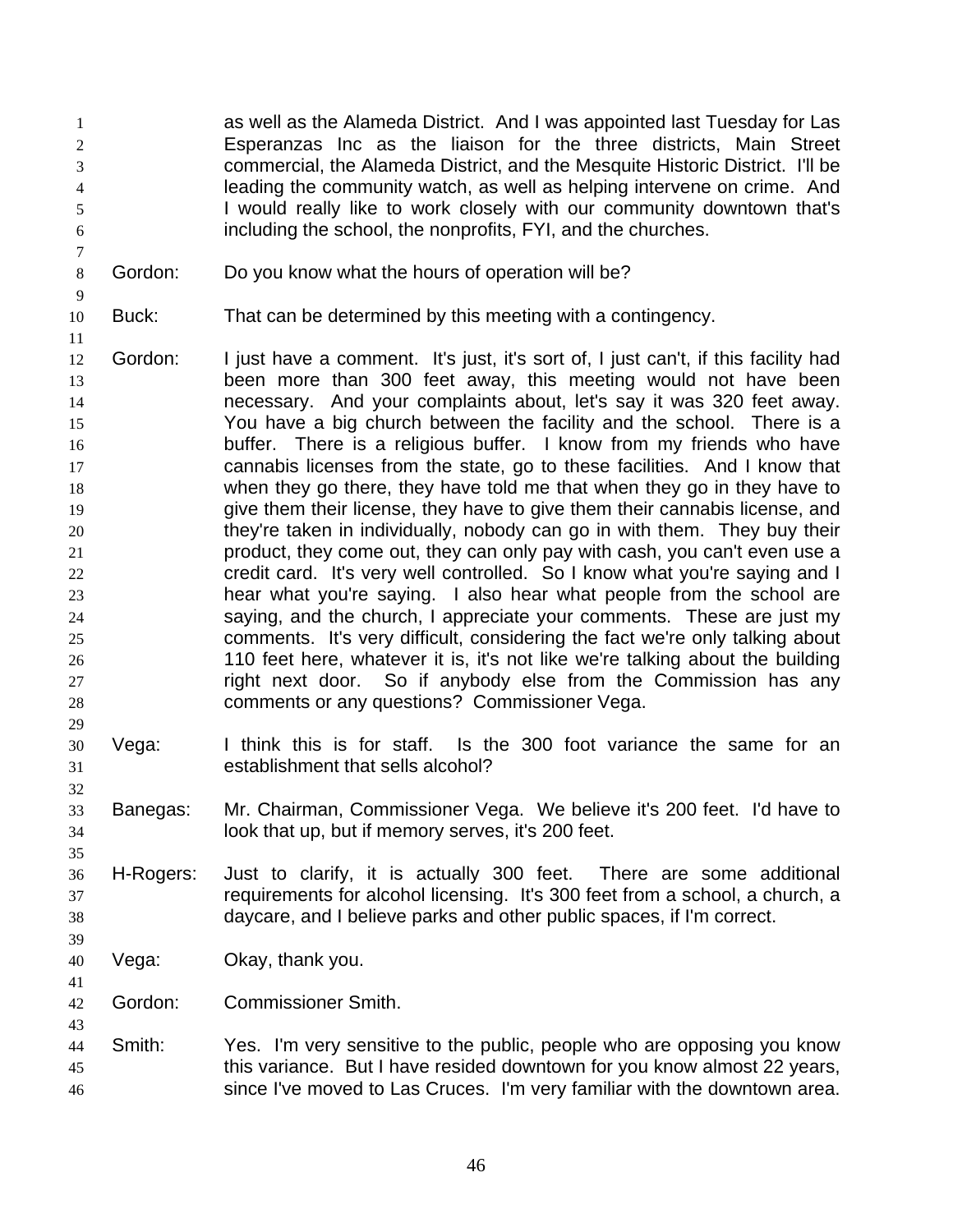I've watched it you know revitalization over the past decade. And as the applicant stated you know there are a number of bars surrounding this area, very close to the New School. You know yes this building is less than the 300 feet required, but you know them walking by this building, the way this building is going to be established, I don't see how it will have such a negative impact on the students, especially with the statement about the age of the students 18 to 22. At night, bars are operating at night, and they're eligible to walk into a bar. So if that's not an issue, I have a difficult time understanding how this building could be an issue.

- Gordon: Thank you. Anyone else? Commissioner Kaiser.
- Kaiser: The ordinance for this type of establishment and 300 foot buffer, how would that play out in the totality of the downtown area? In other words, was the intent to exclude these establishments from downtown? Because 16 16 I assume that New America has been there prior to the establishment of the ordinance. So just curious if there was, what the intent behind the ordinance as it stands now.
- H-Rogers: Chair, Members of the Commission, Commissioner Kaiser. There was no intent to exclude these types of uses from downtown. There are some 22 other areas downtown that are far enough away from the New America School. The intent behind that was to be consistent essentially with the state regulations regarding the alcohol distancing. That's really what that was about.
- Kaiser: Thank you. But it is true that there are establishments that serve alcohol within 300 feet of this New America School, correct.
- H-Rogers: I can't speak to the exact location of those licenses. I do want to point out that the 300 foot rule is a state rule specifically for alcohol. While we look at that as part of our process, the zoning code actually doesn't speak to 300 feet specifically for alcohol. But because that was not outlined by the cannabis process, it's something that we added to our codes just for consistency.
- Kaiser: Thank you.
- Gordon: Anyone else? Well in that case, I guess any further comment?
- Buck: Thank you members of the Commission.
- Gordon: All right. Thank you. I guess then we're ready for a vote.
- Wisner: I have one last comment to make.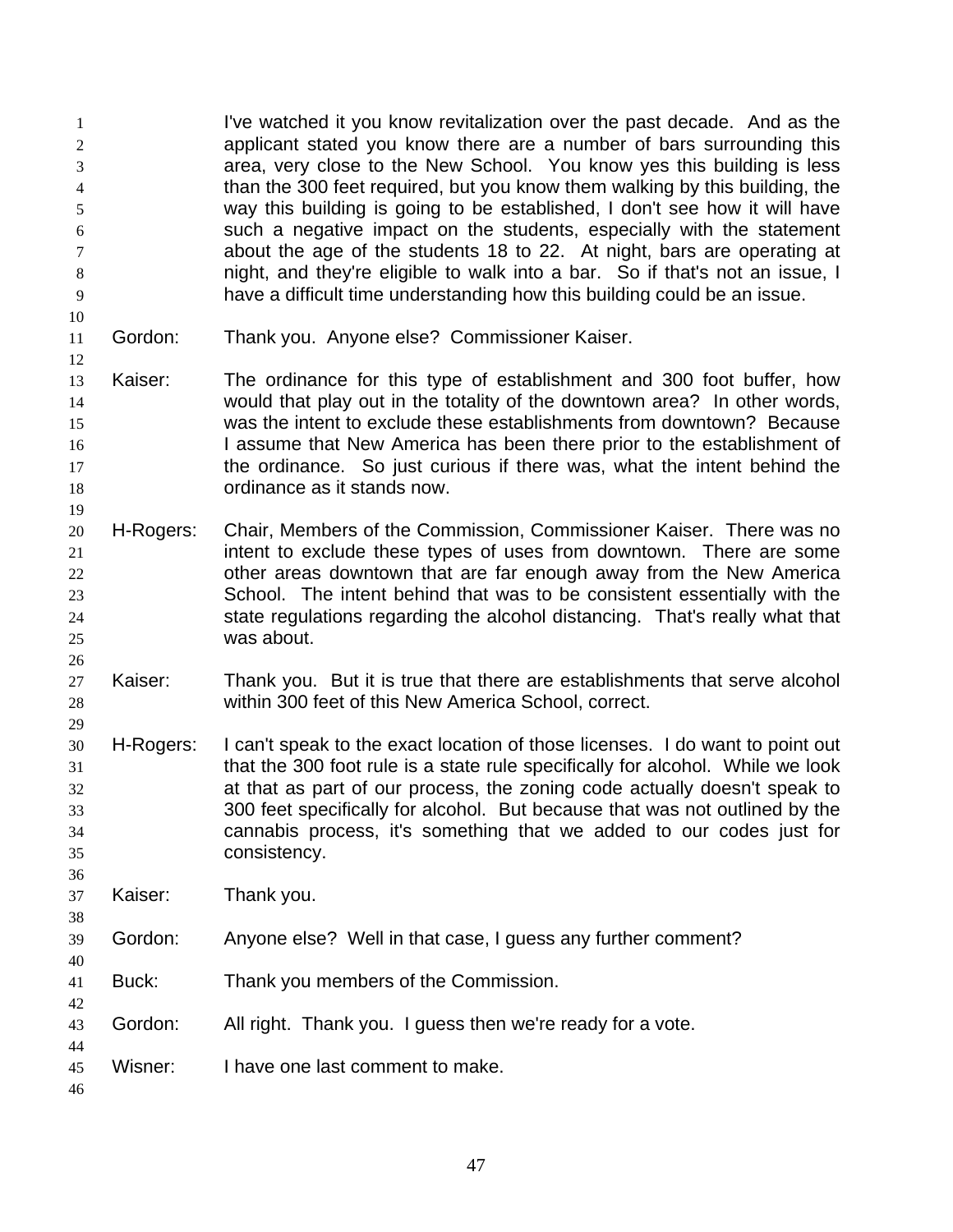Gordon: Yes sir. Come on. I will allow anyone to speak. Since you've already been sworn in, just please speak right into the microphone. Wisner: Yes. My name is Jay Wisner. The children that I saw walk past where it was at 4:30 in the afternoon, and if you go any normal school day, I don't believe they meet on Fridays, you go on to other school days and you'll see children, not adults, walking past the facility. And the issue is, if the people buying right there, whatever the product is, are going to be parking where the children are walking by, there's potential for contact right there. That's the issue that I see. And so what I'm just trying to cross some of **the T's and dotting the I's here.**  Gordon: So your comment you think is directed the fact that some of these children may get hit by an automobile? Is that what you're saying? Wisner: No. Gordon: I didn't, then I misunderstood you. Wisner: The way children get a hold of drugs and alcohol is adults give it to them. And so there's potential there. And there's potential since you have adults that go to New American School with children, as well. And I'm just trying to, you know I think in the conversations we're comparing apples and oranges, and I'm just trying to line up the apples with the apples and oranges with the ... Gordon: Again, it just seems to me though that if this was beyond 300 feet, our discussions here this evening would not be. Wisner: Well, we wouldn't even have known that they were going to be there. That's for sure. I wasn't aware. And they're well within 300 feet of our church. I wasn't even aware that they're going to be there. We never got a notice that the business was going to be there to begin with until we got this variance notice. Never got anything like that. So that's the only reason I'm here today is because I didn't know about that until the variance notice. Gordon: All right. Thank you. Wisner: That's all I have to say. Thank you. Gordon: Staff can you comment on that, if necessary. Banegas: Yes, Mr. Chairman, Members of the Commission. In terms of the criteria regarding the distance and variances. The ordinance that was approved does qualify the allowance with the 300 foot buffer, this does not meet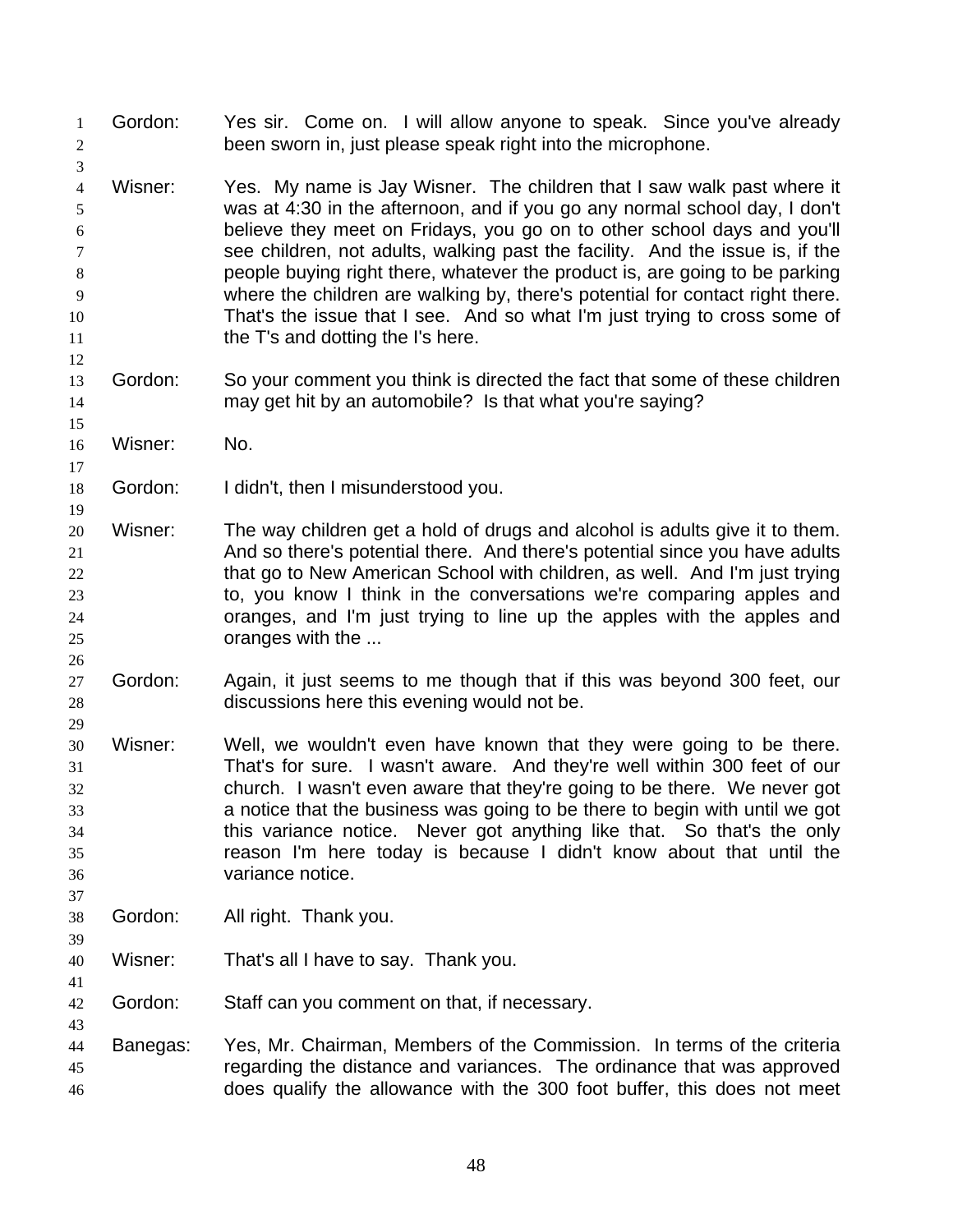that. So therefore it does allow variances to be considered. Variances by 2 their very definition should be justified, have some demonstrable hardship associated with them. That's the typical criteria by which a variances is considered. In terms of development cases such as the variance or zone change or any of the others that we entertain, the code is very clear. We notify property owners as identified by the Doña Ana County Assessor's Office and so that's part of the dilemma that New America School faced, the landlord, FYI, Inc. received their, I checked this morning, they are on the mailing list. So they should have received one. If they did not, then something's amiss. But we did send one out. And in terms of churches, 11 they're not part of the criteria for notification for distance consideration. 

- Gordon: All right. Thank you.
- Smith: I have one more comment to make.
- Gordon: Go ahead.

 Smith: Once again, I stated that I live downtown. I'm very familiar with this area. And just to the south of the New America School is a new pharmacy. Within that new pharmacy they over the counter medications. And the students at the New America School have a much easier access to these over the counter medications than they will have accessing the health care products that will be sold at this HealthNotics facility. And once again, I'm very sensitive to your concerns, but I must state that the access that the students will have, the danger that will be posed to them, it's actually much less at this facility than it would be at the pharmacy. It is literally right beside your building.

- Gordon: Actually also I think it should be noted that you can buy products on the open market that contain CBD, which do not have the amount of THC that you will find in cannabis that is sold in a licensed establishments by the state with a cannabis card. So, all right, then can I have a motion please? Someone.
- Vega: Make a motion to approve.
- Guerrero: I'll second it.
- Gordon: Becky.
- Baum: Board Member Guerrero.
- Guerrero: So I'm actually going to vote no. And the only reason I'm voting no, I mean I completely agree with this kind of business. I agree with my Commissioners as well. But I am concerned about what the school said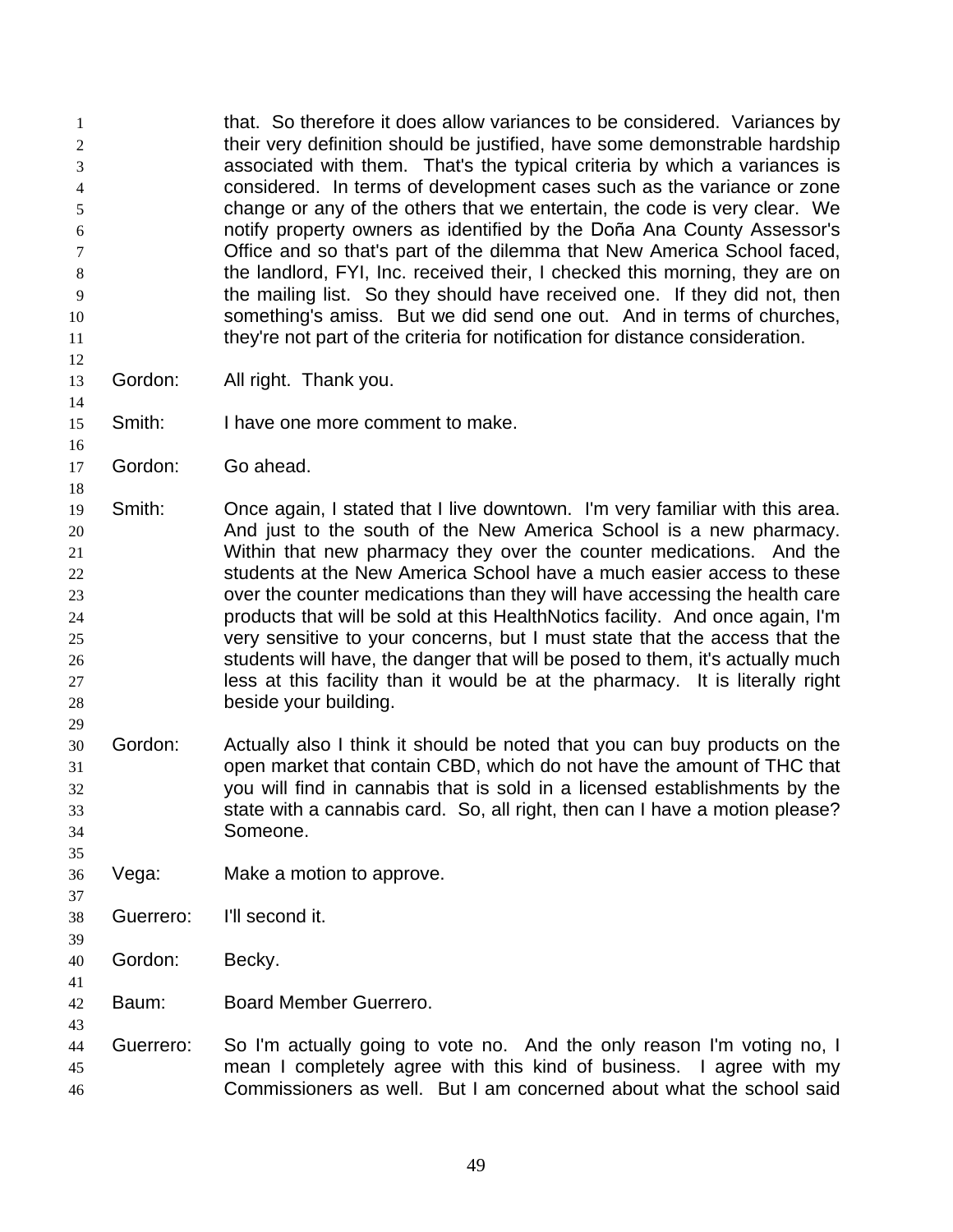about the business next door or pharmacy next door saying they're going to seek a variance as well. So I'm only voting no out of principle, because I don't want this to be something that is just expanded to everyone and 4 just be like, oh we can just go and they'll let us do whatever we want. So I'm voting no.

Baum: Board Member Vega.

 Vega: I vote yes, based on information shared today, site visit, having some economic growth within the community, and the fact that I do feel that 11 there's some stigma attached to marijuana products that we don't place on alcohol. There's plenty of establishments that are in this downtown area that will continue to come in that will probably seek the same type of **license.** So I vote yes.

Baum: Board Member Smith.

 Smith: I vote yes, based on site visit, staff recommendation, and also just having an understanding of what this type of business could bring to the downtown community. These types of facilities and businesses are being established all over town. And I don't think that the impact that it's going to have to the school is going to be of a dangerous level, I think it's going to be minimal.

Baum: Board Member Kaiser.

 Kaiser: I am concerned with the precedent that's being set here. I wish there was some additional thought put into the buffer distance in the downtown to begin with. That being said, these are the types of uses that are consistent with downtown. And I think it's consistent with Elevate Las Cruces. And I agree with staff's recommendation, so I'm on voting yes.

Baum: Chair Gordon.

 Gordon: Considering the fact that variances are allowed and we're only talking about 110 feet here, and if it was the 300 feet or more this would have been a moot point, I think based on staff recommendations and our discussion, and my knowledge of what I think is the business and it's going to be the business of the future. It'll be a big business here in New Mexico, Las Cruces, and in the country. If they can legalize a lot of this I think a lot of the illegal stuff will go away. And I can tell you from my friends how beneficial this is. It's unbelievable how people have been helped through the use of legal cannabis. So also again it just brings another business in the downtown area. And I think that there will be no effect, I think that the school is, should not be worried about this. I don't think it's going to be a problem. And for that reason I do vote yes.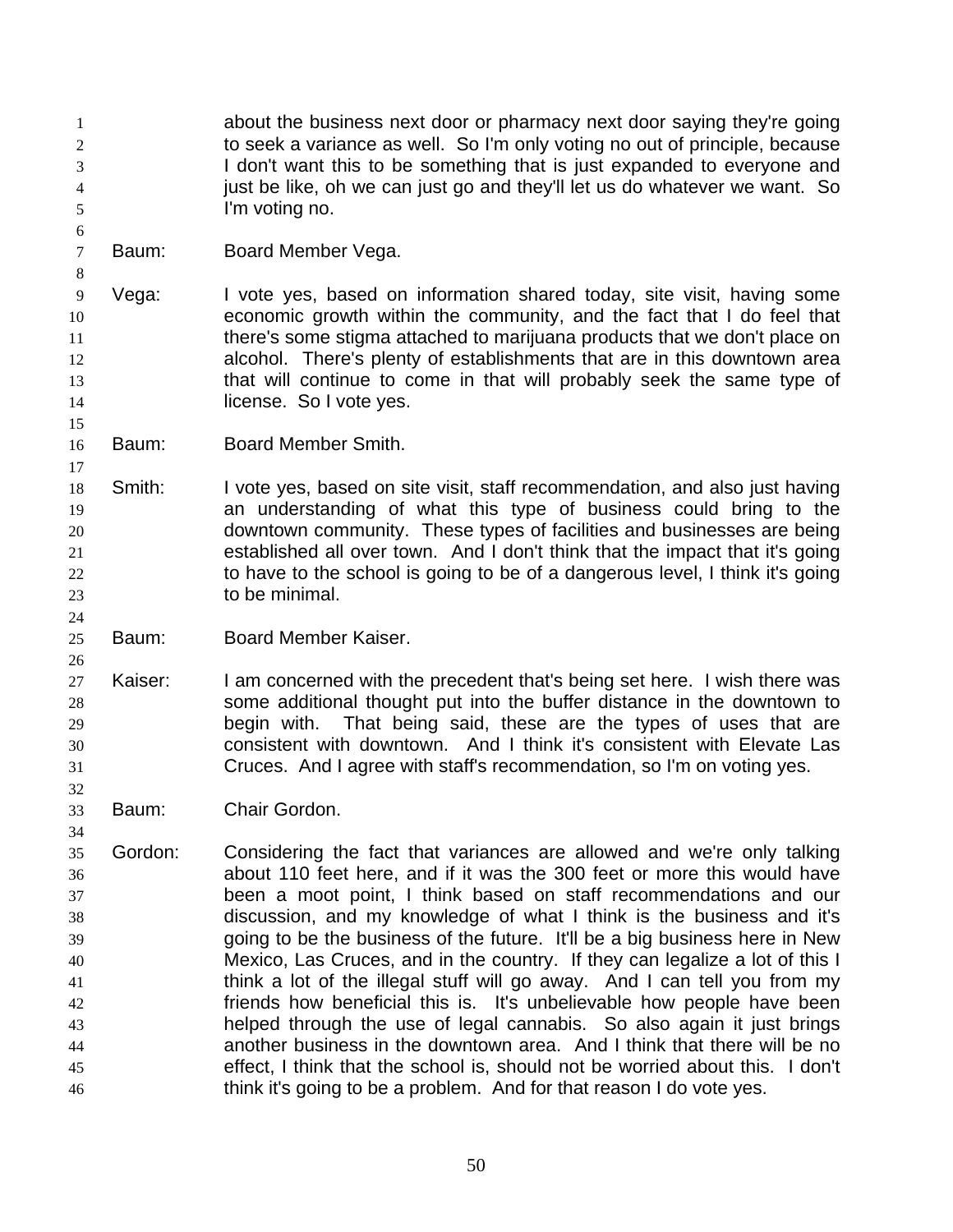Baum: Approval four to one. Thank you. **8.2 The Arroyos As Settlers Pass Master Plan:** A request for approval of a master plan known as The Arroyos at Settlers Pass. The master plan proposes the development of 205 Single-Family lots with one tract of land designated as a park and one tract dedicated to the City of Las Cruces for drainage and utilities. The subject properties encompass 45.98 ± acres, are zoned R-1b (Single Family High Density) and are located east of Rinconada Boulevard and west of Settlers Pass. Submitted by Zia Engineering and Environmental Consultants LLC, representatives. Council District 5 (21CS0500134) Gordon: Okay, then we move to the last two items on the agenda item 8.2 and 8.3, which is the Settlers Pass Master Plan and the Preliminary Plat. Again, 16 like earlier this evening, I want to be able to discuss these items together, 17 but we will vote on them separately. So, can I have a vote to do this, **please?**  Guerrero: Yes, I'll make a motion that we discuss items number 8.2 and item number 8.3 together, but they're voted separately. Smith: I second. Baum: Board Member Guerrero. Guerrero: Yes. Baum: Board Member Vega. Vega: Yes. Baum: Board Member Smith. Smith: Yes. Baum: Board Member Kaiser. Kaiser: Yes. Baum: Chairman Gordon. Gordon: Yes. Baum: Thank you.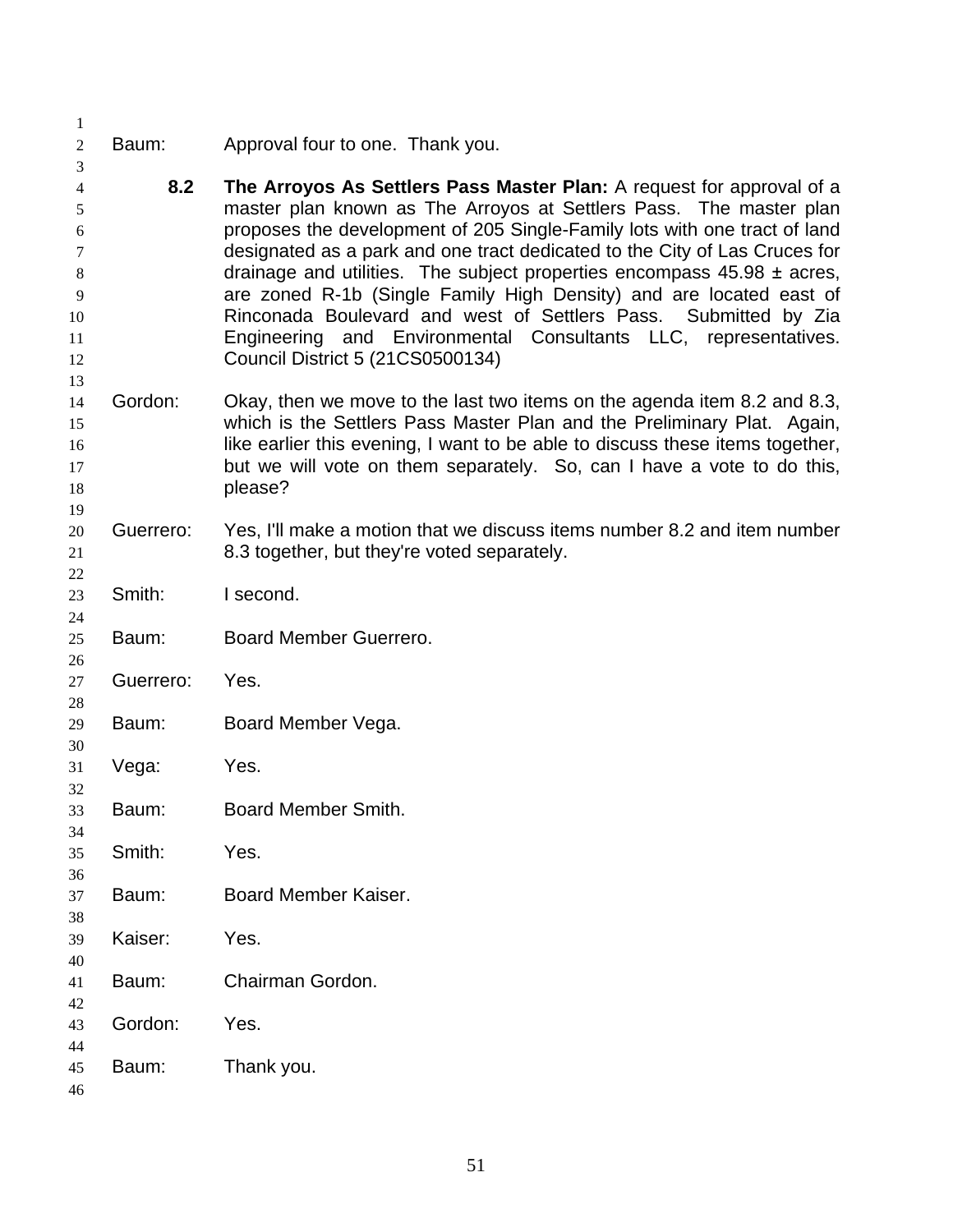Gordon: Go ahead.

- Castillo: Good evening, Mr. Chair, Members of the Commission. My name is John Castillo. I'm a planner with the City of Las Cruces.
- Gordon: John, you're going to have to talk better into that microphone.
- Castillo: Sorry. My name is John. I'm with the City of Las Cruces and planning. Today we're going to discuss the Arroyos at Settlers Pass Master Plan and the Arroyos at Settlers Pass Phase 1 Preliminary Plat. Current conditions of the property today, it's located west of Settlers Pass also **known as Longview Lane, it's east of the future extension of Rinconada**  Boulevard, and north of the Rincon Hills subdivision. Right now it's currently located in Council District No. 5. It's approximately 45.98 acres, and it's currently zoned R-1b, which is our single-family high density zoning district. As it sits, it's a vacant, undeveloped tract of land.
- Here's an aerial map of the property. We can see the zoning map here. The proposal for the master plan is to subdivide the four existing parcels into two phases. It's going to bring 205 single-family lots, a tract for drainage and utilities, and it's also going to provide a two acre park to the City of Las Cruces. As it sits right now, it does meet the requirements of the Subdivision Code, the Design Standards, and the 2001 Zoning Code. It's also supported by Elevate Las Cruces, and it falls under the suburban place type neighborhood.
- The proposal for the preliminary plat or Phase 1 is to subdivide the three existing parcels, the one near the future extension of Rinconada Boulevard and the two south of the larger one, that we can see right here. So these two and this one are part of Phase 1. They're going to bring 114 single-family lots and one tract for drainage and utilities.
- This is the master plan as it sits. These are the surrounding zoning designations and parcels. And this is Phase 1 of the Arroyo at Settlers Pass. Public notice was sent out to all relevant agencies. They all have supported this preliminary plat and master plan. Notice was also sent out to surrounding properties. At the time the presentation was being created, staff did not receive any phone calls or e-mails regarding questions on the development. This was also sent to our Development Review Committee on January 19, 2022. They review subdivisions from an infrastructure, utilities, and improvements standpoint. There was discussion and the DRC did recommend approval of the proposed master plan and Phase 1 of the preliminary plat.
- Staff recommends approval for the master plan based upon review by relevant City staff. The proposed master plan does comply with the
	-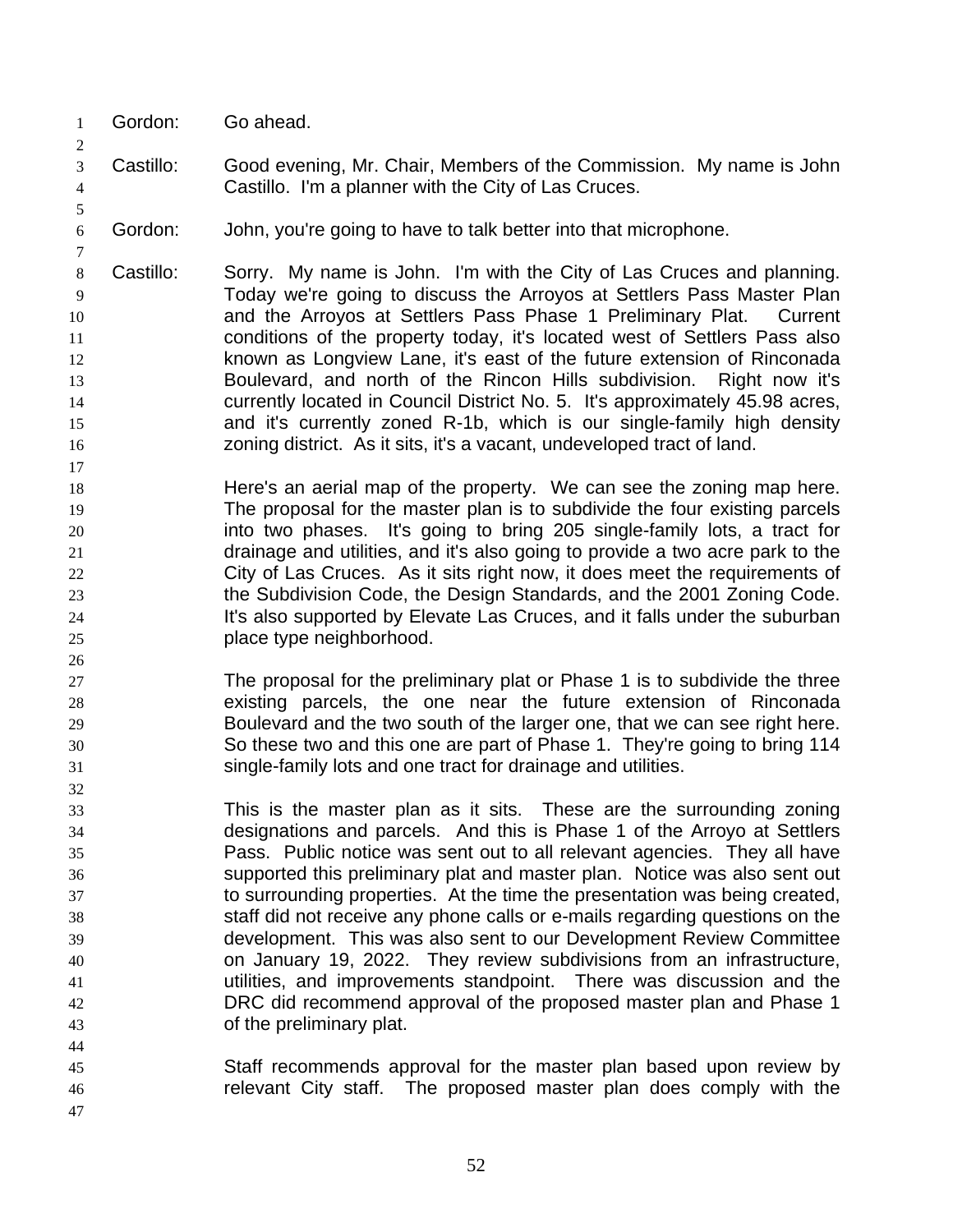requirements and standards of the City of Las Cruces Subdivision Code. The proposed residential lots comply with all requirements of the 2001 Zoning Code as amended. The subdivision also supports and meets the intent of Elevate Las Cruces Comprehensive Plan. And as stated earlier, it was approved by our Development Review Committee or DRC. Staff also recommends approval of the preliminary plat based on similar findings. Today's options are to vote "yes" to approve, vote "no" to deny, vote "yes" with conditions, or vote to table. The representative is also here to answer any questions if necessary.

- Gordon: Thank you. Anybody from the Commission have any questions? Commissioner Kaiser.
- Kaiser: A couple of questions for you. In the department review comments I did not see Active Transportation listed there.
- Castillo: So at the time of this we don't have an actual specific workflow or review process for Active Transportation coordinator in our permitting software. It is something that we are working on, but they have reviewed it. He did provide comments regarding the drainage tracts being used as multimodal system access points, which I did talk to the developer in regards to that and we have rectified that issue.
- Kaiser: Okay, that actually leads right into my second question about that. So in Phase 1, looking at, yes there you go, so I guess I can't really point, but it would be the west/northwest corner of that cul-de-sac. No, other direction. There you go. How would those residents access that future park that 28 they share a border with?
- Castillo: Mr. Chair, Commissioner Kaiser. There is, and I know it's a little difficult to see on this one, but there is a tract right here that is dedicated as a 10 foot drainage access tract, also a multimodal tract as well.
- Kaiser: Okay, thank you. Yes, I definitely did not see that. Continuing on that line of thought, how would this relate not only to Phase 2, but also Phase 3? It appears that there's additional development that's going to happen to the west of that cul-de-sac. Why would there be no connectivity there?
- Martinez: My name is Edward Martinez representing Zia Engineering and Environmental. And I'm representing the applicant
- Gordon: All right. Let me swear you in then please. Do you swear or affirm the testimony you're about to give is the truth and nothing but the truth under penalty of law?
- Martinez: I do.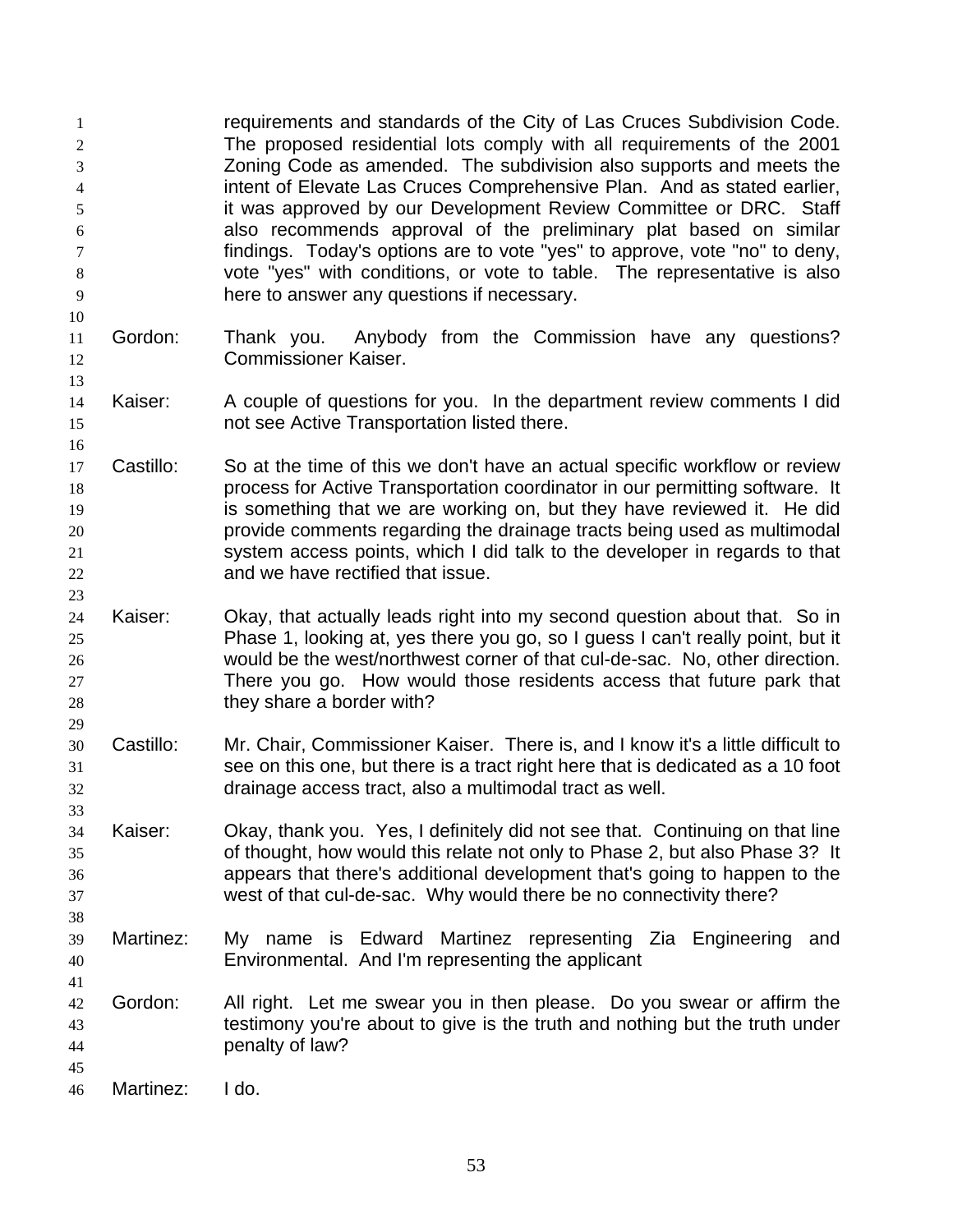Gordon: Thank you. Go ahead.

 Martinez: Yes, Commissioner Kaiser, Chairman Gordon. The Phase 3/4 area right now is optioned and not actually under ownership of the developers. That's the reason it's not part of this application at this time. However, we have done a fairly substantial amount of work in master planning and conceptual design of that area. And had quite a few meetings with City staff, not only specific to Phase 1 and 2 that's before you now, but also incorporating what we hope to happen within Phase 3/4. Within the Phase 2 area, just above that cul-de-sac that you pointed out is where the two 12 acre park is proposed to be that is part of this master plan at this time. Within the Phase 3/4 area we're going to be adding an additional acre to 14 that park area. The reason why we don't have direct connectivity between the that cul-de-sac and the Phase 3 area is actually because of the differential in grades at that point in time. We're going to have actually retaining walls along the west side of that cul-de-sac at that area. However, at the area of the park we're actually along the ridgeline at that point in time, so the grades are much closer in elevation, so we'll be able 20 to tie the acreage of the park together without retaining wall separating the current area that we're under master plan versus the future area.

- 23 Kaiser: Thank you for that clarification. Yes, that definitely does not come through in this plan so I appreciate it. Some other questions on access. So the proposed I guess, temporary access off of Riconda Avenue.
- Martinez: Rinconada Boulevard.
- Kaiser: Yes. So if that's only temporary, at some point it's going to disappear, so how would residents of this neighborhood, this development access the future commercial development, that would be to the northwest of them? It appears that if that temporary access were to leave they'd be forced to go all the way around to the east and then back around.
- Martinez: Thank you. Commissioner Kaiser, Chairman Gordon. The temporary access that we have now, that we're proposing now, is simply based upon the ownership that they have in place now. The land that they're optioning and the area that we're master planning for future Phases 3 and 4 will actually have a permanent access point that will be approximately 300 feet north of where we have the temporary access coming out to Rinconada Boulevard. So they will have direct access to Rinconada Boulevard. The reason why this is a temporary access where we're proposing it now is because of the current geometry of the parcels that they own, the ponding area that's located there now, and the existing Parkhill Drive, we can't directly line up that intersection that we're coming out to Parkhill Drive. So because we can't directly line it up, under the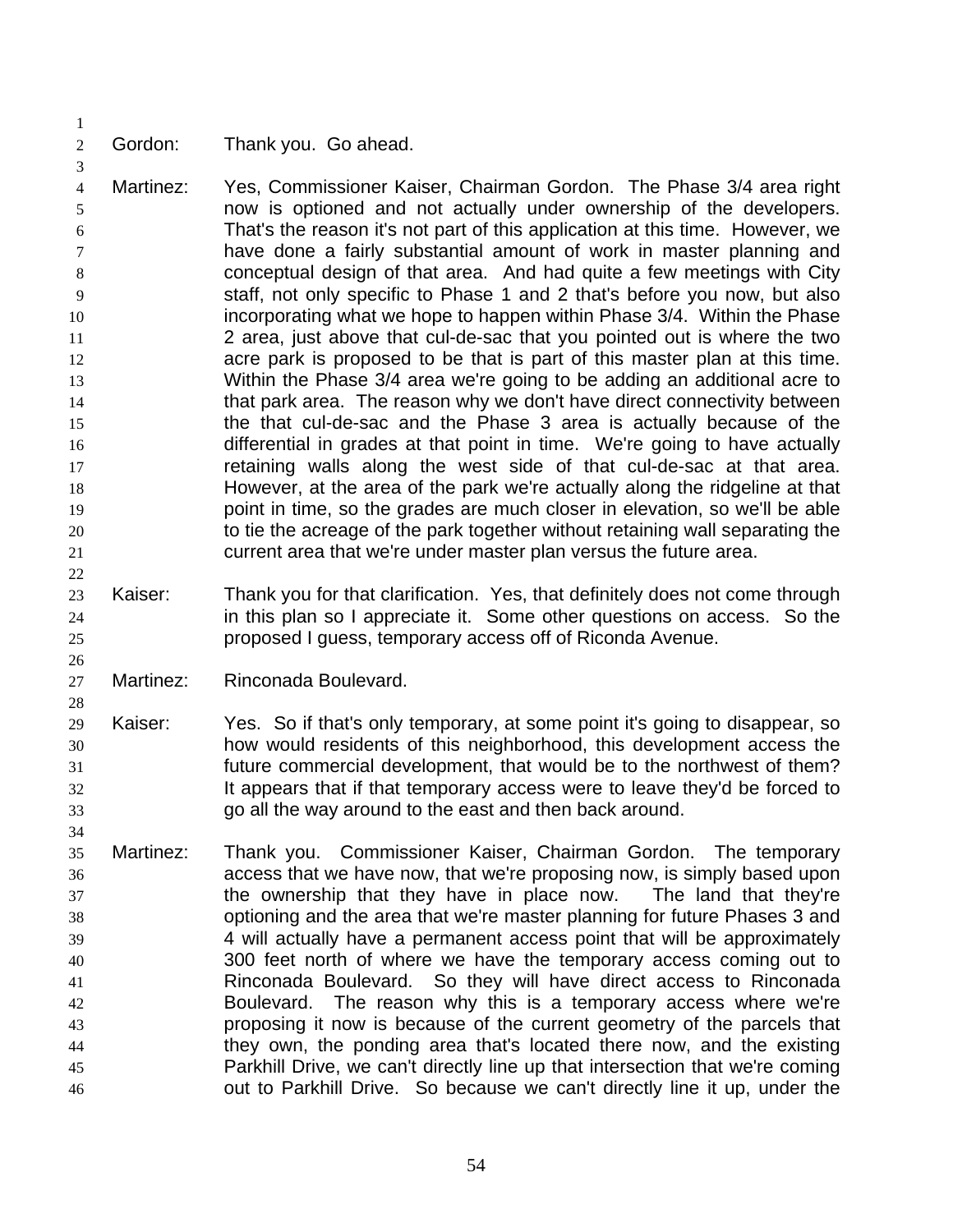codes, the codes don't allow an offset intersection with arterials and collectors. So that's the reason why we're going to be doing it as a temporary access now. It will be a paved access, but it'll be temporary. And then when they move on to Phase 3 which will be, we anticipate probably within about a 36 month window, we'll close off that access point, it'll turn into either a lot or ponding, and then we're going to move the permanent access point about 300 feet to the north.

- Kaiser: Thank you. Just a couple more questions, I promise.
- Martinez: I've been here all night. So I'm here for as long as you want.
- Kaiser: Yes, I'm sure my colleagues are anxious to go home too. So bike lanes, I'm going to ask it. Are they proposed? Where are they proposed? There's currently no bike infrastructure on the boulevard to the southwest. And then on Settlers Pass it's inadequate bike lanes. This is obviously a big development and is only growing. So I wonder if you can speak to that **a little bit more.**
- Martinez: Yes, Commissioner Kaiser, Chairman Gordon. I'm a bicyclist myself, so **I'm all for bicycling.** At the same time, unfortunately there's, it's always a challenge to try to get everything to fit in. And quite frankly the codes of the City are not super friendly to try and get everything to work out at times to get everything in that we would like. I actually had proposed to do a multimodal pathway within this development, and because challenges with trying to get it worked out, as well as quite frankly another part of it, that the pressure that we're dealing with is the market that this development is trying to hit is within like the \$200,000.00 to \$300,000.00 home market. And so because of that, between the pressures of trying to keep costs low, as well as trying to meet City standards, we weren't able to make that multimodal pathway workout within the development. However, we are proposing to pave as part of this, actually as part of Phase 1 we're going to be paving the eastern half of Rinconada Boulevard from where it ends now up to our temporary access. I'm hoping that in the detailed design of that, we'll be able to perhaps shrink up the median area within our proposed section and have a multimodal pathway along the eastern side of Rinconada Boulevard. And then as we extend Rinconada Boulevard to the north through Phases 3 and 4, when that's developed, we'll extend hopefully that multimodal pathway at least to the end of our development.
- Kaiser: Well if that is in fact true that getting a multimodal pathway built through this development didn't happen because it was too difficult, that's deeply disappointing.
- 

Martinez: It is.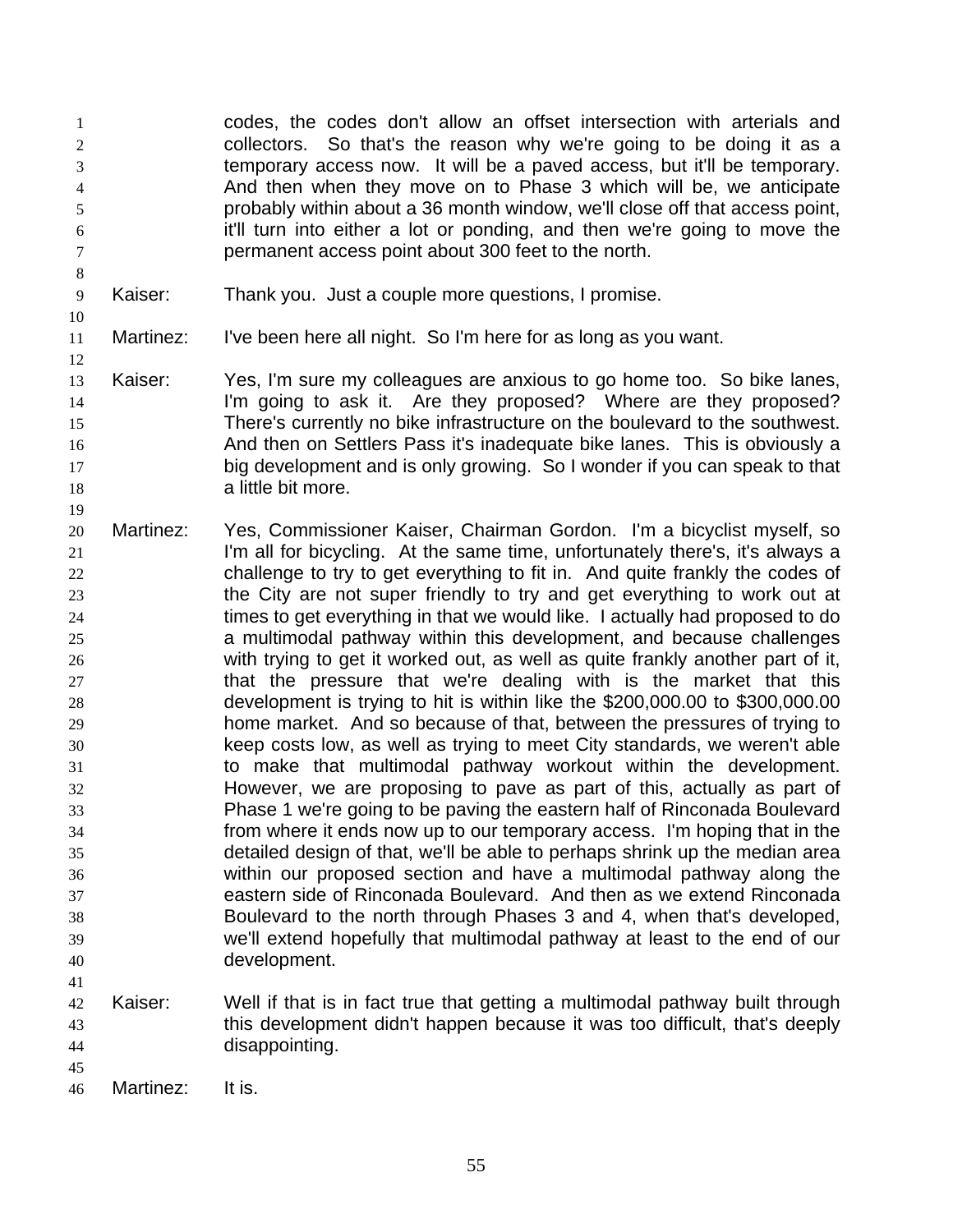Kaiser: These things aren't hard to do if you prioritize it. And I guarantee you building a bike lane is a heck of a lot cheaper than a four lane arterial road when you look at the per mile cost. So that is disappointing to hear. But I'm encouraged to see that you're finding other ways to incorporate that. Just I hope that we can work with staff to really maximize that opportunity. People who purchase houses for \$200,000.00 deserve bike lanes, no more or less than anyone else in this City. It shouldn't be reserved for the people who buy into million dollar developments, million dollar homes like, this is a basic mode of transportation that should be available for all **income levels** 

 My last question, I promise, on the multimodal pathway access that sort of cuts through the development. I also notice it's intended to serve as stormwater drainage. But I also noticed on one of the maps that was handed to us in our packet that they're proposed to be entirely paved with concrete. I would hope that there's an opportunity here to look at something other than concrete. It is not beneficial in any measure of the term from a stormwater perspective. It only increases impervious surface. So I'd like us to find ways if it's possible to incorporate some permeable pavers in those sections. I've seen how some of these things are developed throughout the City and quite frankly I don't know who would want even to walk through there. It's just basically an oven in the middle of summer when you're surrounded by concrete. But so I just would kind of open that as, I don't know if that's a question for staff, if that can be something that can be a condition here. But I think that's something that we should seriously look into. There's policies in the comprehensive plan 28 that point to things like this in developments.

- Martinez: Yes. If I make Commissioner Kaiser, Chairman Gordon. I generally fully agree with your comments. Once again, one of the challenges however is a lot of the pavers are not necessarily super friendly for ADA compliance. And we also have to meet ADA compliance within those sections. So that's one of the challenges in trying to get that to workout.
- Kaiser: Yes, I just encourage you to look a little bit deeper into that, because it's possible. I've seen it. It's not a groundbreaking way of developing for stormwater. So something to think about.
- Martinez: Agreed.
- 42 Gordon: Anyone else? I just have one comment. Apparently there is going to be one other exit and entry point on Longview. Is that correct? Another way in and out.
-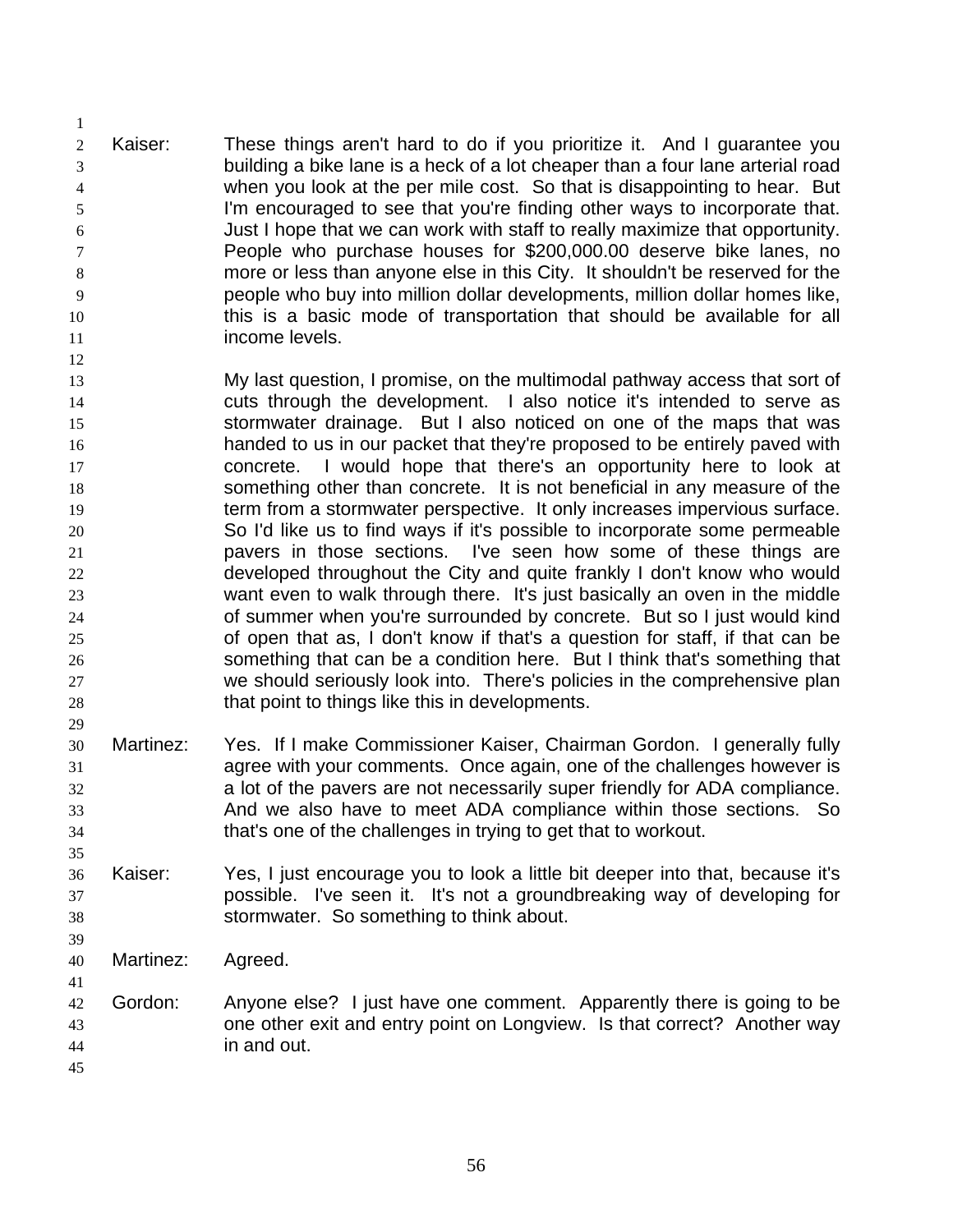| 1<br>2<br>3                                        | Martinez: | Chairman Gordon. Yes. It's on Longview. It's actually designated I think<br>as Settlers Pass, but yes. And we're going to be paving the western half<br>of Settlers Pass through this development.                                                                                                                                                                                                                                                                                                                                                                                                                                |
|----------------------------------------------------|-----------|-----------------------------------------------------------------------------------------------------------------------------------------------------------------------------------------------------------------------------------------------------------------------------------------------------------------------------------------------------------------------------------------------------------------------------------------------------------------------------------------------------------------------------------------------------------------------------------------------------------------------------------|
| 4<br>5<br>6                                        | Gordon:   | Okay. Thank you.                                                                                                                                                                                                                                                                                                                                                                                                                                                                                                                                                                                                                  |
| 7<br>8                                             | Martinez: | Thank you.                                                                                                                                                                                                                                                                                                                                                                                                                                                                                                                                                                                                                        |
| $\overline{9}$<br>10                               | Gordon:   | If there are no other questions, anybody from the public wish to speak?<br>Sir. Please speak your name.                                                                                                                                                                                                                                                                                                                                                                                                                                                                                                                           |
| 11<br>12<br>13                                     | Brown:    | My name is Bruce Brown.                                                                                                                                                                                                                                                                                                                                                                                                                                                                                                                                                                                                           |
| 14<br>15<br>16<br>17                               | Gordon:   | And let me swear you in please. Do you swear or affirm that the testimony<br>you're about to give is the truth and nothing but the truth under penalty of<br>law?                                                                                                                                                                                                                                                                                                                                                                                                                                                                 |
| 18<br>19                                           | Brown:    | I do.                                                                                                                                                                                                                                                                                                                                                                                                                                                                                                                                                                                                                             |
| 20<br>21                                           | Gordon:   | All right. Go ahead. I'll give you three minutes.                                                                                                                                                                                                                                                                                                                                                                                                                                                                                                                                                                                 |
| $22\,$<br>23<br>24<br>25<br>26<br>27<br>28<br>29   | Brown:    | I own the northeast corner of the end of Settlers Pass where the solar<br>So as Settlers Pass goes up, and basically when the<br>panels are.<br>pavement ends there, we have a concern, Rincon Hills, all ever 200 plus<br>homes, all exit onto Settlers Pass. From what you're telling me there's<br>going to be one exit at the bottom and one exit at the top, one on Settlers<br>Pass, one on Rinconada when it's finished. And that's a lot of traffic. So<br>that's one concern I have.                                                                                                                                     |
| 30<br>31                                           | Gordon:   | Okay.                                                                                                                                                                                                                                                                                                                                                                                                                                                                                                                                                                                                                             |
| 32<br>33<br>34<br>35<br>36<br>37<br>38<br>39<br>40 | Brown:    | Okay. Another concern is the development that is north, I think is called<br>Carson Ranch or further up, the blacktop is going to have three posts,<br>because the four-wheelers love it out there. Is there going to be a similar<br>consideration at the end of the blacktop when you do Settlers Pass?<br>Okay. Okay, very good. The other thing is, is there, will the City, is it<br>going to consider patching or filling in the two blacktopped areas that will<br>now be in line? Because I can guarantee the private owners are not going<br>to pave that third of a mile, let alone with the utilities and all of that. |
| 41<br>42                                           | Gordon:   | Well, we can't answer that question. You'll have to direct that to the City.                                                                                                                                                                                                                                                                                                                                                                                                                                                                                                                                                      |
| 43<br>44<br>45                                     | Brown:    | So one of my questions too is, at the end of Settlers Pass, Longview<br>technically turns left and then again turns north depending on what plat<br>you're looking at. Are you all going to want to do the blacktop on Settlers                                                                                                                                                                                                                                                                                                                                                                                                   |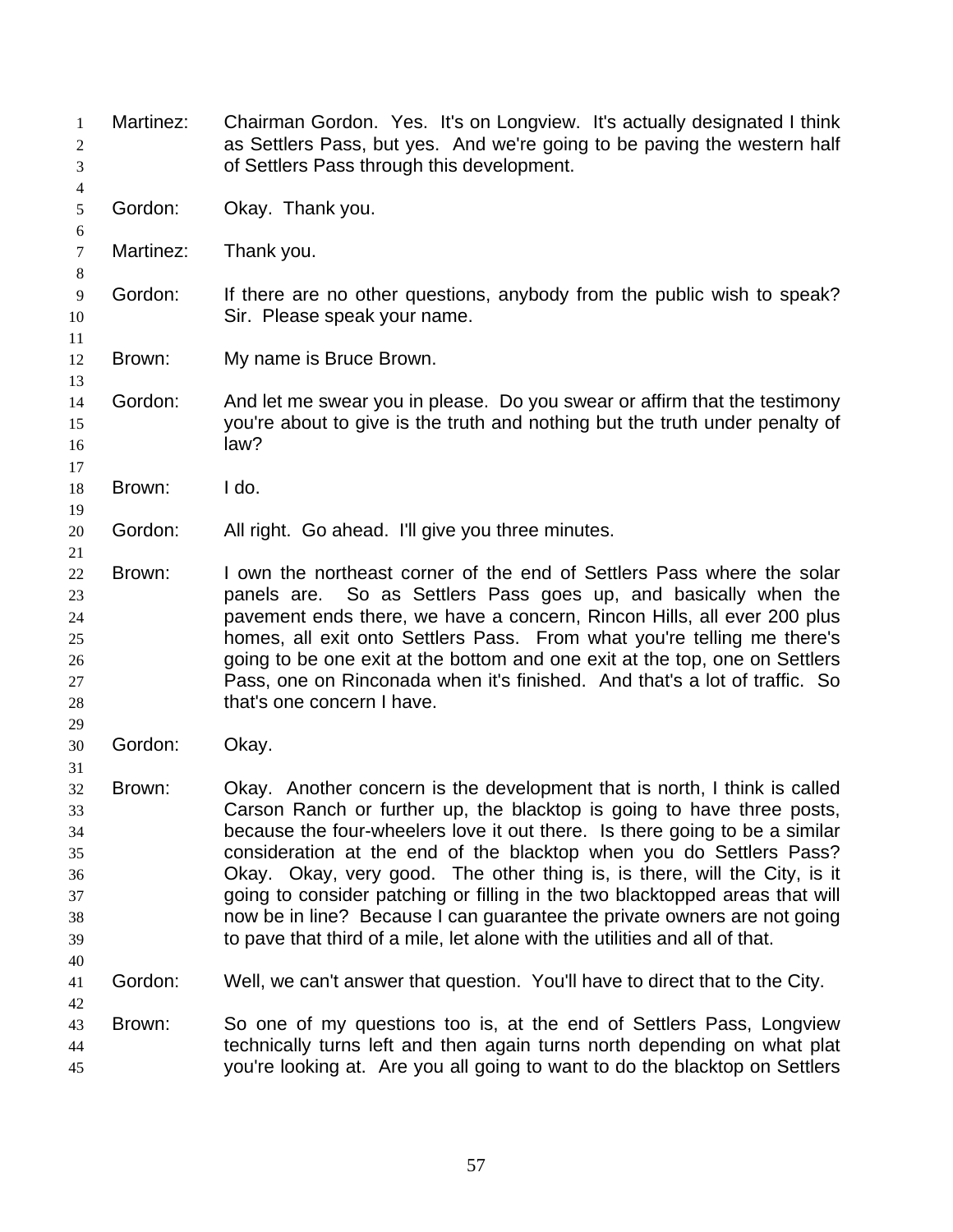- Pass? Are you going to continue the blacktop on a minor arterial on Longview? I think that's all I have. Thank you sir.
- Gordon: All Right. Thank you. If you'd like to reply to that.

- Martinez: Thank you. And if I miss a question, please let me know. Regarding where we'll be terminating the pavement, we'll be terminating the pavement at our northern property boundary on Settlers Pass. We're actually going to be, at this point in time the 42.5 of what will be the western side of Settlers Pass is currently under ownership of this developer. The developer will be dedicating that right-of-way as part of 12 this platting, and will be making the improvements along that section for our quarter mile basically. Where our land terminates to the north of there, it's currently owned by someone else. We don't have the permission from that individual to extend payment through his property nor quite frankly, other than transition would there be any requirement or necessity to. So what unfortunately is going to happen, and it happens oftentimes throughout the City, is we are going to end up with a little bit of a hodgepodge of payment as you're going through Settlers Pass there. You're going to have the fully paid section through Rincon Hills that currently exists, you're going to have the half section on the west side where our development exist, then it's going to transition back to gravel on the east side, which is where the right-of-way currently exists for the next approximate I think it's a quarter mile, and then you're going to get to pavement again farther north where there's another platted subdivision up there where right-of-way has been dedicated. So you are going to end up with a little bit of a hodgepodge, which unfortunately we don't have control over.
- Gordon: That's one of the problems of development. All right. We understand. I understand that your concern, hopefully sometime in the future it'll all be done.
- Martinez: So specific to your question, yes where our pavement ends there are going to be what we call Chevron signage where the pavement ends on the west side but we're going to be having a gravel transition back to the east side to get back to where the road is currently.
- Brown: May I ask one more question sir, real quick.
- Gordon: Sure.
- Brown: If someone could explain the Phase 1, Phase 2, Phase 3, which is which and Phase 4 that I had not heard, according to the paper that was mailed to my house.
	-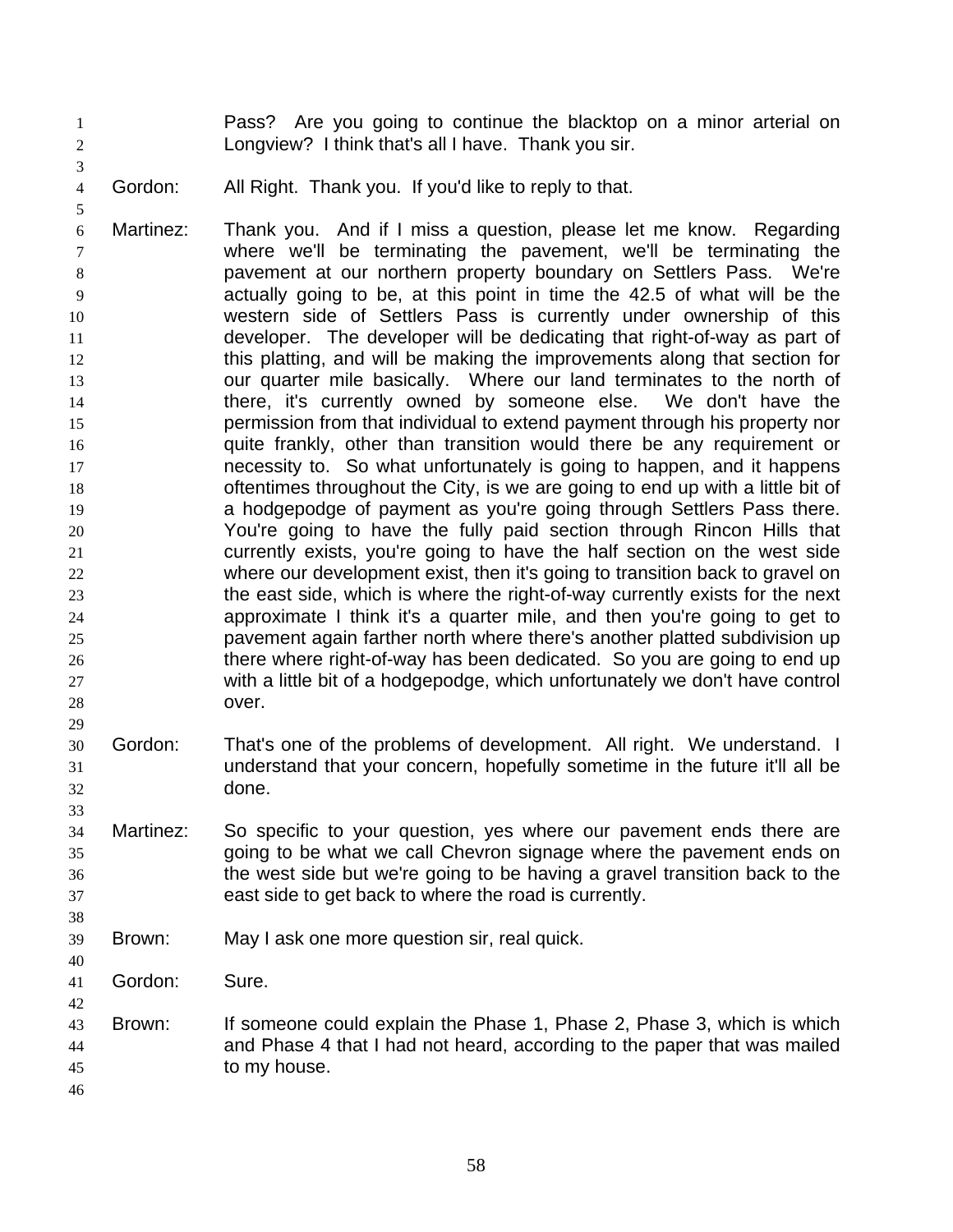| 1<br>2<br>3<br>4<br>5<br>6<br>7<br>8<br>9<br>10 | Martinez: | Yes, Chairman Gordon, if I may. Our Phase 1 area essentially consists of<br>this area that I'm outlining here, which is the southern 20 acres of this 40<br>acre parcel, and then a portion of this six acre parcel here to get back to<br>Rinconada Boulevard. Phase 2 is this northern 20 acres here of this 40<br>acre parcel. The land that they currently have option consists of this<br>acreage to the west in this area here. And within that area it's broken into<br>what we're identifying would be a Phase 3 area which would essentially to<br>a large extent consist of the northern portion of that parcel. And Phase 4<br>would then consist of this, what I would term this inner area of that parcel<br>area as well. |
|-------------------------------------------------|-----------|-----------------------------------------------------------------------------------------------------------------------------------------------------------------------------------------------------------------------------------------------------------------------------------------------------------------------------------------------------------------------------------------------------------------------------------------------------------------------------------------------------------------------------------------------------------------------------------------------------------------------------------------------------------------------------------------------------------------------------------------|
| 11<br>12<br>13<br>14<br>15<br>16                | Gordon:   | Okay, thank you. Well, if there is nothing else, I think we are ready for a<br>vote. Remember, we are going to vote on each item each 8.2 and 8.3<br>separately. So can you please someone give me a motion for 8.2 for the<br>master plan.                                                                                                                                                                                                                                                                                                                                                                                                                                                                                             |
| 17<br>18                                        | Smith:    | I vote that we vote on 8.1 of this master plan.                                                                                                                                                                                                                                                                                                                                                                                                                                                                                                                                                                                                                                                                                         |
| 19<br>20                                        | Guerrero: | I'll second it.                                                                                                                                                                                                                                                                                                                                                                                                                                                                                                                                                                                                                                                                                                                         |
| 21<br>22                                        | Baum:     | Board Member Guerrero.                                                                                                                                                                                                                                                                                                                                                                                                                                                                                                                                                                                                                                                                                                                  |
| 23<br>24                                        | Guerrero: | Yes, based on drive by or site drive and recommendations from staff.                                                                                                                                                                                                                                                                                                                                                                                                                                                                                                                                                                                                                                                                    |
| 25<br>26                                        | Baum:     | Board Member Vega.                                                                                                                                                                                                                                                                                                                                                                                                                                                                                                                                                                                                                                                                                                                      |
| 27<br>28                                        | Vega:     | I vote yes, based on staff recommendation.                                                                                                                                                                                                                                                                                                                                                                                                                                                                                                                                                                                                                                                                                              |
| 29<br>30                                        | Baum:     | Board Member Smith.                                                                                                                                                                                                                                                                                                                                                                                                                                                                                                                                                                                                                                                                                                                     |
| 31<br>32                                        | Smith:    | I vote yes, based on staff recommendation also.                                                                                                                                                                                                                                                                                                                                                                                                                                                                                                                                                                                                                                                                                         |
| 33<br>34                                        | Baum:     | Board Member Kaiser.                                                                                                                                                                                                                                                                                                                                                                                                                                                                                                                                                                                                                                                                                                                    |
| 35<br>36<br>37<br>38                            | Kaiser:   | Voting yes, based on staff recommendation, consistency with Elevate Las<br>Cruces, though I do encourage the applicant and staff to work on some of<br>the issues that were raised here.                                                                                                                                                                                                                                                                                                                                                                                                                                                                                                                                                |
| 39<br>40                                        | Baum:     | Chair Gordon.                                                                                                                                                                                                                                                                                                                                                                                                                                                                                                                                                                                                                                                                                                                           |
| 41<br>42<br>43                                  | Gordon:   | I vote yes, based on staff recommendations and consistent would Elevate<br>Las Cruces.                                                                                                                                                                                                                                                                                                                                                                                                                                                                                                                                                                                                                                                  |
| 44<br>45                                        | Baum:     | Approval five, zero. Thank you.                                                                                                                                                                                                                                                                                                                                                                                                                                                                                                                                                                                                                                                                                                         |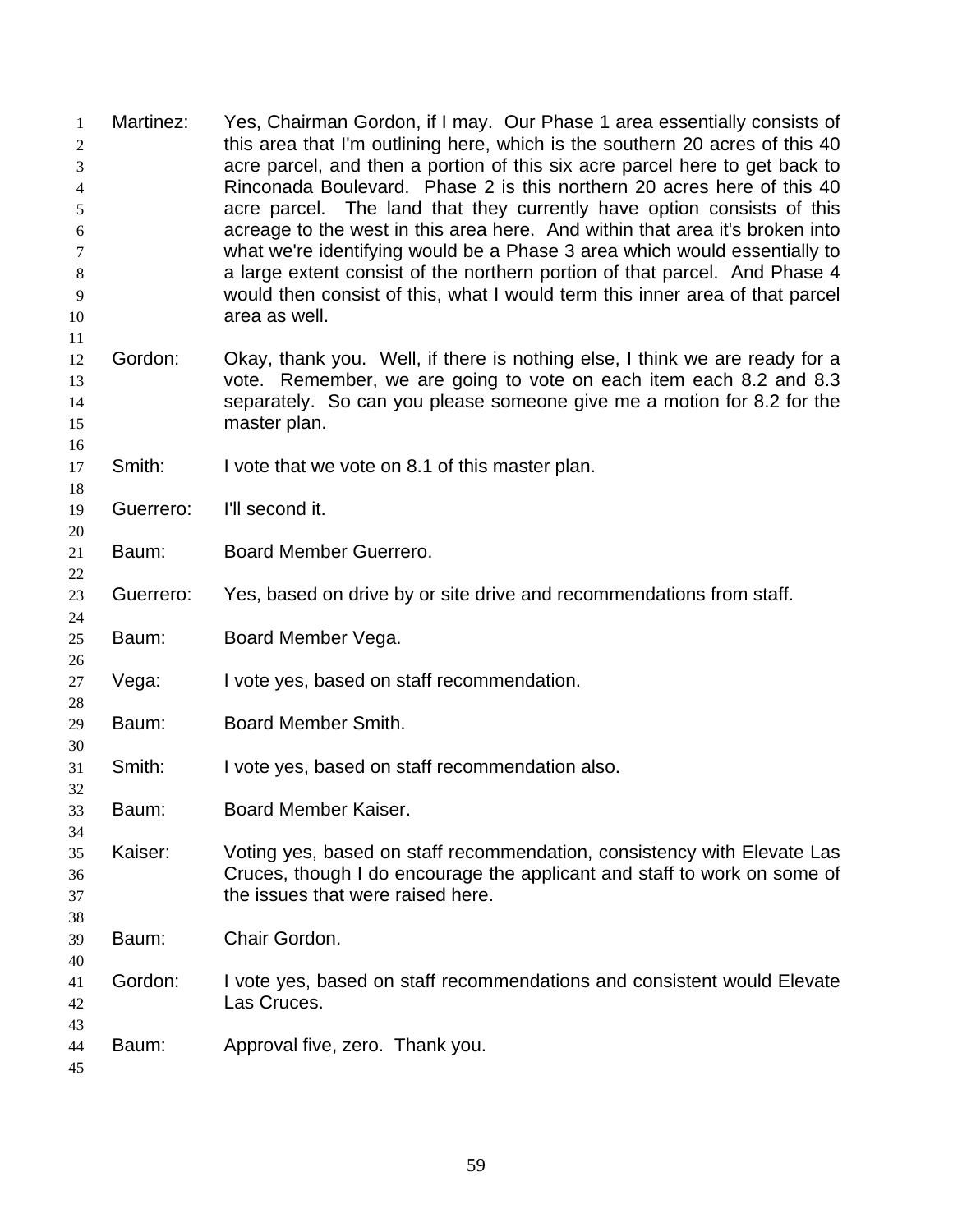| 1<br>2<br>3<br>4<br>5<br>6<br>7<br>$\,8\,$ | 8.3       | The Arroyos At Settlers Pass Phase 1 Preliminary Plat: A request for a<br>preliminary plat known as The Arroyos at Settlers Pass Phase 1. The<br>proposed subdivision encompasses 24.230 ± acres, is currently zoned R-<br>1b (Single Family High Density). The preliminary plat proposes 114<br>single-family residential lots and two (2) tracts dedicated for drainage and<br>utilities to be developed. Submitted by Zia Engineering and<br>Environmental Consultants LLC, Representatives. Council District 5<br>(21C S0500135) |
|--------------------------------------------|-----------|--------------------------------------------------------------------------------------------------------------------------------------------------------------------------------------------------------------------------------------------------------------------------------------------------------------------------------------------------------------------------------------------------------------------------------------------------------------------------------------------------------------------------------------|
| 9<br>10<br>11                              | Gordon:   | Then now I need a motion on the item 8.3, which is the<br>All right.<br>preliminary plat                                                                                                                                                                                                                                                                                                                                                                                                                                             |
| 12<br>13<br>14                             | Guerrero: | I'll move for approval of 8.3.                                                                                                                                                                                                                                                                                                                                                                                                                                                                                                       |
| 15<br>16                                   | Vega:     | I second.                                                                                                                                                                                                                                                                                                                                                                                                                                                                                                                            |
| 17<br>18                                   | Baum:     | Board Member Guerrero.                                                                                                                                                                                                                                                                                                                                                                                                                                                                                                               |
| 19<br>20                                   | Guerrero: | Yes, based on the same reasons for the previous vote.                                                                                                                                                                                                                                                                                                                                                                                                                                                                                |
| 21<br>22                                   | Baum:     | Board Member Vega.                                                                                                                                                                                                                                                                                                                                                                                                                                                                                                                   |
| 23<br>24                                   | Vega:     | I vote yes, based on staff recommendation.                                                                                                                                                                                                                                                                                                                                                                                                                                                                                           |
| 25<br>26                                   | Baum:     | Board Member Smith.                                                                                                                                                                                                                                                                                                                                                                                                                                                                                                                  |
| 27<br>28                                   | Smith:    | I vote yes, based on staff recommendation.                                                                                                                                                                                                                                                                                                                                                                                                                                                                                           |
| 29<br>30                                   | Baum:     | Board Member Kaiser.                                                                                                                                                                                                                                                                                                                                                                                                                                                                                                                 |
| 31<br>32<br>33                             | Kaiser:   | Yes, based on staff recommendation. Once again encourage staff to work<br>with the applicant on the issues raised here.                                                                                                                                                                                                                                                                                                                                                                                                              |
| 34<br>35                                   | Baum:     | Chair Gordon.                                                                                                                                                                                                                                                                                                                                                                                                                                                                                                                        |
| 36<br>37                                   | Gordon:   | I vote yes, based on staff recommendation.                                                                                                                                                                                                                                                                                                                                                                                                                                                                                           |
| 38<br>39                                   | Baum:     | Approval five, zero. Thank you.                                                                                                                                                                                                                                                                                                                                                                                                                                                                                                      |
| 40                                         | 9.        | <b>COMMISSION COMMENTARY</b>                                                                                                                                                                                                                                                                                                                                                                                                                                                                                                         |
| 41<br>42<br>43<br>44<br>45                 | Gordon:   | All right then that takes care of all the items on the agenda. We are now<br>looking at, does anybody on the Commission have any comments this<br>evening?                                                                                                                                                                                                                                                                                                                                                                           |

**10. STAFF ANNOUNCEMENTS**